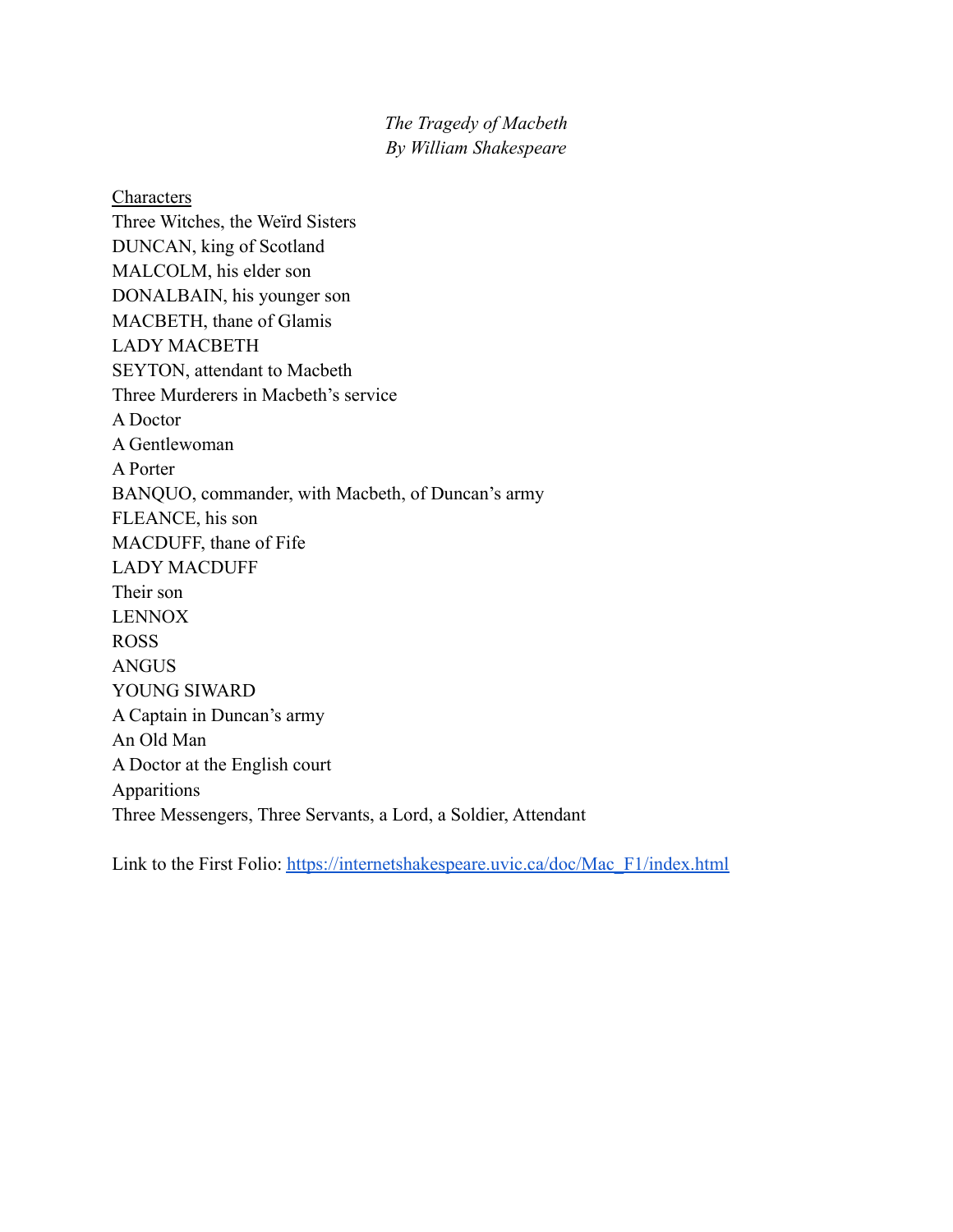**ACT I SCENE I.** *A desert place. Enter Three Witches*

**First Witch** When shall we three meet again In thunder, lightning, or in rain?

**Second Witch** When the hurlyburly's done, When the battle's lost and won.

**Third Witch** That will be ere the set of sun.

**First Witch** Where the place?

**Second Witch** Upon the heath.

**Third Witch** There to meet with Macbeth.

**ALL** Fair is foul, and foul is fair: Hover through the fog and filthy air. *Exeunt.*

# **SCENE II. A camp near Forres.** *Enter DUNCAN, MALCOLM, DONALBAIN, and LENNOX*

**DUNCAN** What bloody man is that?

# **MALCOLM**

This is the sergeant Who like a good and hardy soldier fought 'Gainst my captivity. Hail, brave friend! Say to the king the knowledge of the broil As thou didst leave it.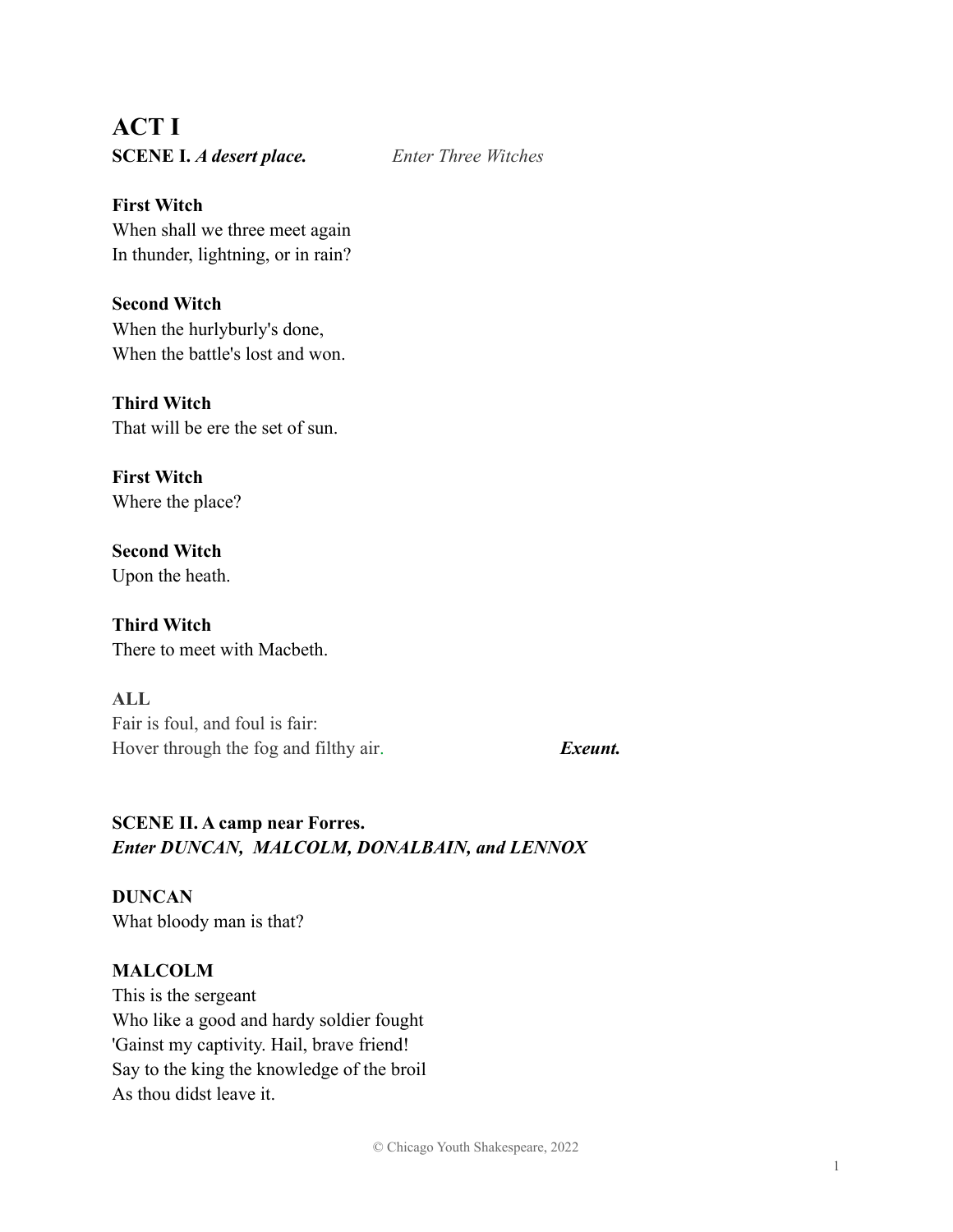#### **Sergeant**

Doubtful it stood;

As two spent swimmers, that do cling together And choke their art. The merciless Macdonwald-- Worthy to be a rebel, from the western isles Of kerns and gallowglasses is supplied; And fortune, on his damned quarrel smiling, Show'd like a rebel's whore: but all's too weak: For brave Macbeth--well he deserves that name-- Disdaining fortune, with his brandish'd steel, Which smoked with bloody execution, Like valour's minion carved out his passage Till he faced the slave; Which ne'er shook hands, nor bade farewell to him, Till he unseam'd him from the nave to the chops, And fix'd his head upon our battlements.

#### **DUNCAN**

O valiant cousin! worthy gentleman!

#### **Sergeant**

Mark, king of Scotland, mark: No sooner justice had with valour arm'd Compell'd these skipping kerns to trust their heels, But the Norweyan lord surveying vantage, With furbish'd arms and new supplies of men Began a fresh assault.

#### **DUNCAN**

Dismay'd not this Our captains, Macbeth and Banquo?

#### **Sergeant**

As sparrows eagles, or the hare the lion. If I say sooth, I must report they were As cannons overcharged with double cracks, so they Doubly redoubled strokes upon the foe: But I am faint, my gashes cry for help.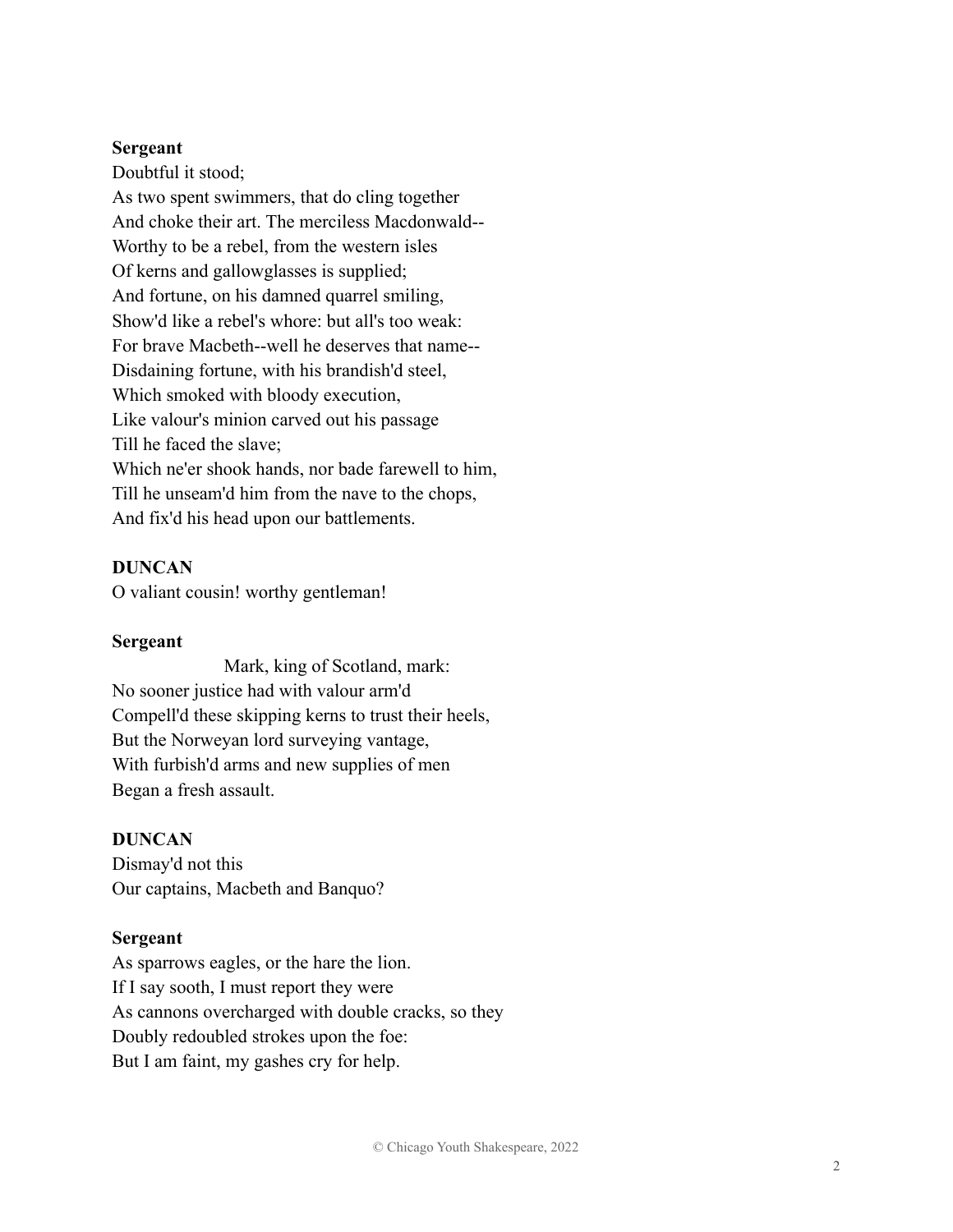#### **DUNCAN**

So well thy words become thee as thy wounds; They smack of honour both. Go get him surgeons. *Exit Sergeant, attended*

Who comes here?

#### *Enter ROSS and ANGUS*

# **MALCOLM**

The worthy thane of Ross.

#### **ROSS** God save the king!

# **DUNCAN**

Whence camest thou, worthy thane?

#### **ROSS**

From Fife, great king; Where the Norweyan banners flout the sky And fan our people cold. Norway himself, With terrible numbers, Assisted by that most disloyal traitor The thane of Cawdor, began a dismal conflict; Till that Bellona's bridegroom, lapp'd in proof, Confronted him with self-comparisons, Point against point rebellious, arm 'gainst arm. Curbing his lavish spirit:

# **ANGUS**

and, to conclude, The victory fell on us.

#### **DUNCAN**

Great happiness! No more that thane of Cawdor shall deceive Our bosom interest: go pronounce his present death, And with his former title greet Macbeth.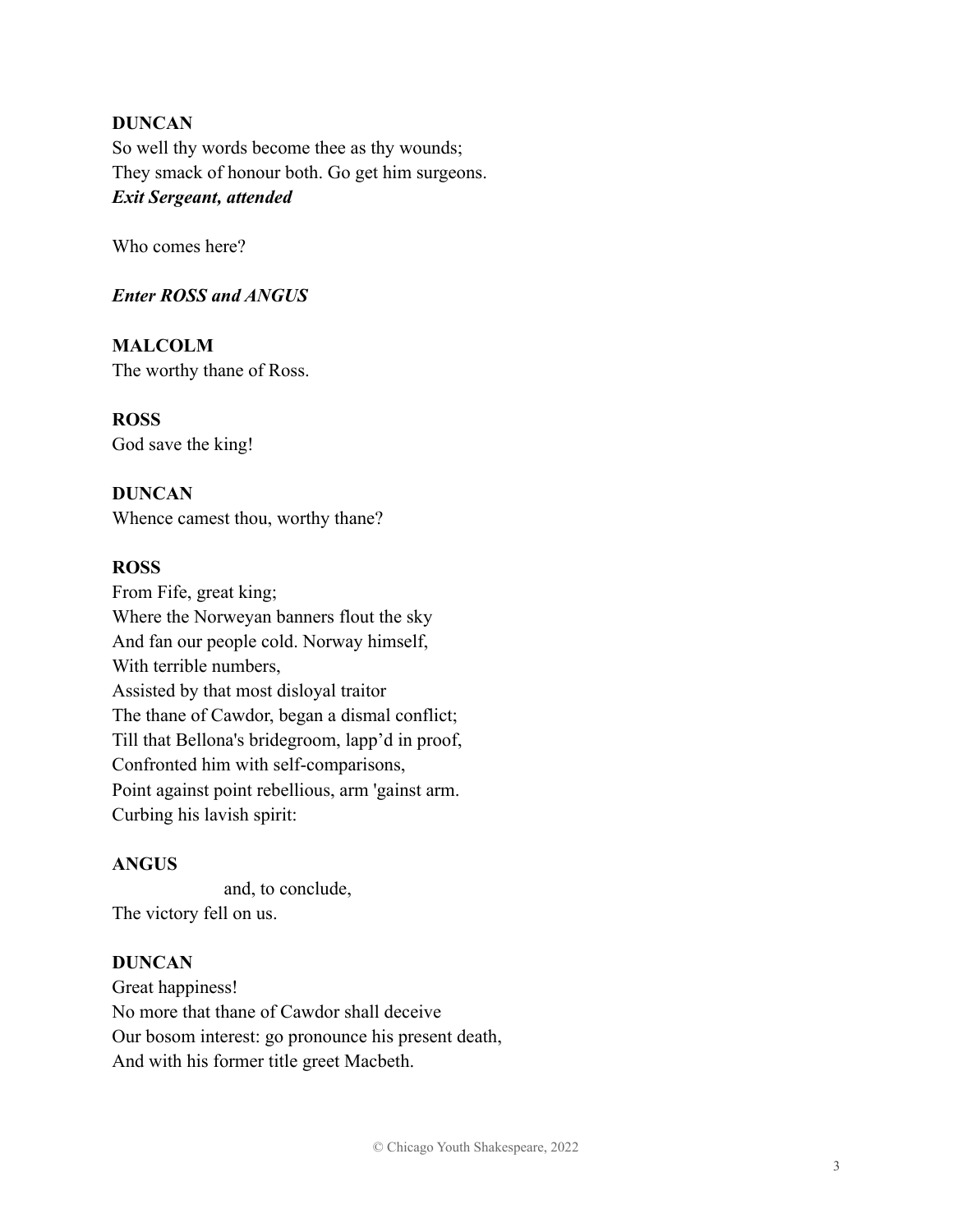**ANGUS** I'll see it done.

**DUNCAN** What he hath lost noble Macbeth hath won.

*Exeunt*

**SCENE III. A heath near Forres.** *Enter the three Witches*

**First Witch** Where hast thou been, sister?

**Second Witch** Killing swine.

**Third Witch** Sister, where thou?

**First Witch** Look what I have.

**Second Witch** Show me, show me.

**First Witch** Here I have a pilot's thumb, Wreck'd as homeward he did come.

**Third Witch** A drum, a drum! Macbeth doth come.

**ALL** The weïrd sisters, hand in hand, Posters of the sea and land,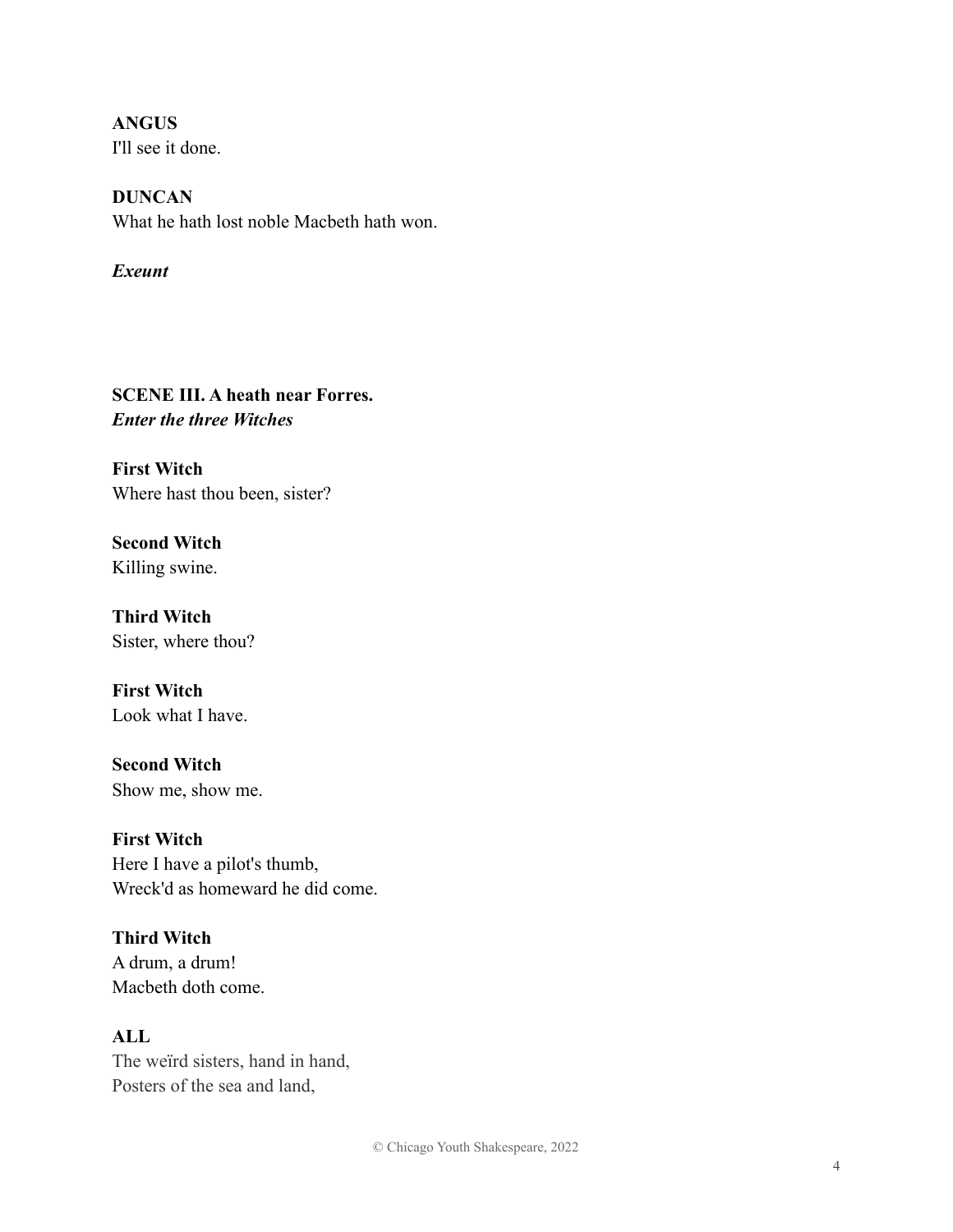Thus do go about, about: Thrice to thine and thrice to mine And thrice again, to make up nine. Peace! the charm's wound up.

#### *Enter MACBETH and BANQUO*

#### **MACBETH**

So foul and fair a day I have not seen.

#### **BANQUO**

How far is't call'd to Forres? What are these So wither'd and so wild in their attire, That look not like the inhabitants o' the earth, And yet are on't? Live you? or are you aught That man may question?

#### **MACBETH**

Speak, if you can: what are you?

#### **First Witch**

All hail, Macbeth! hail to thee, thane of Glamis!

#### **Second Witch**

All hail, Macbeth, hail to thee, thane of Cawdor!

#### **Third Witch**

All hail, Macbeth, thou shalt be king hereafter!

#### **BANQUO**

Good sir, why do you start; and seem to fear Things that do sound so fair? I' the name of truth, Are ye fantastical, or that indeed Which outwardly ye show? My noble partner You greet with present grace; to me you speak not. If you can look into the seeds of time, And say which grain will grow and which will not, Speak then to me, who neither beg nor fear Your favours nor your hate.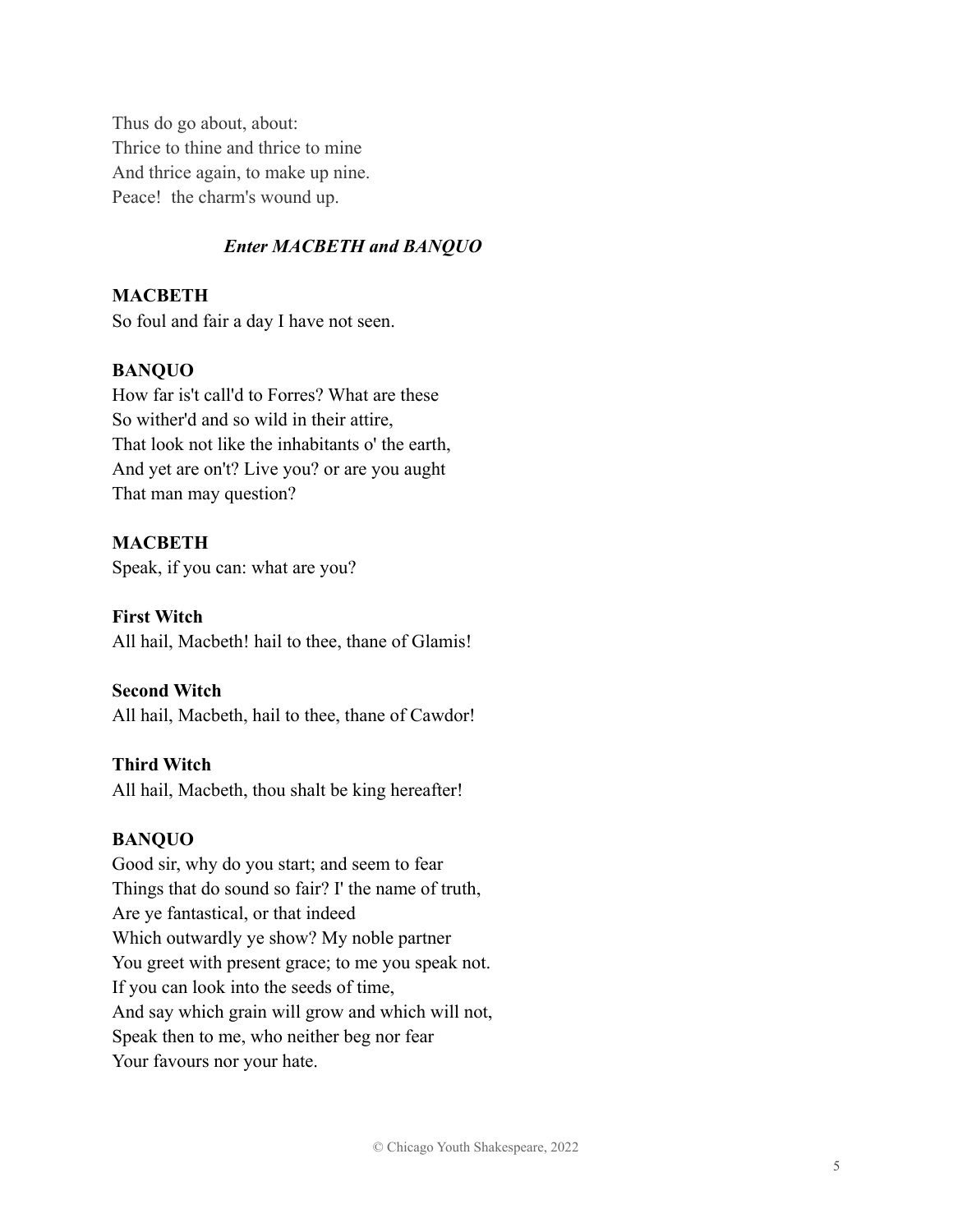**First Witch** Hail!

**Second Witch** Hail!

**Third Witch** Hail!

**First Witch** Lesser than Macbeth, and greater.

**Second Witch** Not so happy, yet much happier.

# **Third Witch**

Thou shalt get kings, though thou be none: So all hail, Macbeth and Banquo!

**First Witch** Banquo and Macbeth, all hail! *Witches exit*

#### **MACBETH**

Stay, you imperfect speakers, tell me more: Speak, I charge you.

#### **BANQUO**

The earth hath bubbles, as the water has, And these are of them. Whither are they vanish'd?

#### **MACBETH**

Into the air; and what seem'd corporal melted As breath into the wind. Would they had stay'd!

#### **BANQUO**

Were such things here as we do speak about? Or have we eaten on the insane root That takes the reason prisoner?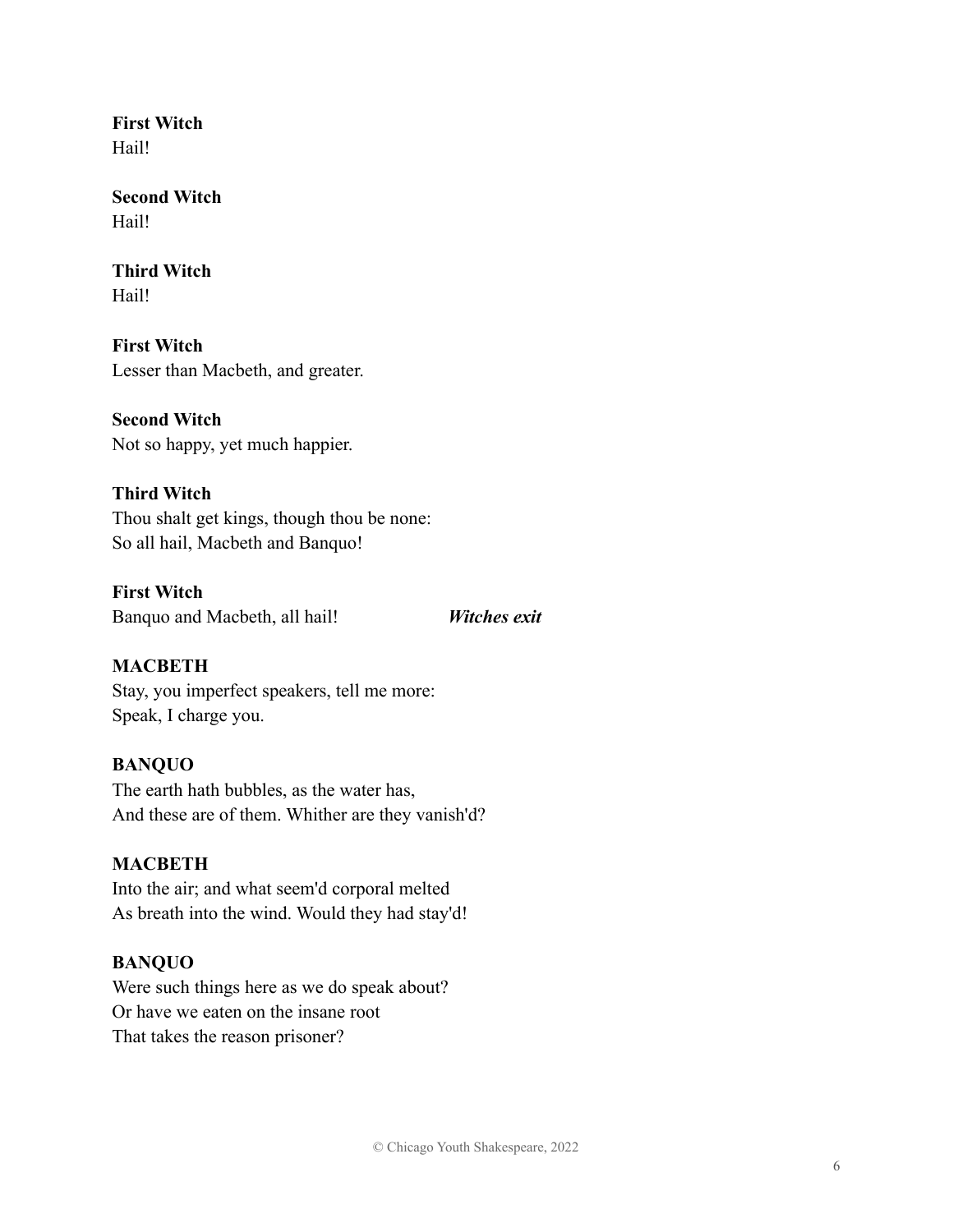**MACBETH** Your children shall be kings.

#### **BANQUO**

You shall be king.

#### **MACBETH**

And thane of Cawdor too: went it not so?

#### **BANQUO**

To the selfsame tune and words. Who's here? *Enter ROSS and ANGUS*

#### **ROSS**

The king hath happily received, Macbeth, The news of thy success; [and] we are sent To give thee from our royal master thanks; Only to herald thee into his sight, Not pay thee.

And, for an earnest of a greater honour, He bade me, from him, call thee thane of Cawdor: In which addition, hail, most worthy thane! For it is thine.

#### **BANQUO**

What, can the devil speak true?

#### **MACBETH**

The thane of Cawdor lives: why do you dress me In borrow'd robes?

#### **ANGUS**

Who was the thane lives yet; But treasons capital, confess'd and proved, Have overthrown him.

#### **MACBETH**

*[Aside]* Glamis, and thane of Cawdor! The greatest is behind.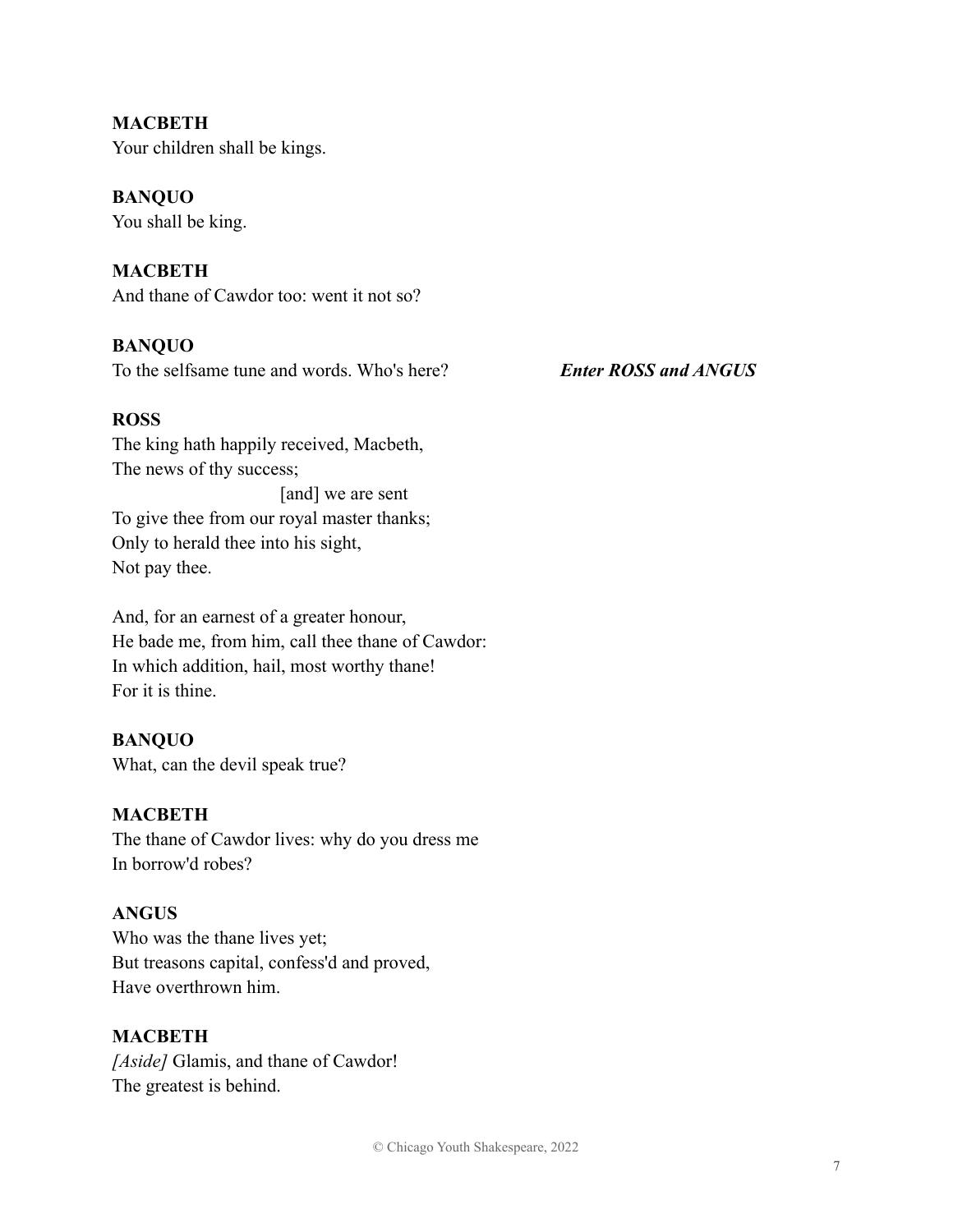#### *To BANQUO*

Do you not hope your children shall be kings, When those that gave the thane of Cawdor to me Promised no less to them?

#### **BANQUO**

That trusted home Might yet enkindle you unto the crown, Besides the thane of Cawdor. But 'tis strange: And oftentimes, to win us to our harm, The instruments of darkness tell us truths, Win us with honest trifles, to betray's In deepest consequence. Cousin, a word, I pray you.

#### **MACBETH**

*[Aside]* Two truths are told, As happy prologues to the swelling act Of the imperial theme. This supernatural soliciting Cannot be ill, cannot be good: if ill, Why hath it given me earnest of success, Commencing in a truth? I am thane of Chicago cawdor: If good, why do I yield to that suggestion Whose horrid image doth unfix my hair And make my seated heart knock at my ribs, Against the use of nature? Present fears Are less than horrible imaginings: My thought, whose murder yet is but fantastical, Shakes so my single state of man that function Is smother'd in surmise, and nothing is But what is not.

#### **BANQUO**

Look, how our partner's rapt.

#### **MACBETH**

*[Aside]* If chance will have me king, why, chance may crown me, Without my stir. Come what come may, Time and the hour runs through the roughest day.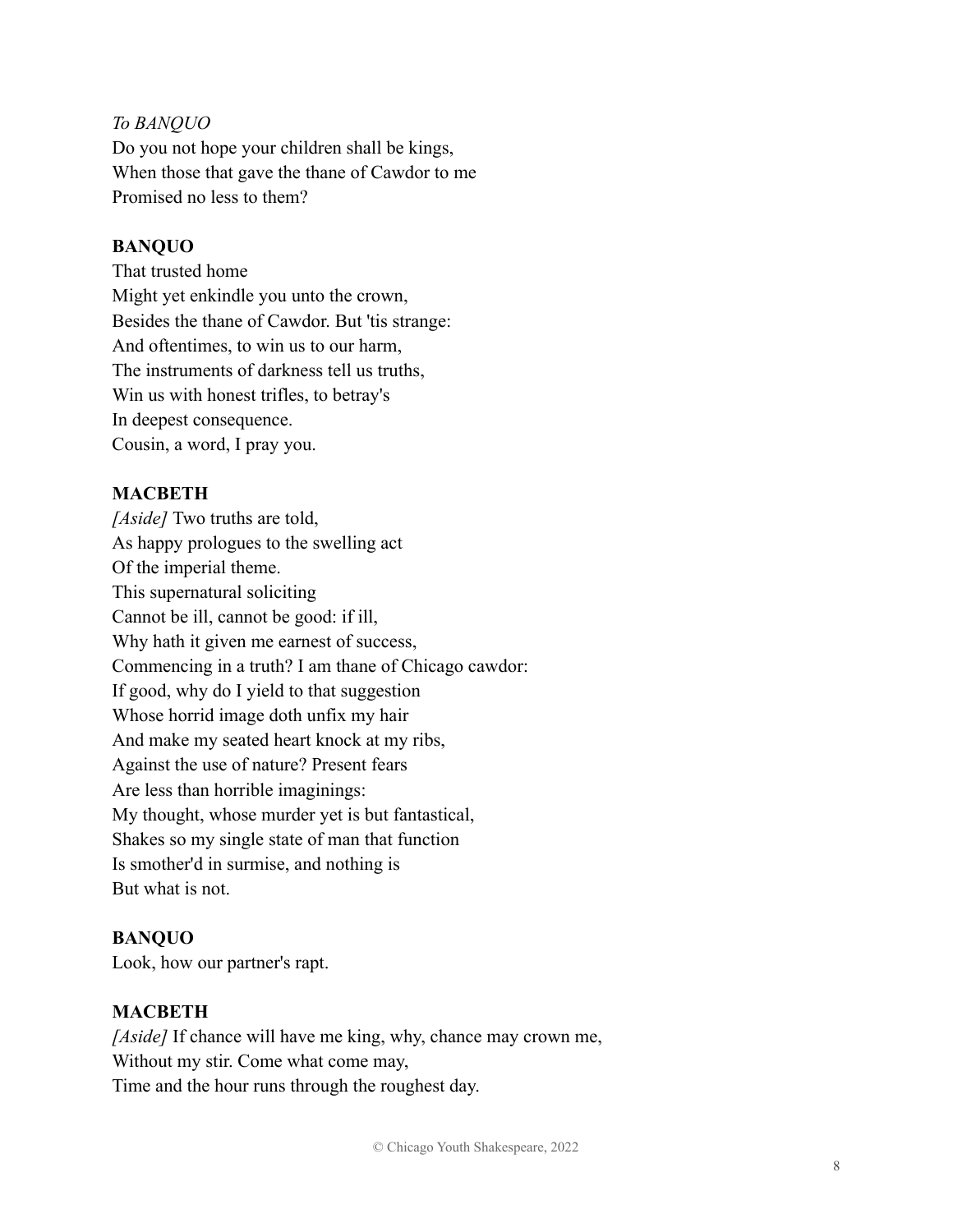### **BANQUO**

Worthy Macbeth, we stay upon your leisure.

# **MACBETH**

Give me your favour: my dull brain was wrought With things forgotten. Let us toward the king. -- *[To Banquo]* Think upon what hath chanced, and, at more time, The interim having weigh'd it, let us speak Our free hearts each to other.

#### **BANQUO**

Very gladly.

# **MACBETH**

Till then, enough. Come, friends.

#### *Exeunt*

**SCENE IV. Forres. The palace.**

#### *Enter DUNCAN, MALCOLM, DONALBAIN, LENNOX, and Attendants*

#### **DUNCAN**

Is execution done on Cawdor? Are not Those in commission yet return'd?

#### **MALCOLM**

My liege, They are not yet come back. But I have spoke With one that saw him die: who did report That very frankly he confess'd his treasons, Implored your highness' pardon and set forth A deep repentance: nothing in his life Became him like the leaving it; he died As one that had been studied in his death To throw away the dearest thing he owed, As 'twere a careless trifle.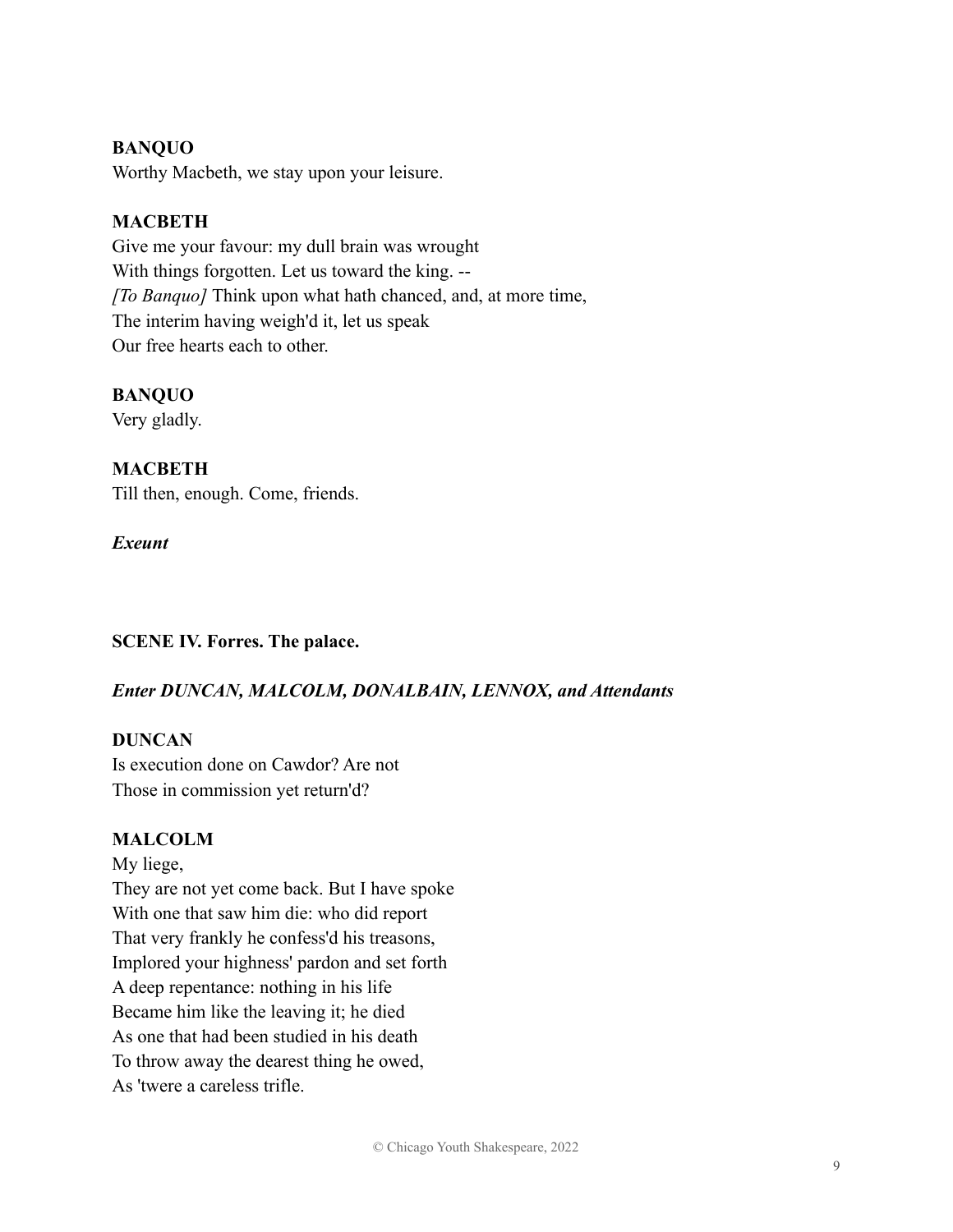#### **DUNCAN**

There's no art To find the mind's construction in the face: He was a gentleman on whom I built An absolute trust.

#### *Enter MACBETH, BANQUO, ROSS and ANGUS*

O worthiest cousin! The sin of my ingratitude even now Was heavy on me[.] [O]nly I have left to say, More is thy due than more than all can pay.

#### **MACBETH**

The service and the loyalty I owe, In doing it, pays itself.

#### **DUNCAN**

Welcome hither: I have begun to plant thee, and will labour To make thee full of growing. Noble Banquo, That hast no less deserved, nor must be known No less to have done so.

#### **DUNCAN**

My plenteous joys, Wanton in fulness, seek to hide themselves In drops of sorrow. Sons, kinsmen, thanes, And you whose places are the nearest, know We will establish our estate upon Our eldest, Malcolm, whom we name hereafter The Prince of Cumberland; which honour must Not unaccompanied invest him only, But signs of nobleness, like stars, shall shine On all deservers. From hence to Inverness, And bind us further to you.

#### **MACBETH**

I'll be myself the harbinger and make joyful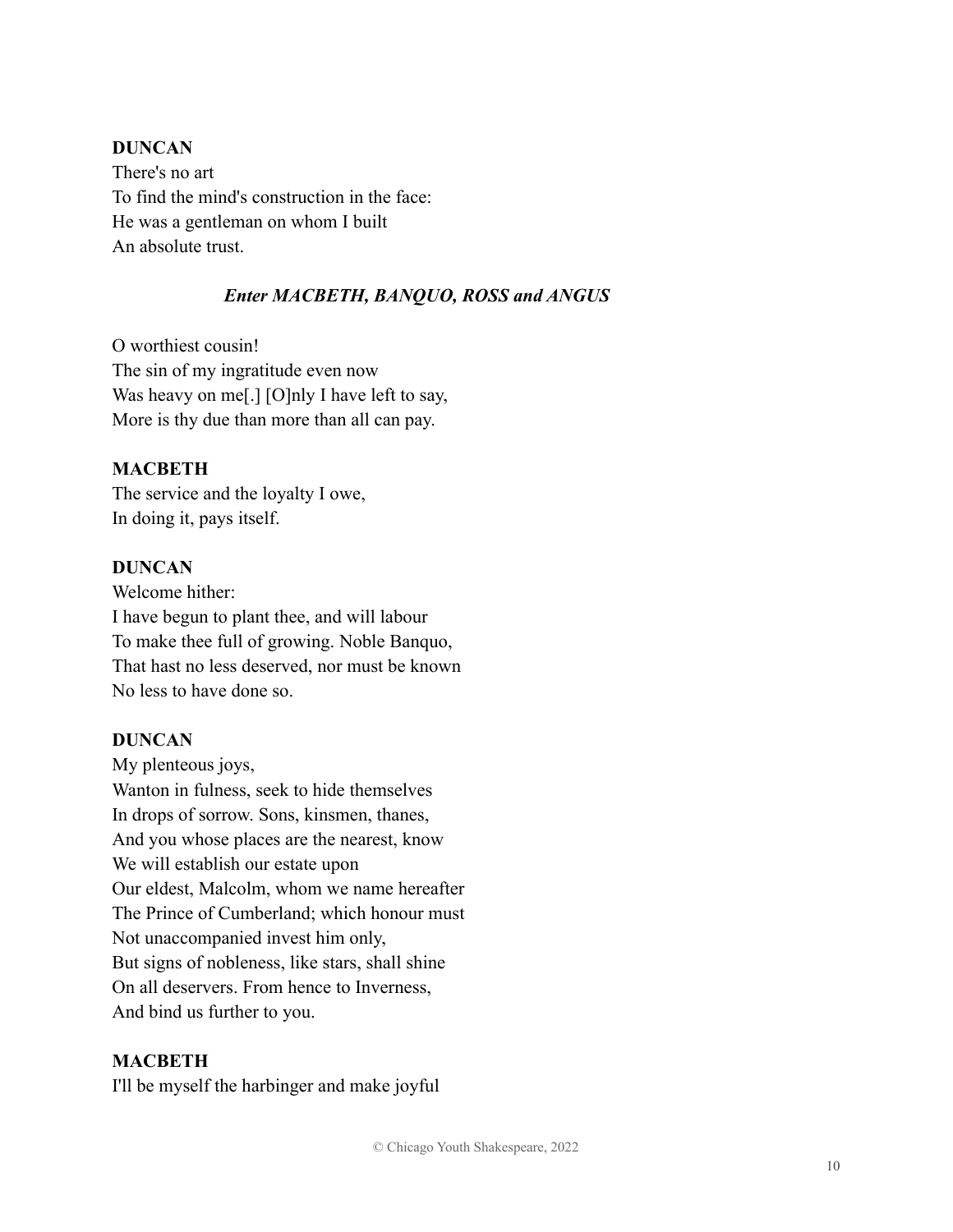The hearing of my wife with your approach; So humbly take my leave.

**DUNCAN**

My worthy Cawdor!

# **MACBETH**

*[Aside]* The Prince of Cumberland! that is a step On which I must fall down, or else o'erleap, For in my way it lies. Stars, hide your fires; Let not light see my black and deep desires: *Macbeth exits*

# **DUNCAN**

True, worthy Banquo; he is full so valiant, And in his commendations I am fed; It is a banquet to me. Let<sup>[</sup> us] after him, Whose care is gone before to bid us welcome: *Exeunt*

# **SCENE V. Inverness. Macbeth's castle.**

*Enter LADY MACBETH from UR, reading a letter -*

# **LADY MACBETH**

*(Reading)* 'They met me in the day of success: and I Have learned by the perfectest report, they have more in them than mortal knowledge. When I burned in desire to question them further, they made themselves air, into which they vanished. Whiles I stood rapt in the wonder of it, came missives from the king, who all-hailed me 'Thane of Cawdor;' by which title, before, these weïrd sisters saluted me, and referred me to the coming on of time, with 'Hail, king that shalt be!' This have I thought good to deliver thee, my dearest partner of greatness, that thou mightst not lose the dues of rejoicing, by being ignorant of what greatness is promised thee. Lay it to thy heart, and farewell.'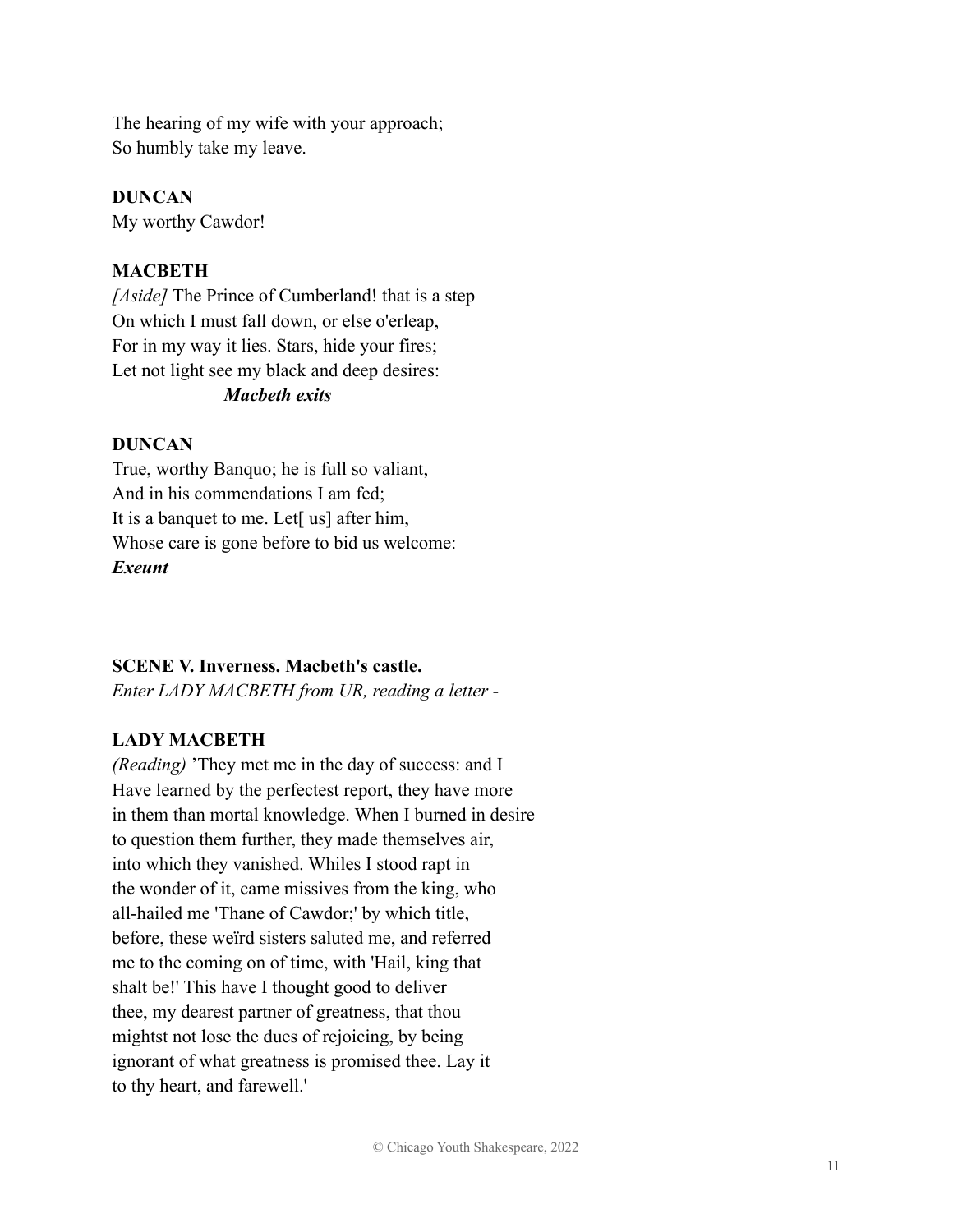Glamis thou art, and Cawdor; and shalt be What thou art promised: yet do I fear thy nature; It is too full o' the milk of human kindness To catch the nearest way: thou wouldst be great; Art not without ambition, but without The illness should attend it: Hie thee hither, That I may pour my spirits in thine ear; And chastise with the valour of my tongue All that impedes thee from the golden round, Which fate and metaphysical aid doth seem To have thee crown'd withal.

#### *Enter a Messenger*

What is your tidings?

**Messenger** The king comes here to-night.

#### **LADY MACBETH**

Thou'rt mad to say it: Is not thy master with him? who, were't so, Would have inform'd for preparation.

#### **Messenger**

So please you, it is true: our thane is coming: One of [his] fellows had the speed of him, Who, almost dead for breath, had scarcely more Than would make up his message.

#### **LADY MACBETH**

Give him tending; He brings great news.

#### *Exit Messenger*

The raven himself is hoarse That croaks the fatal entrance of Duncan Under my battlements. Come, you spirits That tend on mortal thoughts, unsex me here, And fill me from the crown to the toe, top-full Of direst cruelty! make thick my blood; Stop up the access and passage to remorse, That no compunctious visitings of nature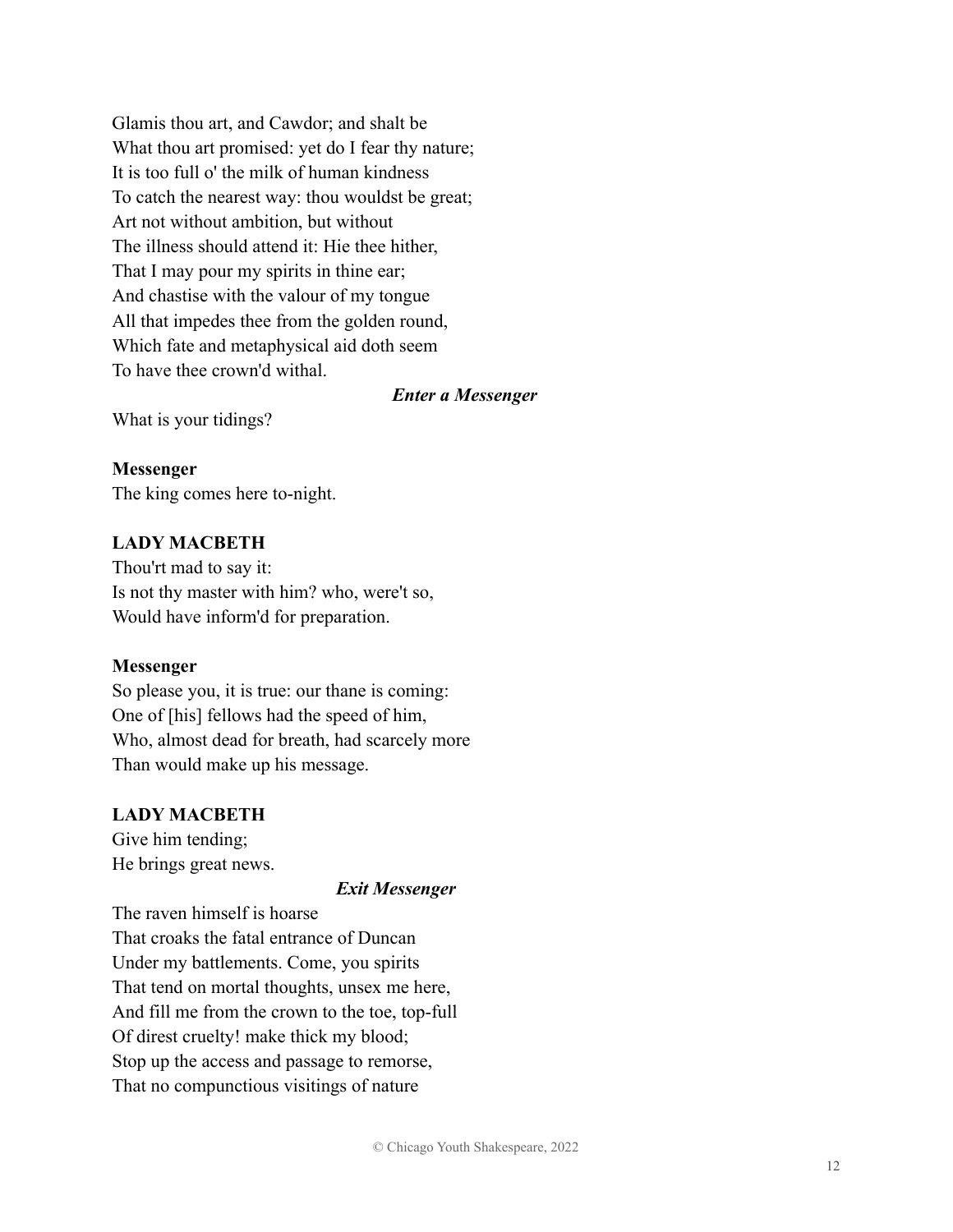Shake my fell purpose, nor keep peace between The effect and it! Come to my woman's breasts, And take my milk for gall, you murdering ministers, Wherever in your sightless substances You wait on nature's mischief! Come, thick night, And pall thee in the dunnest smoke of hell, That my keen knife see not the wound it makes, Nor heaven peep through the blanket of the dark, To cry 'Hold, hold!'

# *Enter MACBETH*

Great Glamis! worthy Cawdor! Greater than both, by the all-hail hereafter! Thy letters have transported me beyond ` ` This ignorant present, and I feel now The future in the instant.

#### **MACBETH**

My dearest love, Duncan comes here to-night.

#### **LADY MACBETH**

And when goes hence?

#### **MACBETH**

To-morrow, as he purposes.

#### **LADY MACBETH**

O, never Shall sun that morrow see! Your face, my thane, is as a book where men May read strange matters. To beguile the time, Look like the time; bear welcome in your eye, Your hand, your tongue: look like the innocent flower, But be the serpent under't. He that's coming Must be provided for: and you shall put This night's great business into my dispatch; Which shall to all our nights and days to come Give solely sovereign sway and masterdom.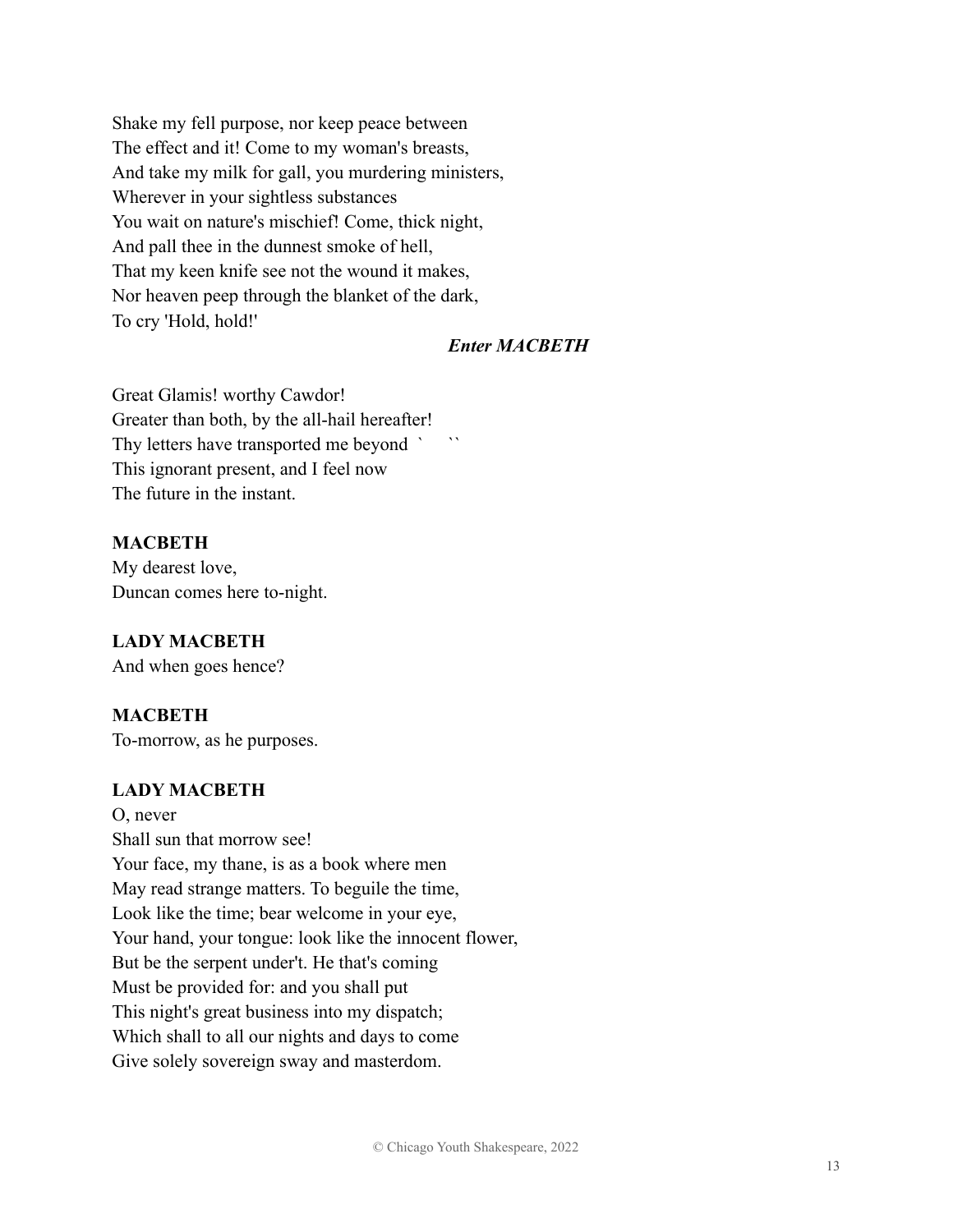**MACBETH** We will speak further.

# **LADY MACBETH**

Only look up clear; To alter favour ever is to fear: Leave all the rest to me. *Exeunt*

# **SCENE VI. Before Macbeth's castle.** *DUNCAN, MALCOLM, DONALBAIN, BANQUO, FLEANCE, ROSS, and ANGUS*

#### **DUNCAN**

This castle hath a pleasant seat; the air Nimbly and sweetly recommends itself Unto our gentle senses.

#### *Enter LADY MACBETH*

**DUNCAN** See, see, our honour'd hostess!

# **LADY MACBETH**

[Your majesty.]

#### **DUNCAN**

The love that follows us sometime is our trouble, Which still we thank as love. Herein I teach you How you shall bid God 'ild us for your pains, And thank us for your trouble.

#### **LADY MACBETH**

All our service

In every point twice done and then done double Were poor and single business to contend Against those honours deep and broad wherewith Your majesty loads our house: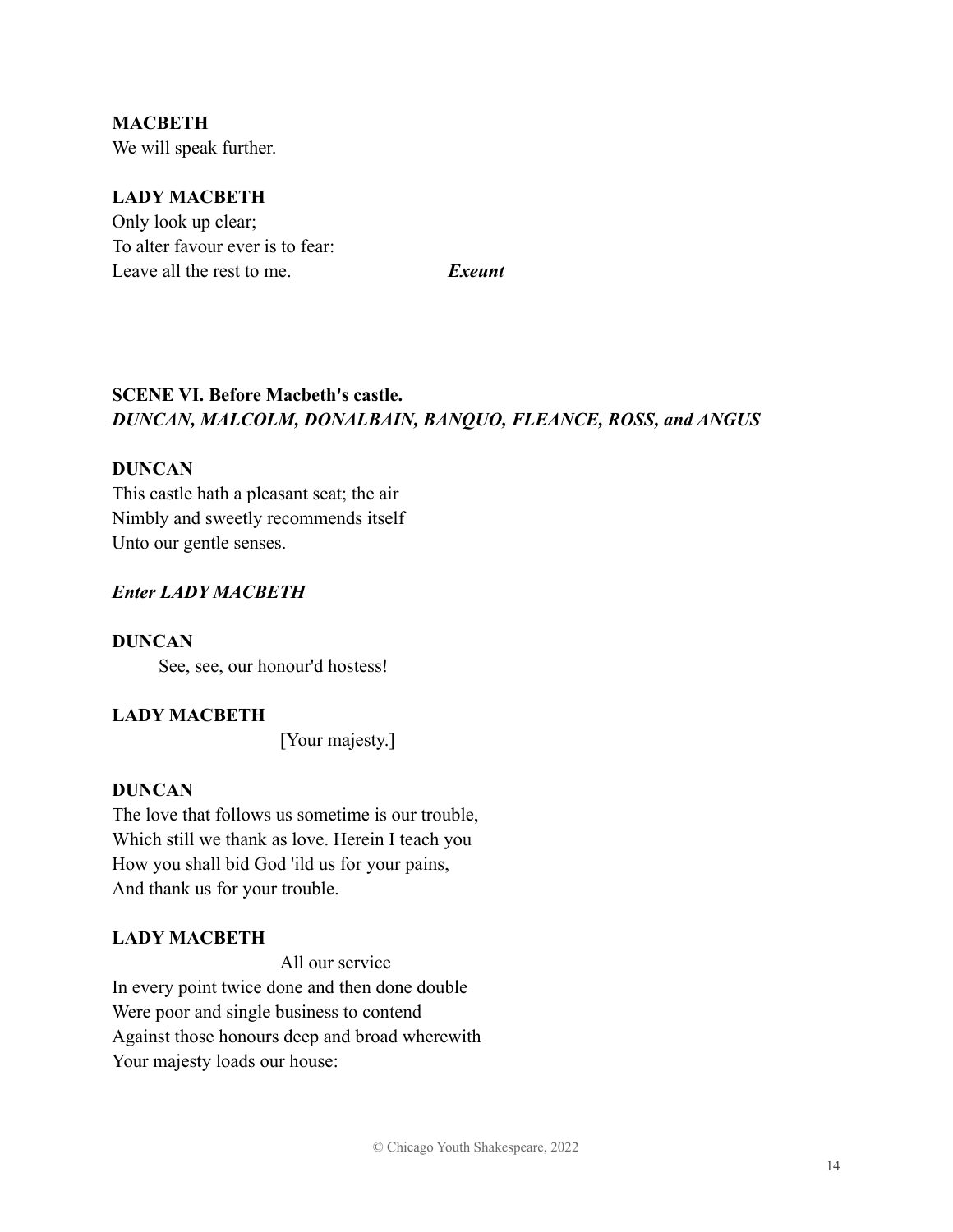#### **DUNCAN**

Give me your hand; Conduct me to mine host: we love him highly, And shall continue our graces towards him. By your leave, hostess. *Exeunt*

### **SCENE VII. Macbeth's castle.** *Enter MACBETH*

#### **MACBETH**

If it were done when 'tis done, then 'twere well It were done quickly: if the assassination Could trammel up the consequence, and catch With his surcease success; that but this blow Might be the be-all and the end-all here, But here, upon this bank and shoal of time, We'ld jump the life to come. But in these cases We still have judgment here; that we but teach Bloody instructions, which, being taught, return To plague the inventor: this even-handed justice Commends the ingredients of our poison'd chalice To our own lips. He's here in double trust; First, as I am his kinsman and his subject, Strong both aga\inst the deed; then, as his host, Who should against his murderer shut the door, Not bear the knife myself. Besides, this Duncan Hath borne his faculties so meek, hath been So clear in his great office, that his virtues Will plead like angels, trumpet-tongued, against The deep damnation of his taking-off; And pity, like a naked new-born babe, Striding the blast, or heaven's cherubim, horsed Upon the sightless couriers of the air, Shall blow the horrid deed in every eye, That tears shall drown the wind. I have no spur To prick the sides of my intent, but only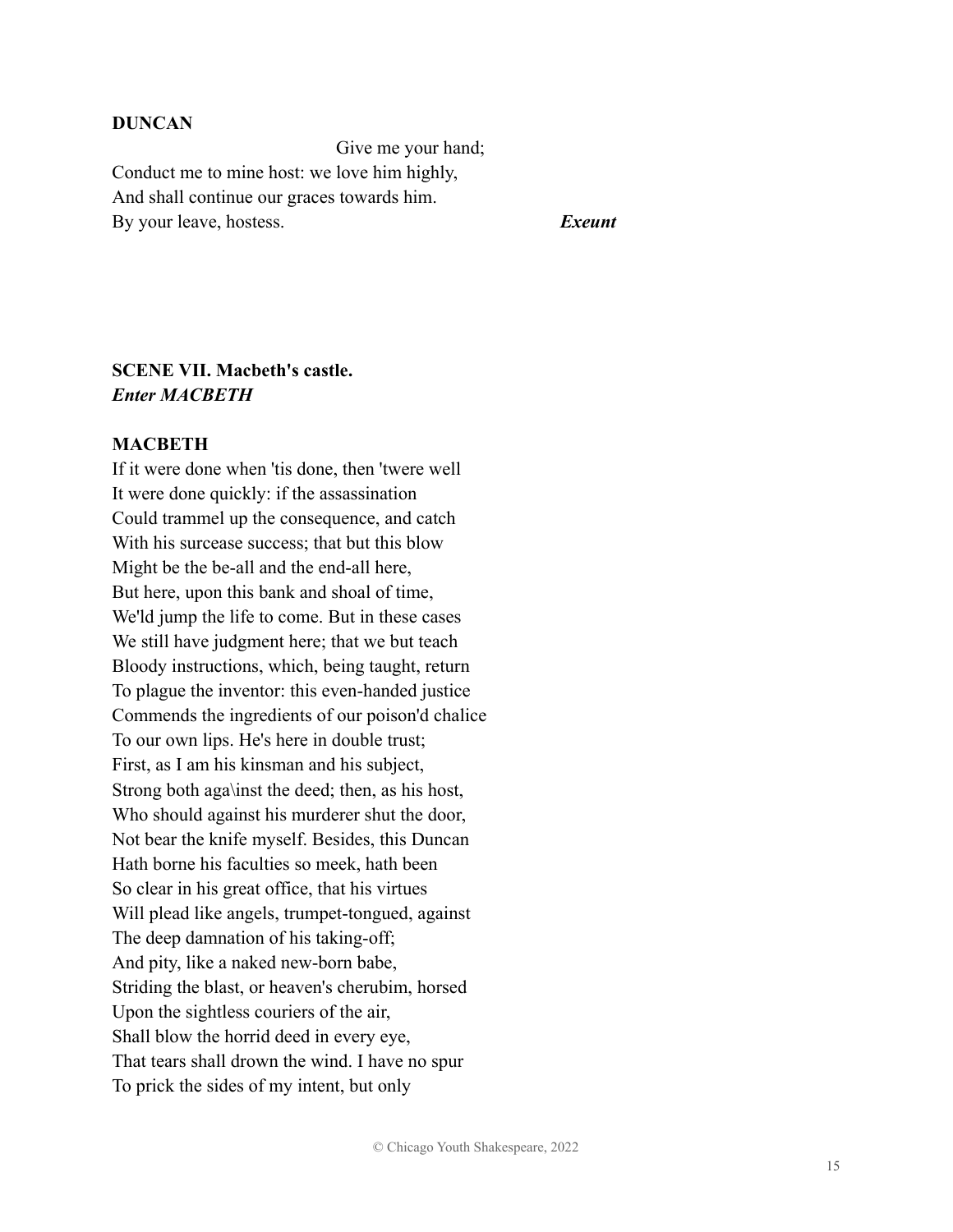Vaulting ambition, which o'erleaps itself And falls on the other.

#### *Enter LADY MACBETH*

How now! what news?

#### **LADY MACBETH**

He has almost supp'd: why have you left the chamber?

# **MACBETH**

Hath he ask'd for me?

# **LADY MACBETH**

Know you not he has?

#### **MACBETH**

We will proceed no further in this business: He hath honour'd me of late; and I have bought Golden opinions from all sorts of people, Which would be worn now in their newest gloss, Not cast aside so soon.

#### **LADY MACBETH**

Was the hope drunk Wherein you dress'd yourself? hath it slept since? And wakes it now, to look so green and pale At what it did so freely? From this time Such I account thy love. Art thou afeard To be the same in thine own act and valour As thou art in desire?

#### **MACBETH**

Prithee, peace: I dare do all that may become a man; Who dares do more is none.

#### **LADY MACBETH**

What beast was't, then, That made you break this enterprise to me? When you durst do it, then you were a man; And, to be more than what you were, you would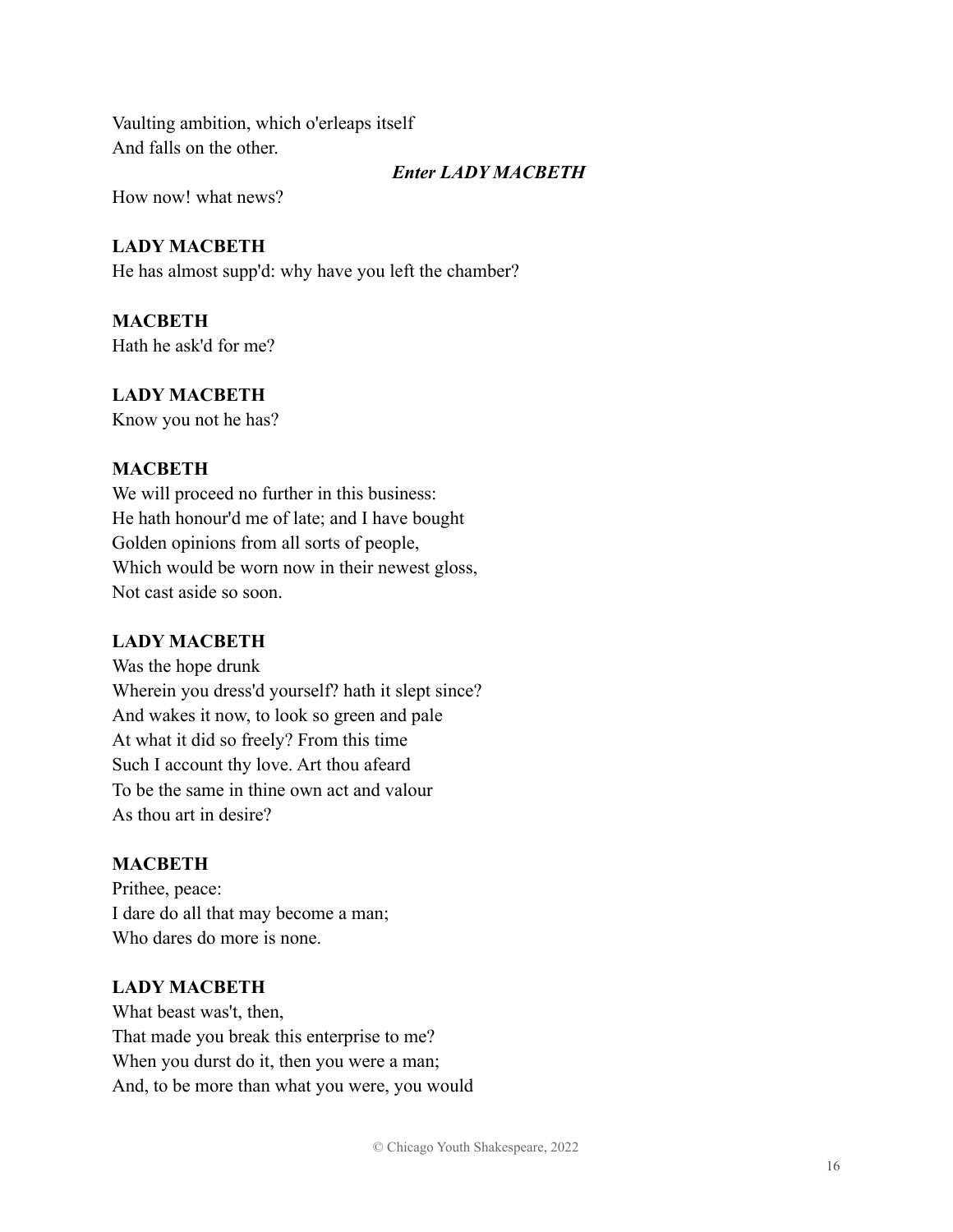Be so much more the man. Nor time nor place Did then adhere, and yet you would make both: They have made themselves, and that their fitness now Does unmake you. I have given suck, and know How tender 'tis to love the babe that milks me: I would, while it was smiling in my face, Have pluck'd my nipple from his boneless gums, And dash'd the brains out, had I so sworn as you Have done to this.

#### **MACBETH**

If we should fail?

#### **LADY MACBETH**

We fail!

But screw your courage to the sticking-place, And we'll not fail. When Duncan is asleep– Whereto the rather shall his day's hard journey Soundly invite him--his two chamberlains Will I with wine and wassail so convince That memory, the warder of the brain, Shall be a fume, and the receipt of reason A limbeck only: when in swinish sleep Their drench*e*d natures lie as in a death, What cannot you and I perform upon The unguarded Duncan? what not put upon His spongy officers, who shall bear the guilt Of our great quell?

#### **MACBETH**

Will it not be received, When we have mark'd with blood those sleepy two Of his own chamber and used their very daggers, That they have done't?

#### **LADY MACBETH**

Who dares receive it other, As we shall make our griefs and clamour roar Upon his death!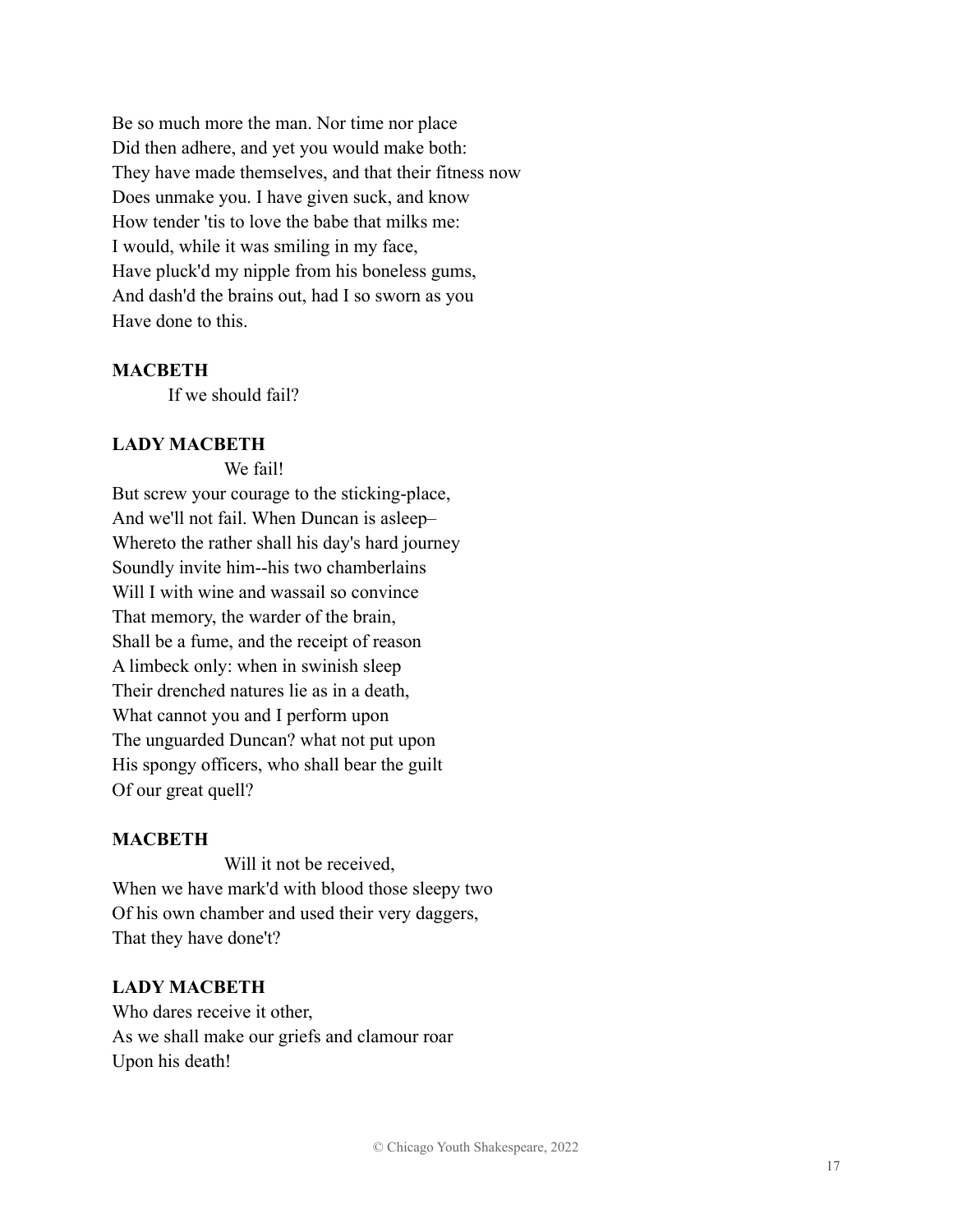#### **MACBETH**

I am settled, and bend up Each corporal agent to this terrible feat. Away, and mock the time with fairest show: False face must hide what the false heart doth know. *Exeunt*

**ACT II SCENE I. Court of Macbeth's castle.**

*Enter FLEANCE and BANQUO*

**BANQUO** How goes the night, boy?

**FLEANCE** The moon is down; I have not heard the clock.

#### **BANQUO**

A heavy summons lies like lead upon me, And yet I would not sleep: merciful powers, Restrain in me the cursed thoughts that nature Gives way to in repose!

*Enter MACBETH, with a servant*

Who's there?

**MACBETH**

A friend.

#### **BANQUO**

What, sir, not yet at rest? I dreamt last night of the three weïrd sisters: To you they have show'd some truth.

#### **MACBETH**

I think not of them: Yet, when we can entreat an hour to serve, We would spend it in some words upon that business,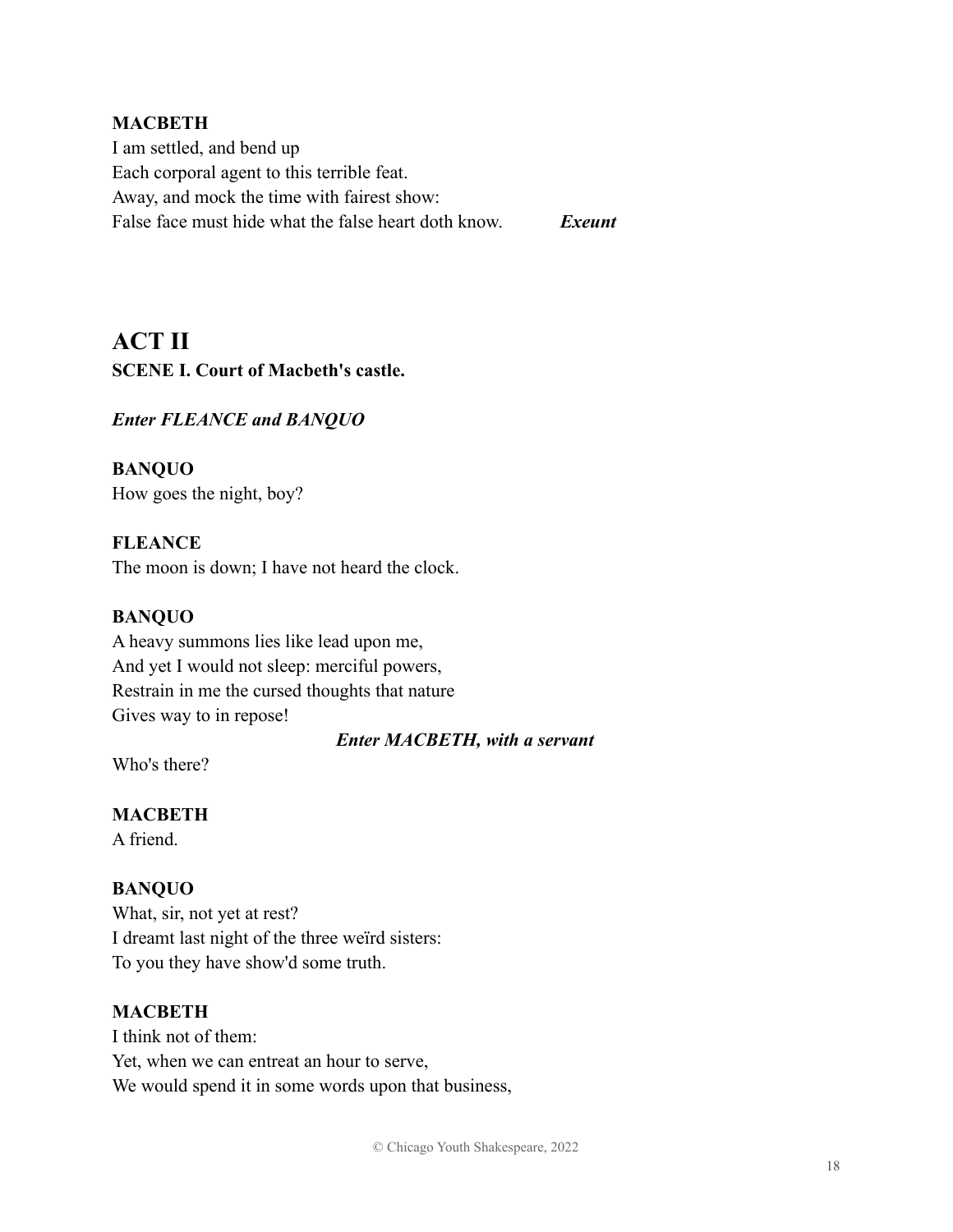If you would grant the time.

**BANQUO**

At your kind'st leisure.

**MACBETH** Good repose the while!

**BANQUO** Thanks, sir: the like to you!

# *Exeunt BANQUO and FLEANCE*

# **MACBETH** *To the servant* Go bid thy mistress, when my drink is ready, She strike upon the bell. Get thee to bed.

#### *Servant exits*

Is this a dagger which I see before me, The handle toward my hand? Come, let me clutch thee. I have thee not, and yet I see thee still. Art thou not, fatal vision, sensible To feeling as to sight? or art thou but A dagger of the mind, a false creation, Proceeding from the heat-oppressed brain? I see thee yet, in form as palpable As this which now I draw. Thou marshall'st me the way that I was going; And such an instrument I was to use.

#### *A bell rings*

I go, and it is done; the bell invites me. Hear it not, Duncan; for it is a knell That summons thee to heaven or to hell.

#### *Exeunt.*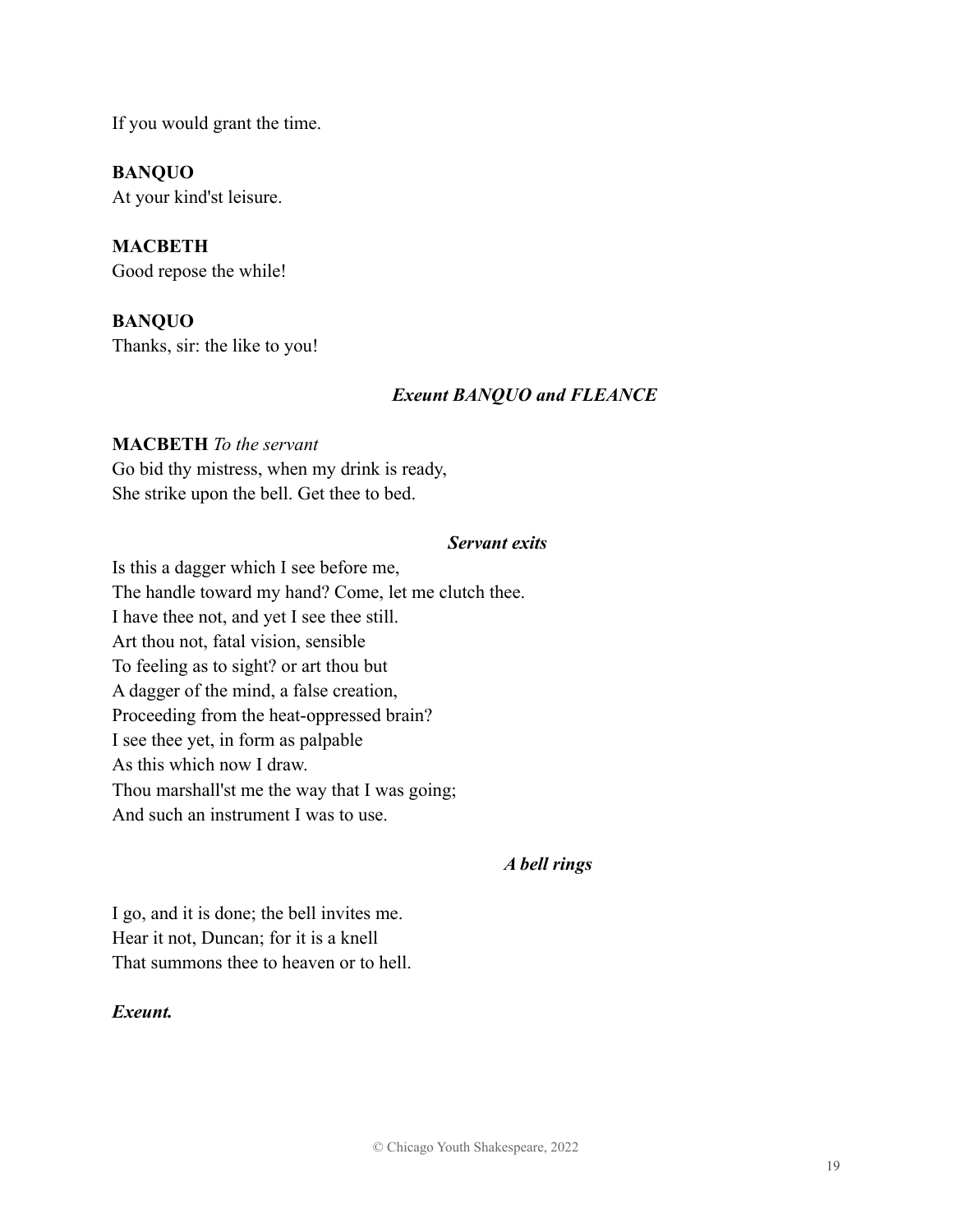#### **SCENE II. Macbeth's castle, interior**

#### *Enter LADY MACBETH*

#### **LADY MACBETH**

That which hath made them drunk hath made me bold; What hath quench'd them hath given me fire. Hark! Peace! It was the owl that shriek'd. He is about it: The doors are open; and the surfeited grooms Do mock their charge with snores[.]

#### **MACBETH**

*[Within]* Who's there? what, ho!

#### **LADY MACBETH**

Alack, I am afraid they have awaked, And 'tis not done. The attempt and not the deed Confounds us. I laid their daggers ready; He could not miss 'em. Had he not resembled My father as he slept, I had done't.

*Enter MACBETH with bloody knives*

My husband!

#### **MACBETH**

I have done the deed. Didst thou not hear a noise?

#### **LADY MACBETH**

I heard the owl scream and the crickets cry. Did not you speak?

# **MACBETH**

When?

**LADY MACBETH** Now.

**MACBETH** As I descended?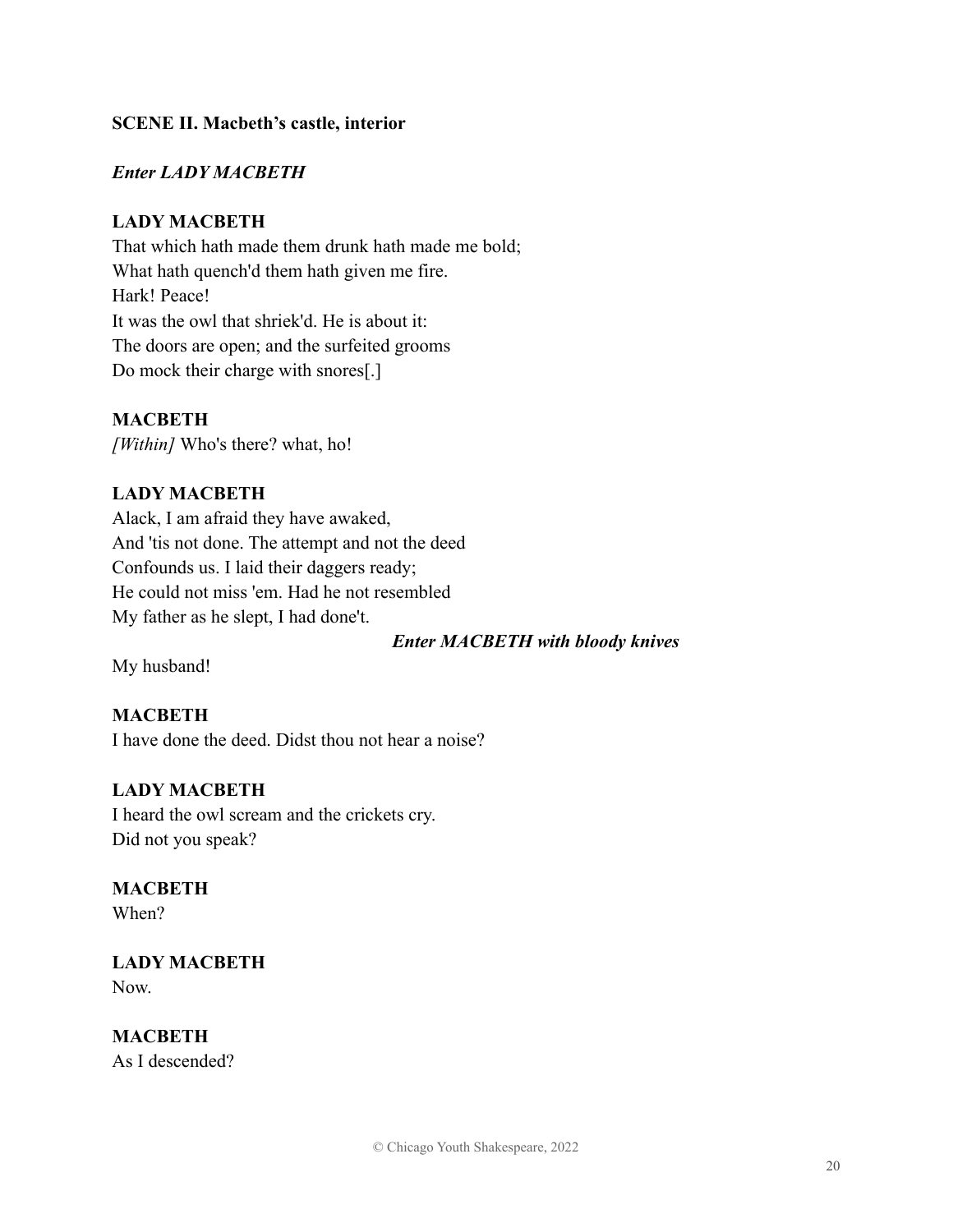# **LADY MACBETH**

Ay.

# **MACBETH**

Hark! Who lies i' the second chamber?

# **LADY MACBETH**

Donalbain.

# **MACBETH**

This is a sorry sight. *Looking down on his hands*

# **LADY MACBETH**

A foolish thought, to say a sorry sight.

# **MACBETH**

There's one did laugh in's sleep, and one cried 'Murder!' That they did wake each other: I stood and heard them: One cried 'God bless us!' and 'Amen' the other; Listening their fear, I could not say 'Amen,' When they did say 'God bless us!'

# **LADY MACBETH**

Consider it not so deeply.

# **MACBETH**

But wherefore could not I pronounce 'Amen'?

#### **LADY MACBETH**

These deeds must not be thought After these ways; so, it will make us mad.

#### **MACBETH**

Methought I heard a voice cry 'Sleep no more! 'Glamis hath murder'd sleep, and therefore Cawdor Shall sleep no more; Macbeth shall sleep no more.'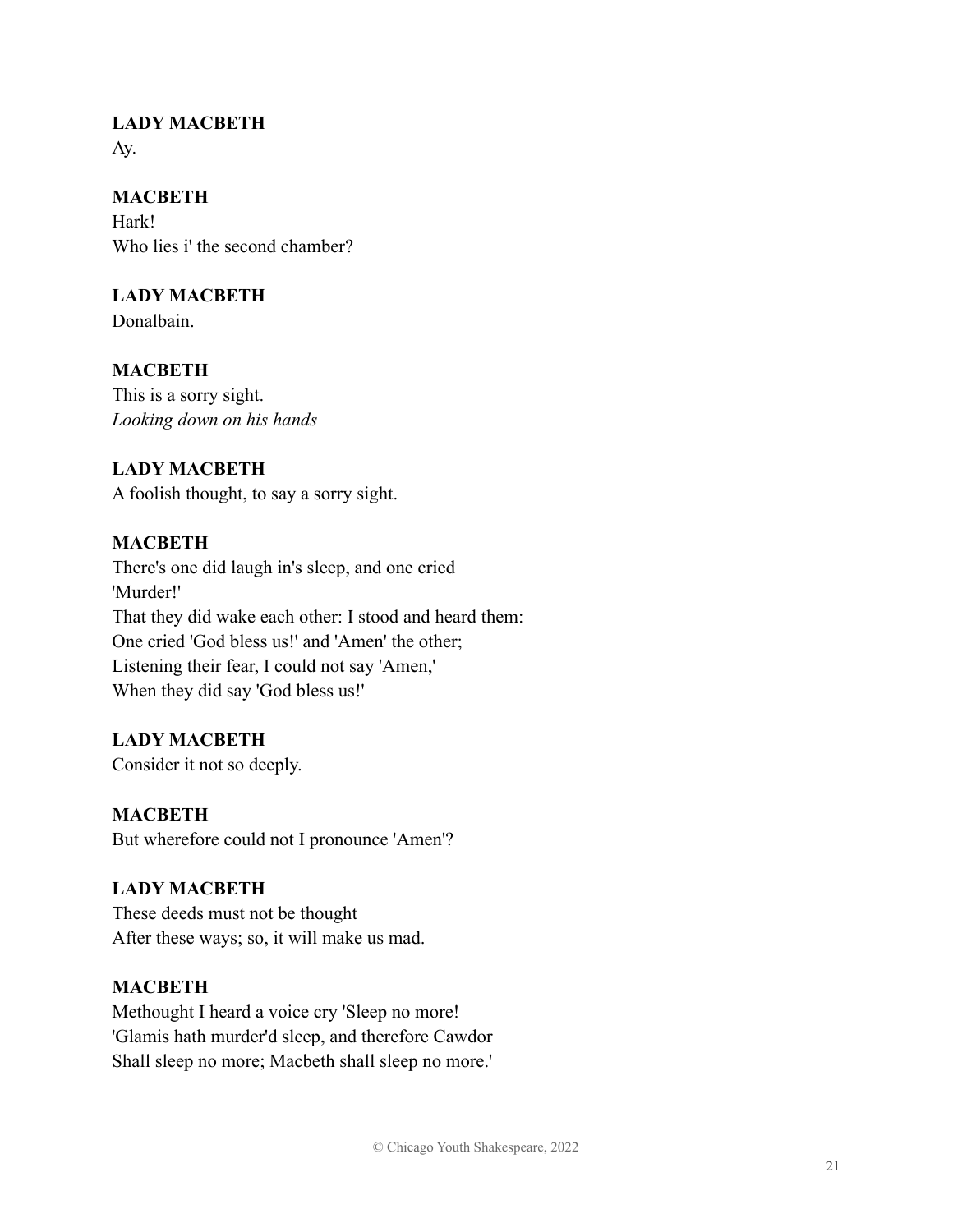### **LADY MACBETH**

Who was it that thus cried? Why, worthy thane, You do unbend your noble strength, to think So brainsickly of things. Go get some water, And wash this filthy witness from your hand. Why did you bring these daggers from the place? They must lie there: go carry them; and smear The sleepy grooms with blood.

#### **MACBETH**

I'll go no more: I am afraid to think what I have done; Look on't again I dare not.

#### **LADY MACBETH**

Infirm of purpose! Give **me** the daggers: the sleeping and the dead Are but as pictures: 'tis the eye of childhood That fears a painted devil. If he do bleed, I'll gild the faces of the grooms withal; For it must seem their guilt. **Exits.** 

#### *Knocking within.*

#### **MACBETH**

Whence is that knocking? How is't with me, when every noise appals me? What hands are here? ha! they pluck out mine eyes. Will all great Neptune's ocean wash this blood Clean from my hand? No, this my hand will rather The multitudinous seas incarnadine, Making the green one red.

#### *Re-enter LADY MACBETH*

#### **LADY MACBETH**

My hands are of your colour; but I shame To wear a heart so white.

#### *Knocking within.*

I hear a knocking At the south entry: retire we to our chamber; A little water clears us of this deed: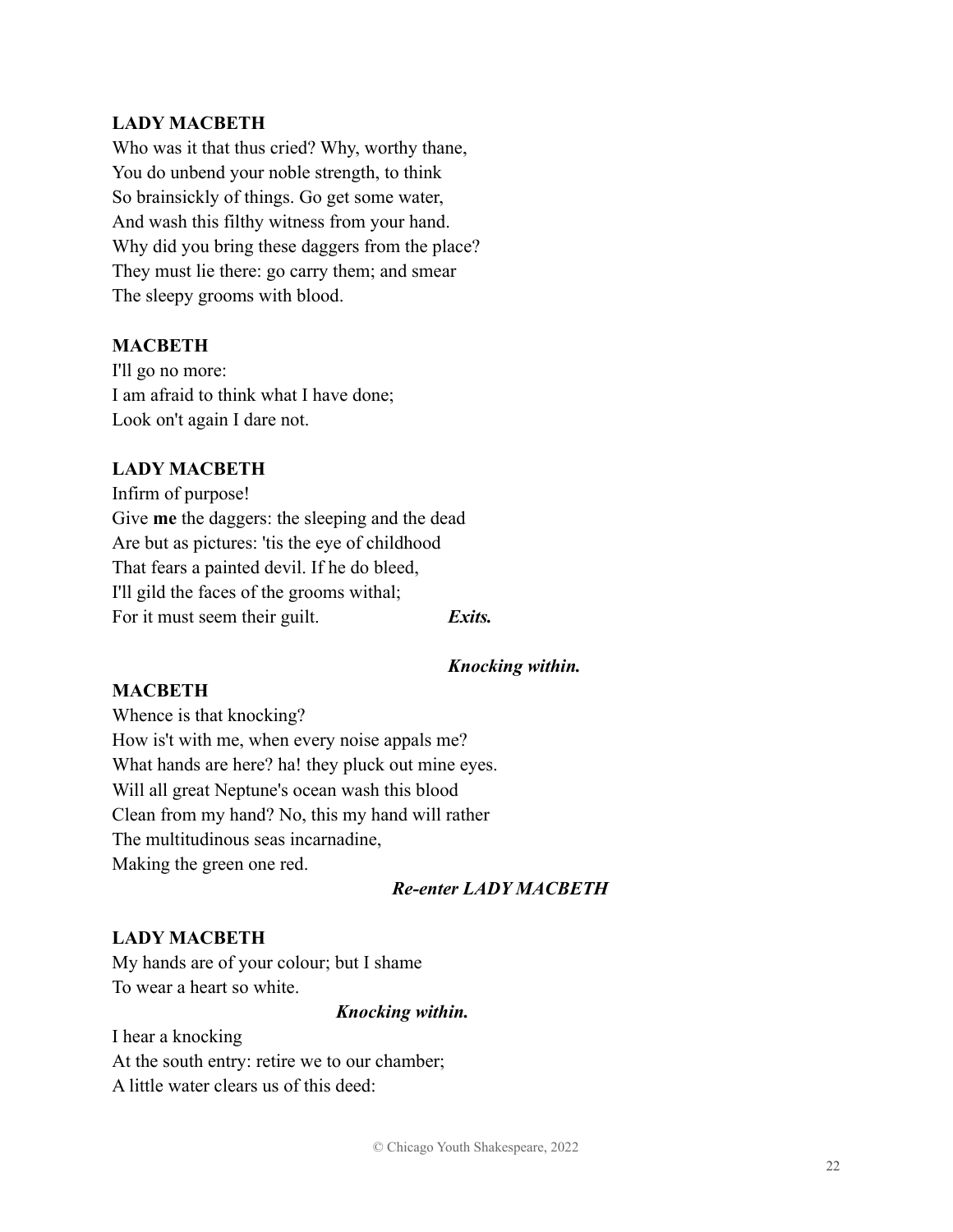How easy is it, then!

#### *Knocking within.*

Hark! more knocking. Get on your nightgown, -Be not lost So poorly in your thoughts.

### **MACBETH**

To know my deed, 'twere best not know myself.

# *Knocking within.*

Wake Duncan with thy knocking! I would thou couldst!

*Exeunt*

**SCENE III. The same.** *A Porter enters*

# **Porter**

Here's a knocking indeed! If a man were porter of hell-gate, he should have old turning the key.

#### *Knocking within.*

Knocking k, knock, knock! Who's there, i' the name of Beelzebub?

Here's a farmer, that hanged himself on the expectation of plenty: come in time; have napkins enow about you; here you'll sweat for't. *Knocking within.*

Knock, knock! Who's there, in the other devil's name? Faith, here's an equivocator, that could swear in both the scales against either scale; who committed treason enough for God's sake, yet could not equivocate to heaven: O, come in, equivocator. *Knocking within.*

Knock, knock, knock! Who's there? Faith, here's an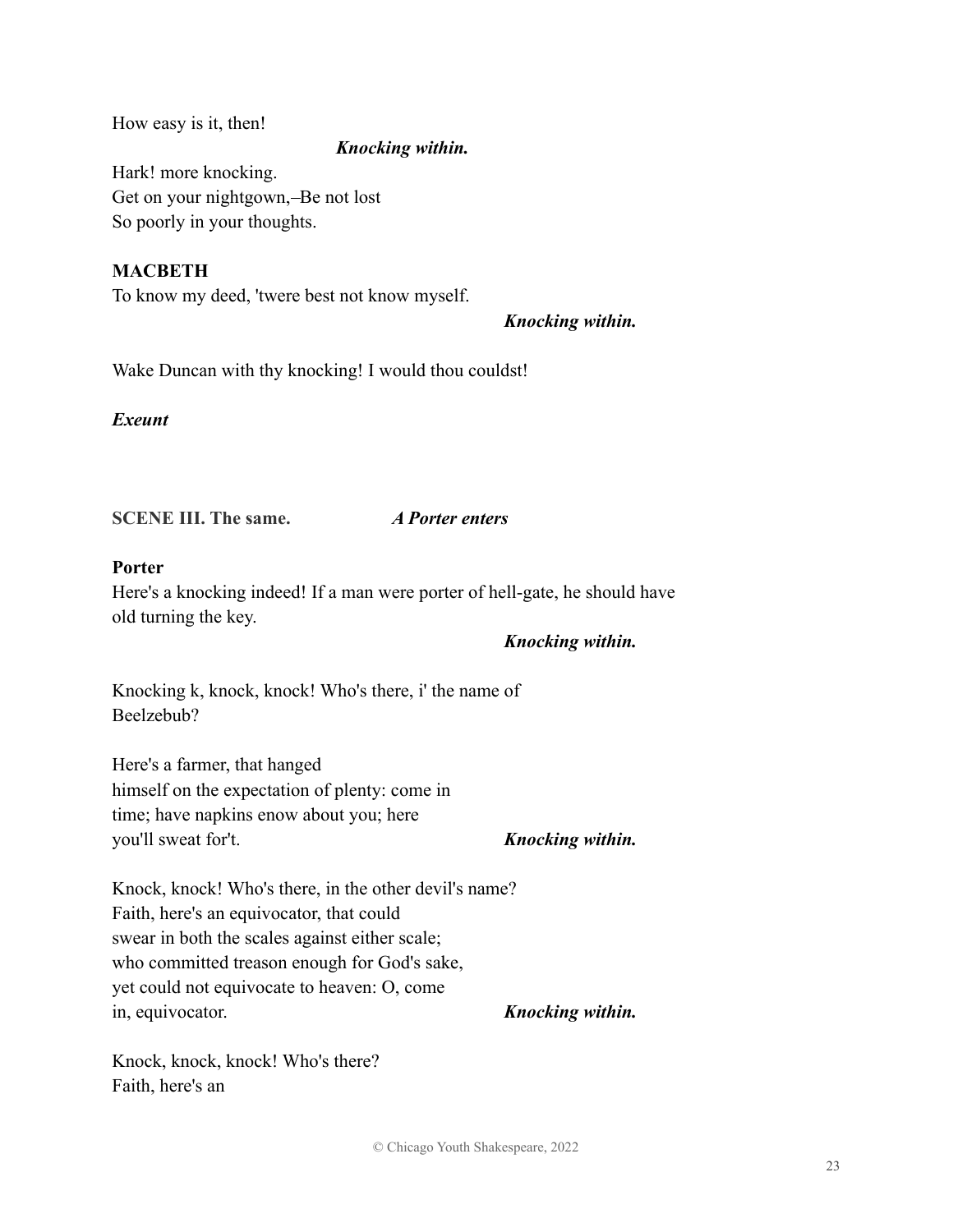English tailor come hither, for stealing out of a French hose: come in, tailor; here you may roast your goose.

Knock, knock; never at quiet! What are you? But this place is too cold for hell. I'll devil-porter it no further: I had thought to have let in some of all professions that go the primrose way to the everlasting bonfire.

*Knocking within.*

*Knocking within.*

Anon, anon! I pray you, remember the porter.

#### *Porter exits and re-enters with MACDUFF and LENNOX*

#### **MACDUFF**

Was it so late, friend, ere you went to bed, That you do lie so late?

#### **Porter**

'Faith sir, we were carousing till the second cock: and drink, sir, is a great provoker of three things.

#### **MACDUFF**

What three things does drink especially provoke?

#### **Porter**

Marry, sir, nose-painting, sleep, and urine. Lechery, sir, it provokes, and unprovokes; it provokes the desire, but it takes away the performance: therefore, much drink may be said to be an equivocator with lechery: it makes him, and it mars him; it sets him on, and it takes him off; it persuades him, and disheartens him; makes him stand to, and not stand to; in conclusion, equivocates him in a sleep, and, giving him the lie, leaves him.

#### **MACDUFF**

I believe drink gave thee the lie last night.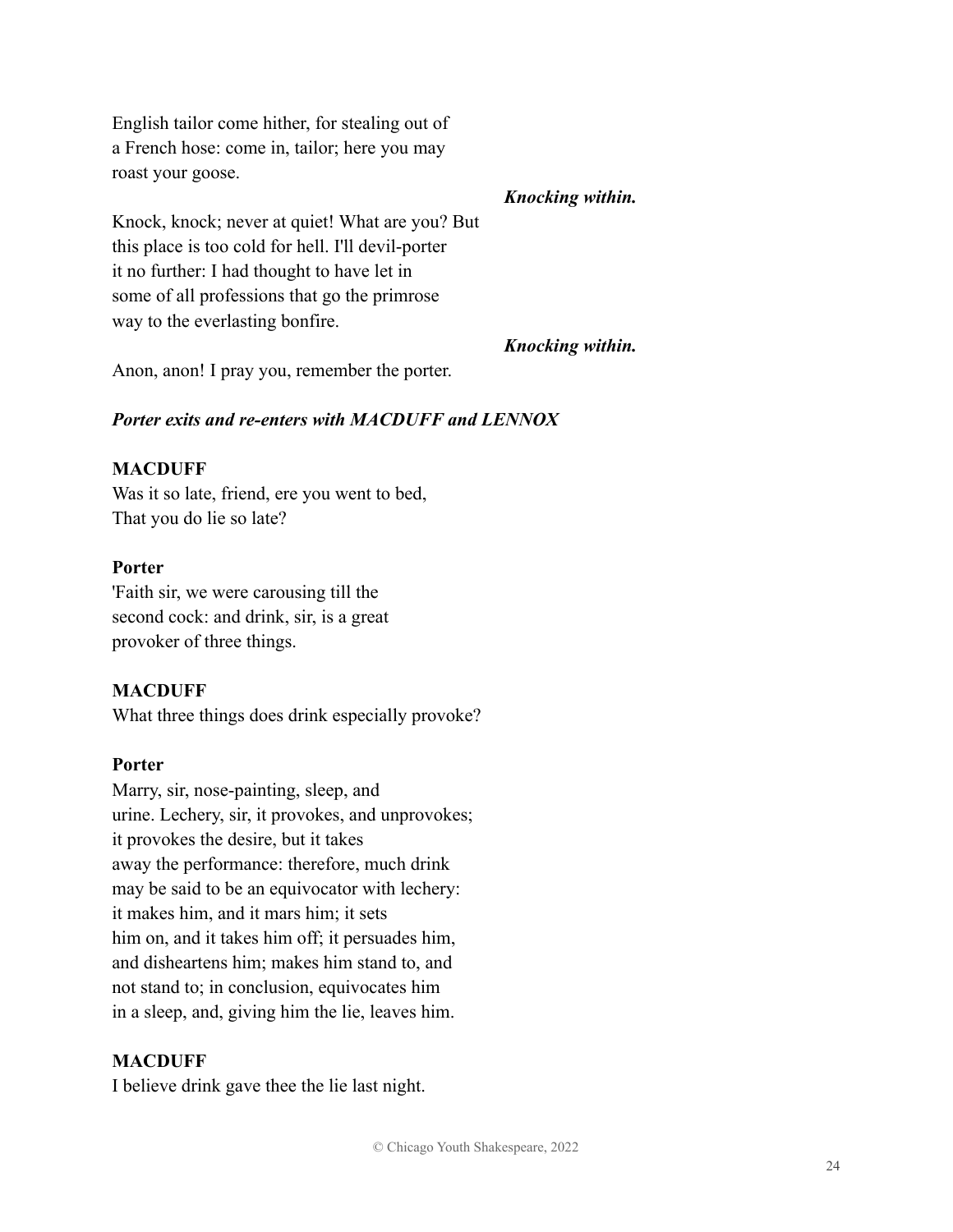**Porter** That it did, sir.

**MACDUFF** Is thy master stirring?

*Enter MACBETH*

Our knocking has awaked him; here he comes.

**LENNOX** Good morrow, noble sir.

**MACBETH** Good morrow, both.

**MACDUFF** Is the king stirring, worthy thane?

**MACBETH** Not yet.

**MACDUFF** He did command me to call timely on him: I have almost slipp'd the hour.

**MACBETH** I'll bring you to him.

**MACDUFF** I'll make so bold to call,

For 'tis my limited service. *Macduff exits to Duncan's chamber.*

**LENNOX** Goes the king hence to-day?

**MACBETH** He does: he did appoint so.

### **LENNOX**

The night has been unruly: where we lay,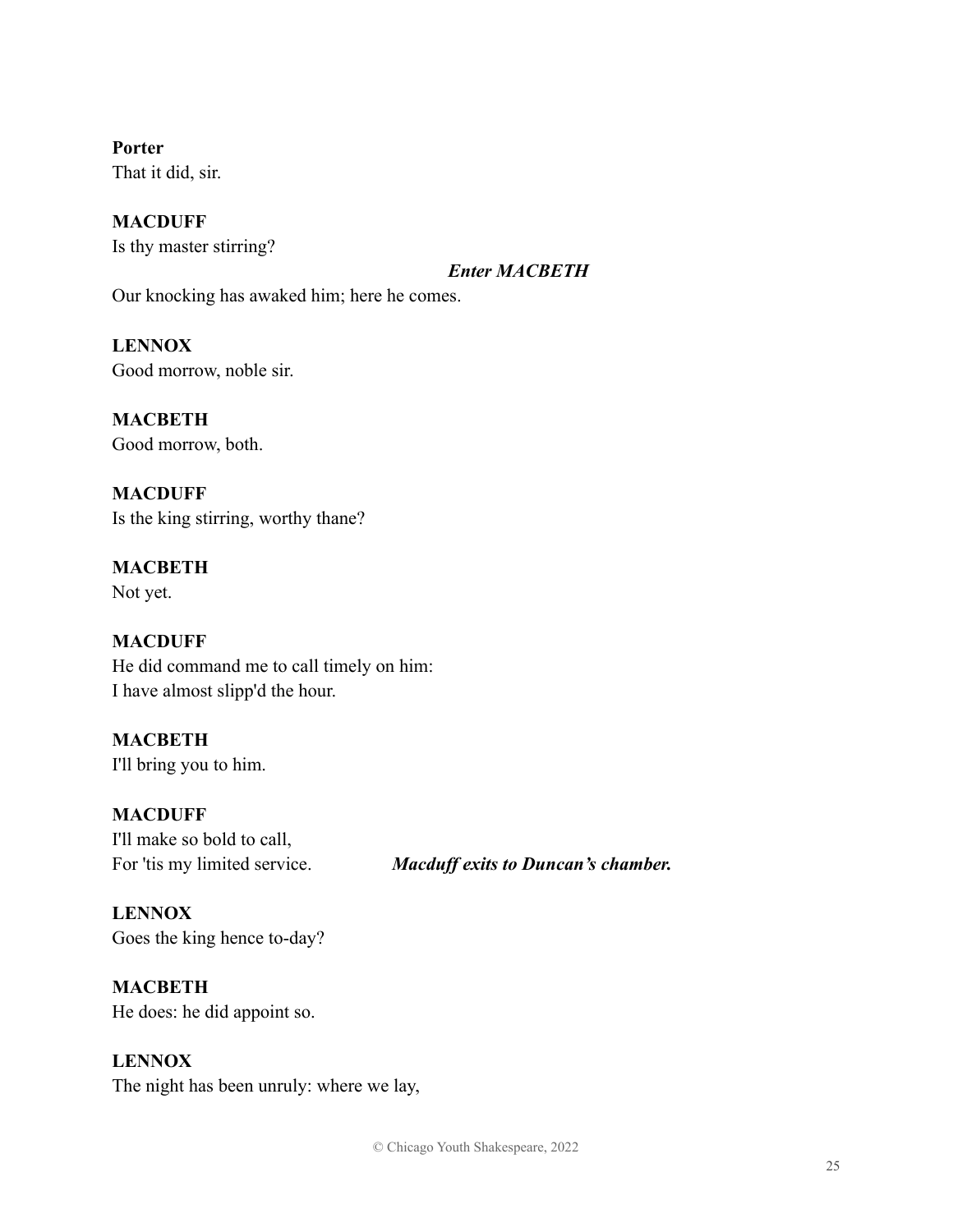Our chimneys were blown down; and, as they say, Lamentings heard i' the air; strange screams of death, And prophesying with accents terrible Of dire combustion and confused events New hatch'd to the woeful time: the obscure bird Clamour'd the livelong night: some say, the earth Was feverous and did shake.

# **MACBETH**

'Twas a rough night.

#### *Re-enter MACDUFF.*

#### **MACDUFF**

O horror, horror, horror! *Enter Angus and lords severally* Tongue nor heart Cannot conceive nor name thee!

# **MACBETH**

What's the matter?

#### **MACDUFF**

Confusion now hath made his masterpiece! Most sacrilegious murder hath broke ope The Lord's anointed temple, and stole thence The life o' the building!

#### **MACBETH**

What is 't you say? the life?

**LENNOX** Mean you his majesty?

#### **MACDUFF**

Approach the chamber, and destroy your sight[.] See, and then speak yourselves.

*MACBETH, LENNOX, and ANGUS exit to Duncan's chamber.*

Awake, awake! Ring the alarum-bell. Murder and treason! Banquo and Donalbain! Malcolm! awake!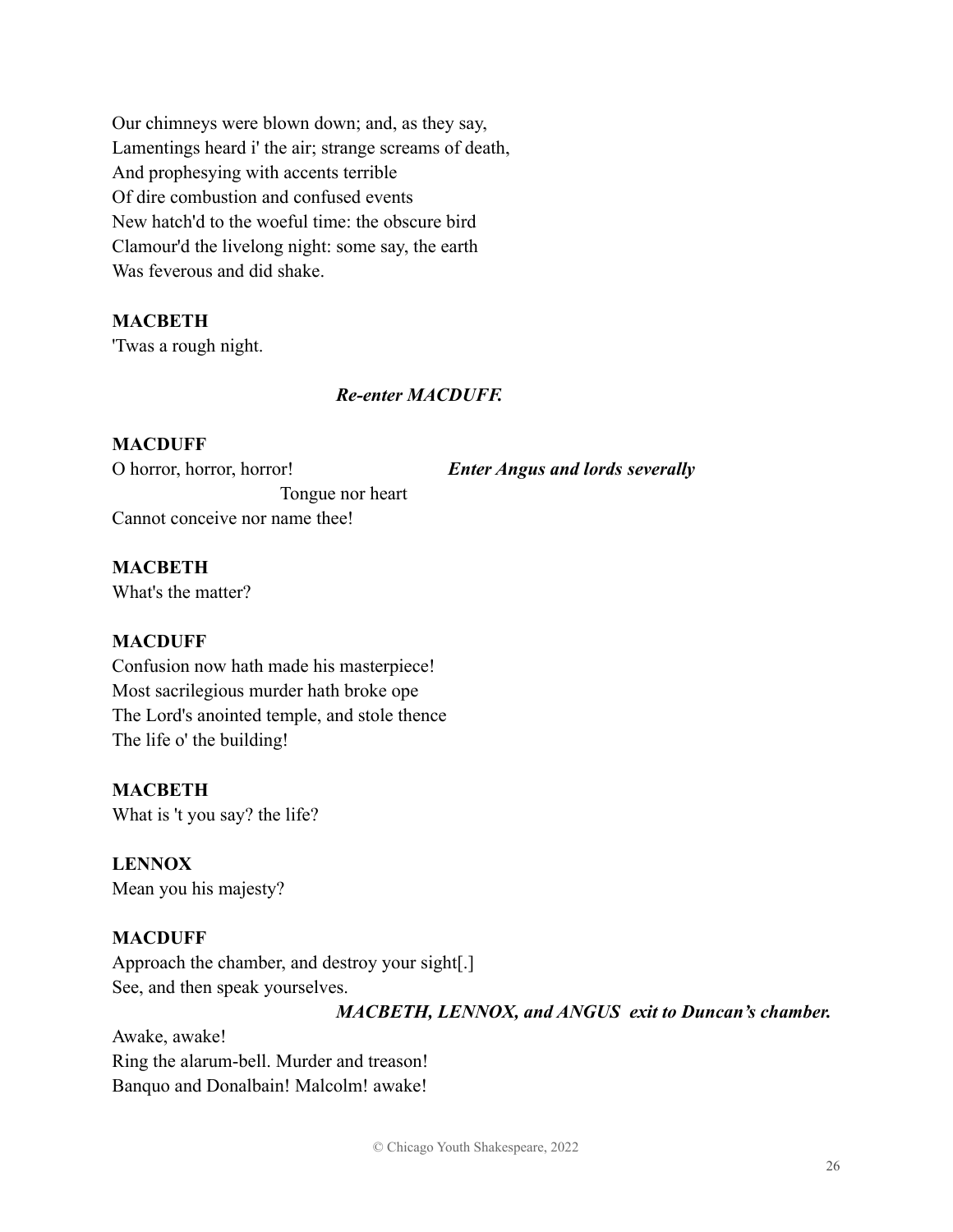Ring the bell.

#### *Enter LADY MACBETH*

### **LADY MACBETH**

What's the business, That such a hideous trumpet calls to parley The sleepers of the house? speak, speak!

#### **MACDUFF**

O gentle lady, 'Tis not for you to hear what I can speak: The repetition, in a woman's ear, Would murder as it fell.

#### *Enter BANQUO*

O Banquo, Banquo, Our royal master 's murder'd!

# **LADY MACBETH** Woe, alas! What, in our house?

#### **BANQUO**

Too cruel any where. Dear Duff, I prithee, contradict thyself, And say it is not so. *Re-enter MACBETH, LENNOX, and ANGUS*

#### **MACBETH**

Had I but died an hour before this chance, I had lived a blessed time; for, from this instant, There 's nothing serious in mortality:

#### *Enter MALCOLM and DONALBAIN*

# **DONALBAIN**

What is amiss?

#### **MACBETH**

You are, and do not know't: The spring, the head, the fountain of your blood Is stopp'd; the very source of it is stopp'd.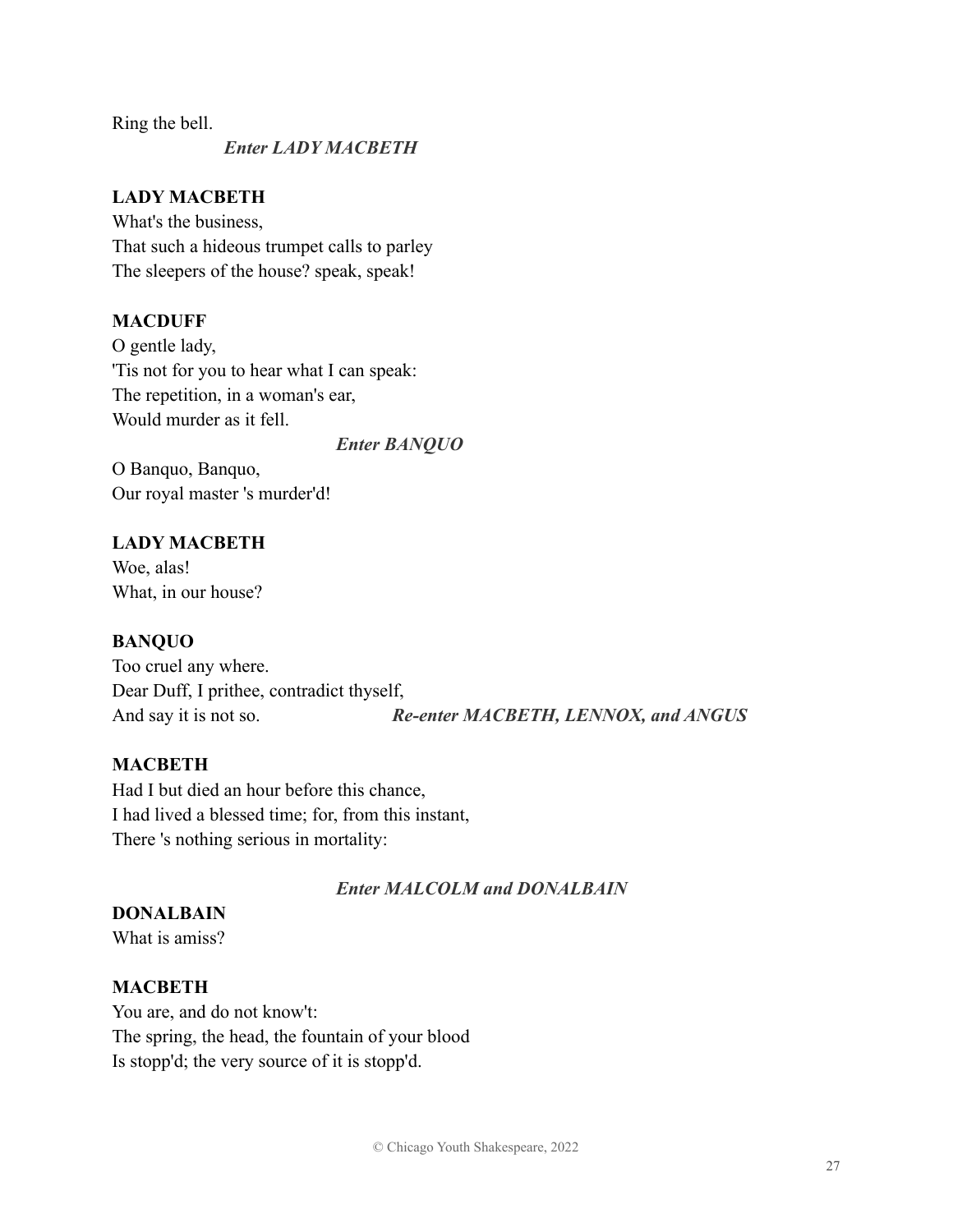#### **MACDUFF**

Your royal father 's murder'd.

#### **MALCOLM**

O, by whom?

#### **ANGUS**

Those of his chamber, as it seem'd, had done 't: Their hands and faces were an badged with blood; So were their daggers, which unwiped we found Upon their pillows: They stared, and were distracted; no man's life Was to be trusted with them.

### **MACBETH**

O, yet I do repent me of my fury, That I did kill them.

### **MACDUFF**

Wherefore did you so?

#### **MACBETH**

Who can be wise, amazed, temperate and furious, Loyal and neutral, in a moment? No man: Here lay Duncan, there, the murderers, Steep'd in the colours of their trade, their daggers Unmannerly breech'd with gore: who could refrain, That had a heart to love?

**LADY MACBETH**

Help me hence, ho!

#### *LADY MACBETH faints*

#### **MACDUFF**

Look to the lady.

#### **MALCOLM**

*[Aside to DONALBAIN]* Why do we hold our tongues, That most may claim this argument forours?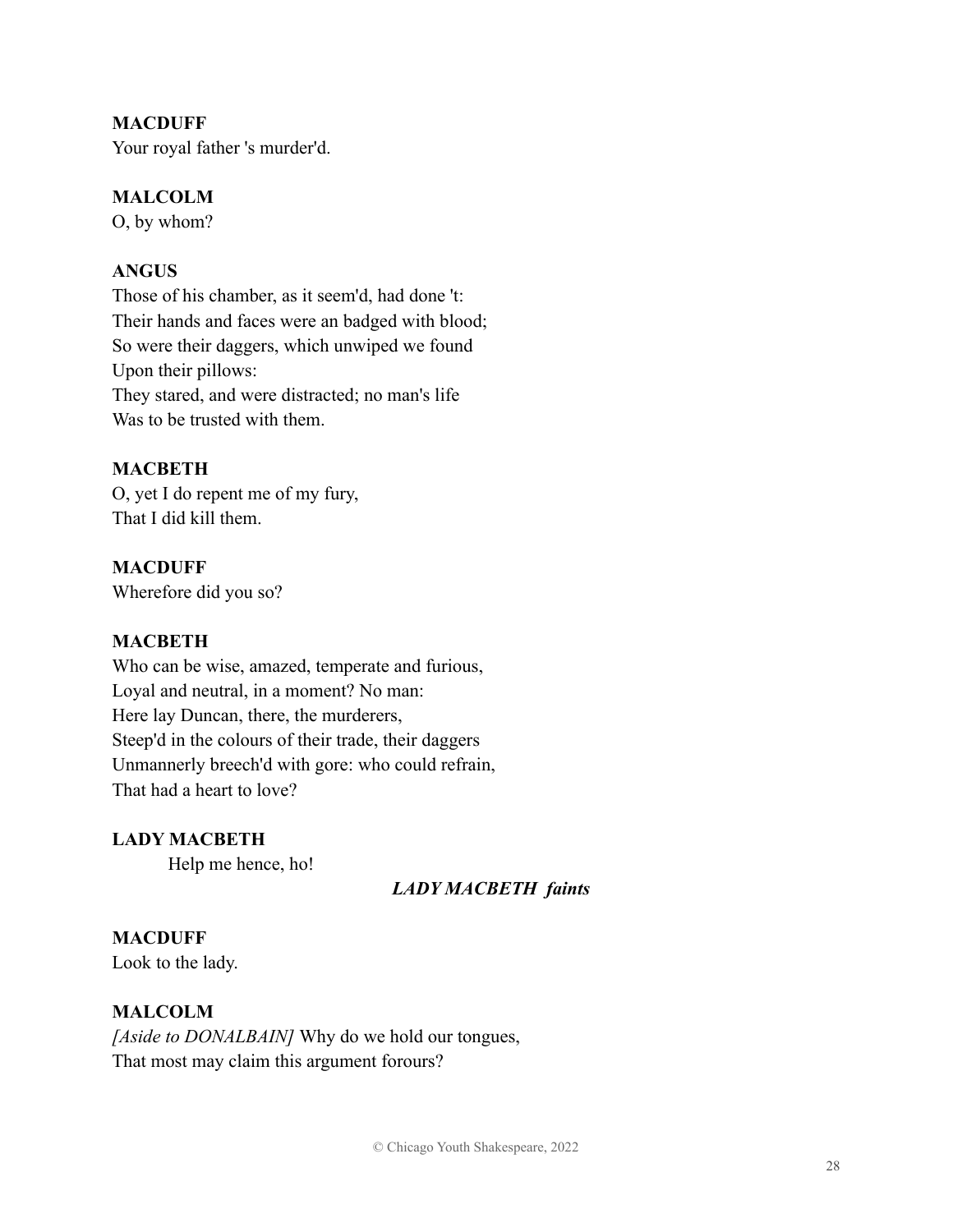#### **DONALBAIN**

*[Aside to MALCOLM]* Let 's away; Our tears are not yet brew'd.

# **BANQUO**

Look to the lady: *LADY MACBETH is carried out.* And when we have our naked frailties hid, That suffer in exposure, let us meet, And question this most bloody piece of work, To know it further. Fears and scruples shake us:

#### **MACBETH**

Let's briefly put on manly readiness, And meet i' the hall together.

# **ALL**

Well contented

#### *All exit except for Malcolm and Donalbain.*

#### **MALCOLM**

What will you do? Let's not consort with them: To show an unfelt sorrow is an office Which the false man does easy. I'll to England.

#### **DONALBAIN**

To Ireland, I; our separated fortune Shall keep us both the safer: where we are, There's daggers in men's smiles: the near in blood, The nearer bloody.

#### **MALCOLM**

This murderous shaft that's shot Hath not yet lighted, and our safest way Is to avoid the aim. Therefore, to horse; And let us not be dainty of leave-taking, But shift away: there's warrant in that theft Which steals itself, when there's no mercy left. *Exeunt*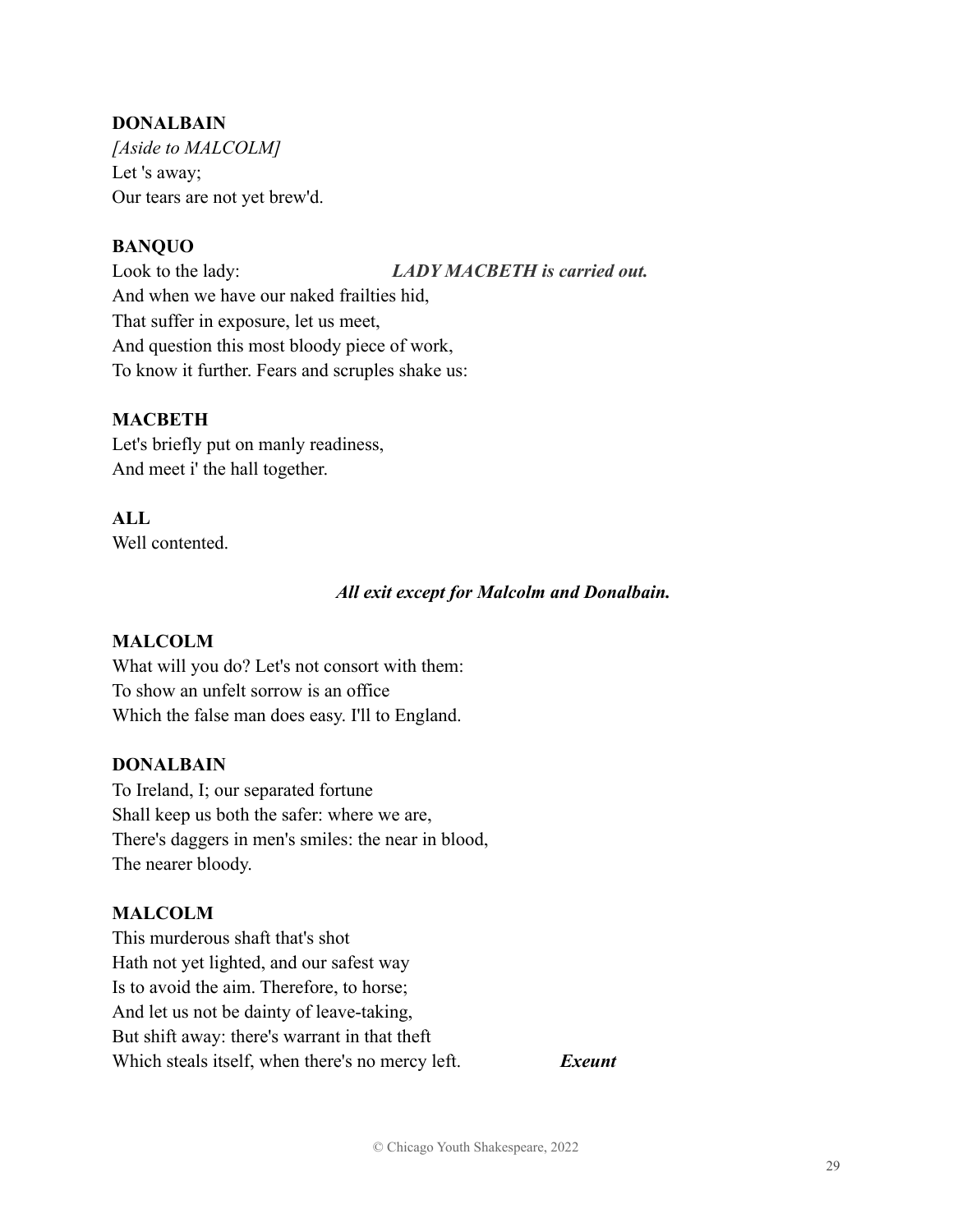# **SCENE IV. Outside Macbeth's castle.** *Enter ROSS and an Old Man*

### **Old Man**

Threescore and ten I can remember well: Within the volume of which time I have seen Hours dreadful and things strange; but this sore night Hath trifled former knowings.

# **ROSS**

Ah, good father,

Thou seest the heavens, as troubled with man's act, Threaten his bloody stage: by the clock, 'tis day, And yet dark night strangles the travelling lamp: Is't night's predominance, or the day's shame, That darkness does the face of earth entomb, When living light should kiss it?

# **Old Man**

'Tis unnatural, Even like the deed that's done.

# *Enter MACDUFF*

#### **ROSS**

[G]ood Macduff. How goes the world, sir, now?

#### **MACDUFF**

Why, see you not?

# **ROSS**

Is't known who did this more than bloody deed?

#### **MACDUFF**

Those that Macbeth hath slain.

# **ROSS**

Alas, the day! What good could they pretend?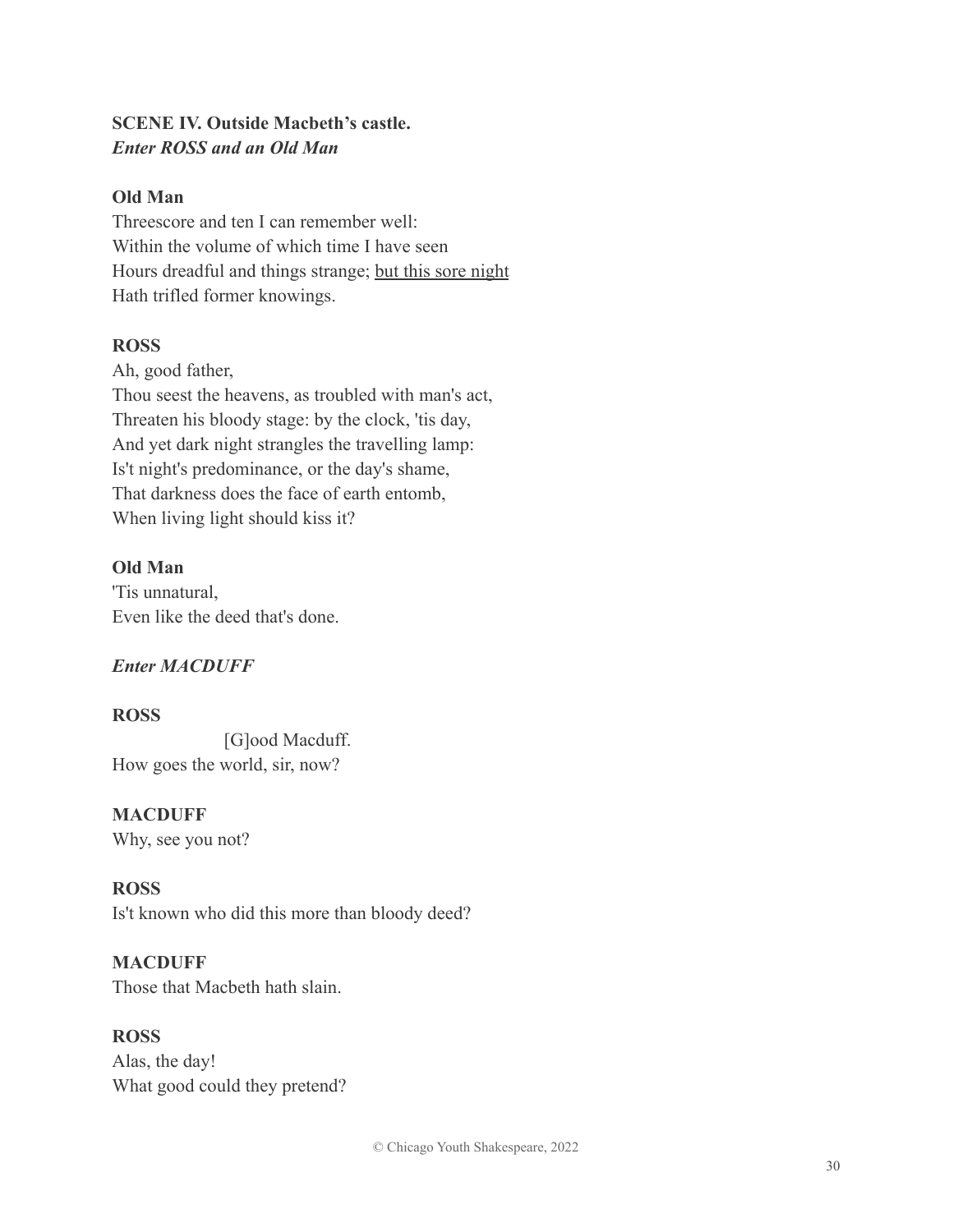### **MACDUFF**

They were suborn'd: Malcolm and Donalbain, the king's two sons, Are stol'n away and fled; which puts upon them Suspicion of the deed.

# **ROSS**

Then 'tis most like The sovereignty will fall upon Macbeth.

# **MACDUFF**

He is already named, and gone to Scone To be invested.

**ROSS** Will you to Scone?

#### **MACDUFF** No, cousin, I'll [home] to Fife.

Well, I will thither.

# **MACDUFF**

Well, may you see things well done there: adieu! Lest our old robes sit easier than our new!

# **ROSS**

**ROSS**

Farewell, father.

# **Old Man**

God's benison go with you; and with those That would make good of bad, and friends of foes!

# *Exeunt.*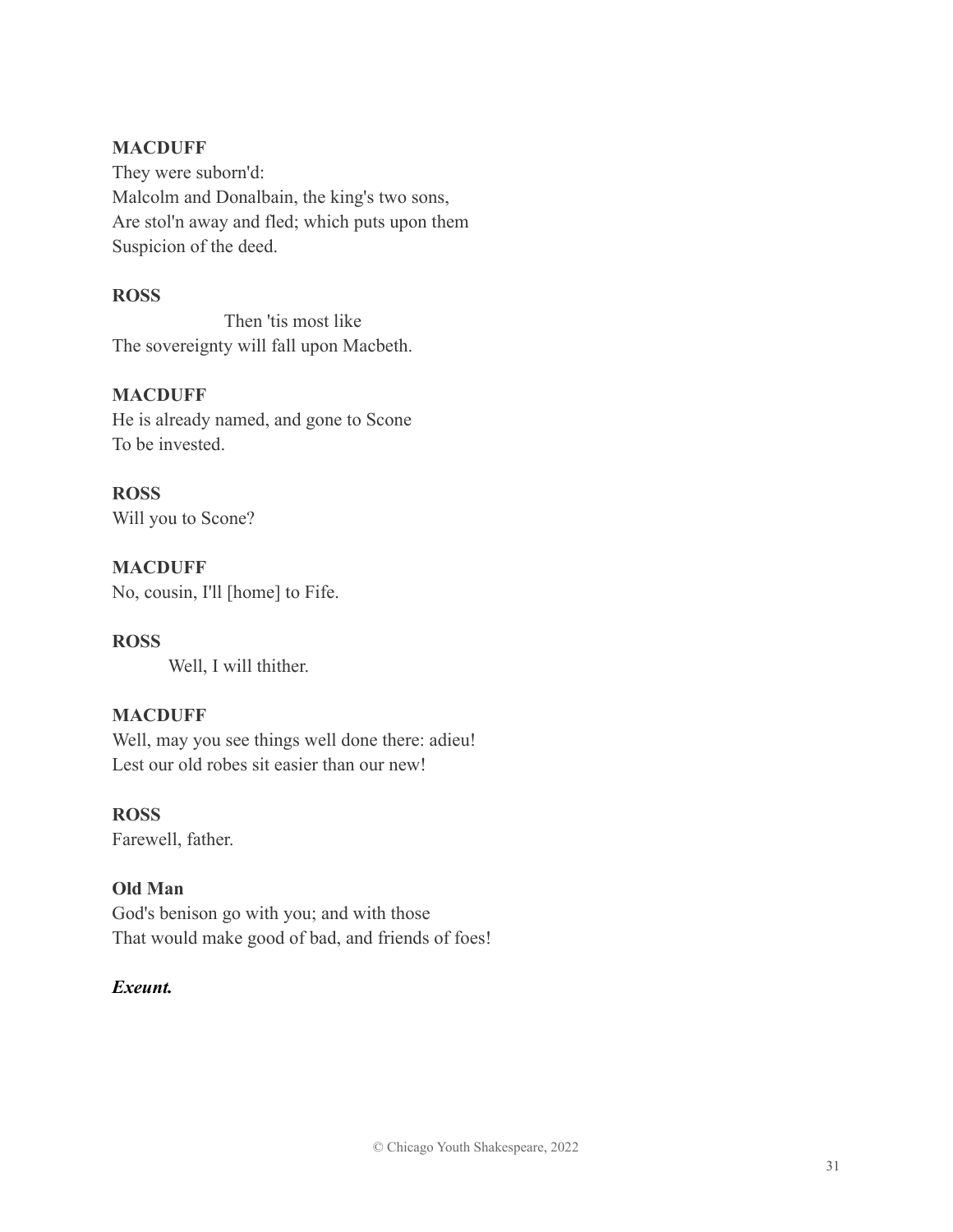# **ACT III SCENE I. Forres. The palace.**

# *Enter Fleance and BANQUO.*

# **BANQUO**

Thou hast it now: king, Cawdor, Glamis, all, As the weïrd women promised, and, I fear, Thou **play'dst** most foully for't: yet it was said It should not stand in thy posterity, But that myself should be the root and father Of many kings. If there come truth from them-- As upon thee, Macbeth, their speeches shine-- Why, by the verities on thee made good, May they not be my oracles as well, And set me up in hope? But hush! no more.

# *Enter MACBETH, as king, LADY MACBETH, as queen, and an Attendant*

**MACBETH** Here's our chief guest.

**LADY MACBETH** If he had been forgotten, It had been as a gap in our great feast, And all-thing unbecoming.

# **MACBETH**

To-night we hold a solemn supper sir, And I'll request your presence.

# **BANQUO**

Let your highness Command upon me; to the which my duties Are with a most indissoluble tie For ever knit.

# **MACBETH**

Ride you this afternoon?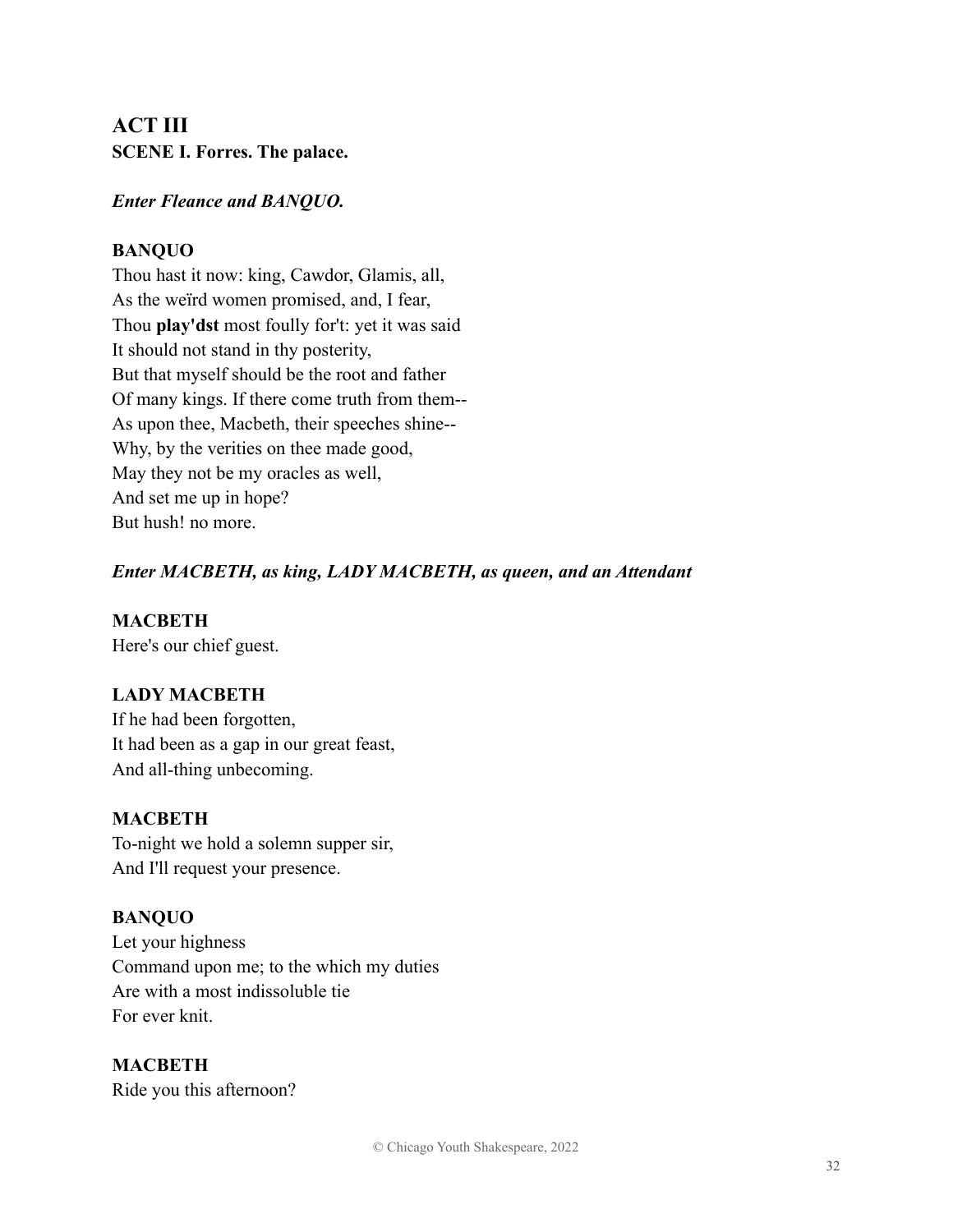#### **BANQUO**

Ay, my good lord.

#### **MACBETH**

Is't far you ride?

#### **BANQUO**

As far, my lord, as will fill up the time 'Twixt this and supper.

#### **MACBETH**

Fail not our feast.

**BANQUO** My lord, I will not.

#### **MACBETH**

We hear, our bloody cousins are bestow'd In England and in Ireland, not confessing Their cruel patricide, filling their hearers With strange invention: but of that to-morrow, When therewithal we shall have cause of state Craving us jointly. Hie you to horse: adieu, Till you return at night. Goes Fleance with you?

#### **BANQUO**

Ay, my good lord: our time does call upon 's.

#### **MACBETH**

I wish your horses swift and sure of foot; And so I do commend you to their backs. Farewell. *Exit BANQUO*

[W]e will keep ourself Till supper-time alone:

#### *Exit LADY MACBETH*

*(To Attendant)* Sirrah, a word with you: attend those men Our pleasure?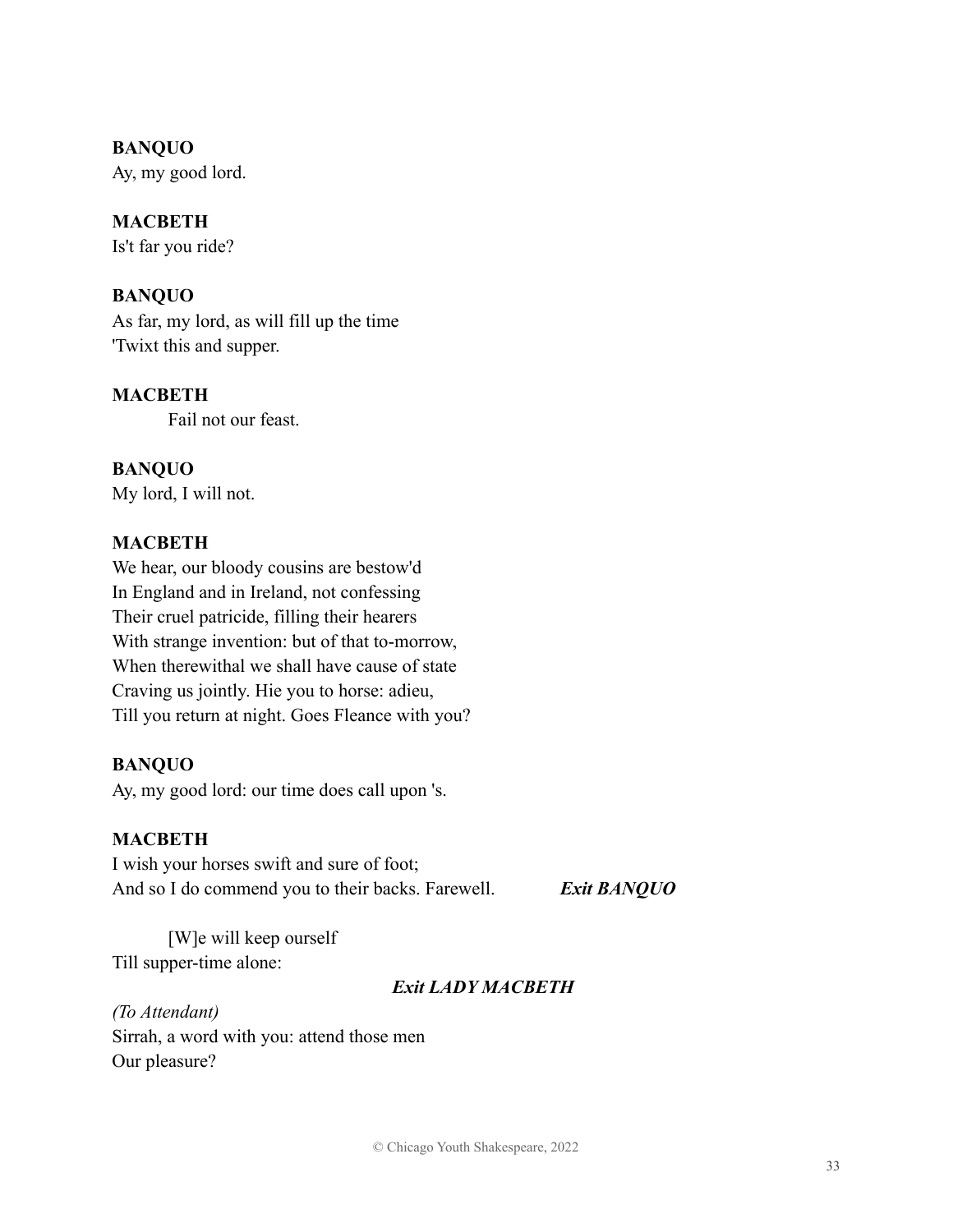#### **ATTENDANT**

They are, my lord, without the palace gate.

#### **MACBETH**

Bring them before us. *Exit Attendant.*

To be thus is nothing; But to be safely thus.--Our fears in Banquo Stick deep; and in his royalty of nature Reigns that which would be fear'd: He chid the sisters When first they put the name of king upon me, And bade them speak to him: then prophet-like They hail'd him father to a line of kings: Upon my head they placed a fruitless crown, And put a barren sceptre in my gripe, Thence to be wrench'd with an unlineal hand, No son of mine succeeding. If 't be so, For Banquo's issue have I filed my mind; For them the gracious Duncan have I murder'd; Put rancours in the vessel of my peace Only for them; and mine eternal jewel Given to the common enemy of man, To make them kings, the seeds of Banquo kings! Rather than so, come fate into the list And champion me to the utterance! Who's there!

#### *Re-enter Attendant, with two Murderers, then the Attendant exits.*

Was it not yesterday we spoke together?

#### **First Murderer**

It was, so please your highness.

#### **MACBETH**

Well then, now Have you consider'd of my speeches? Know That it was he in the times past which held you So under fortune, which you thought had been Our innocent self: Say 'Thus did Banquo.'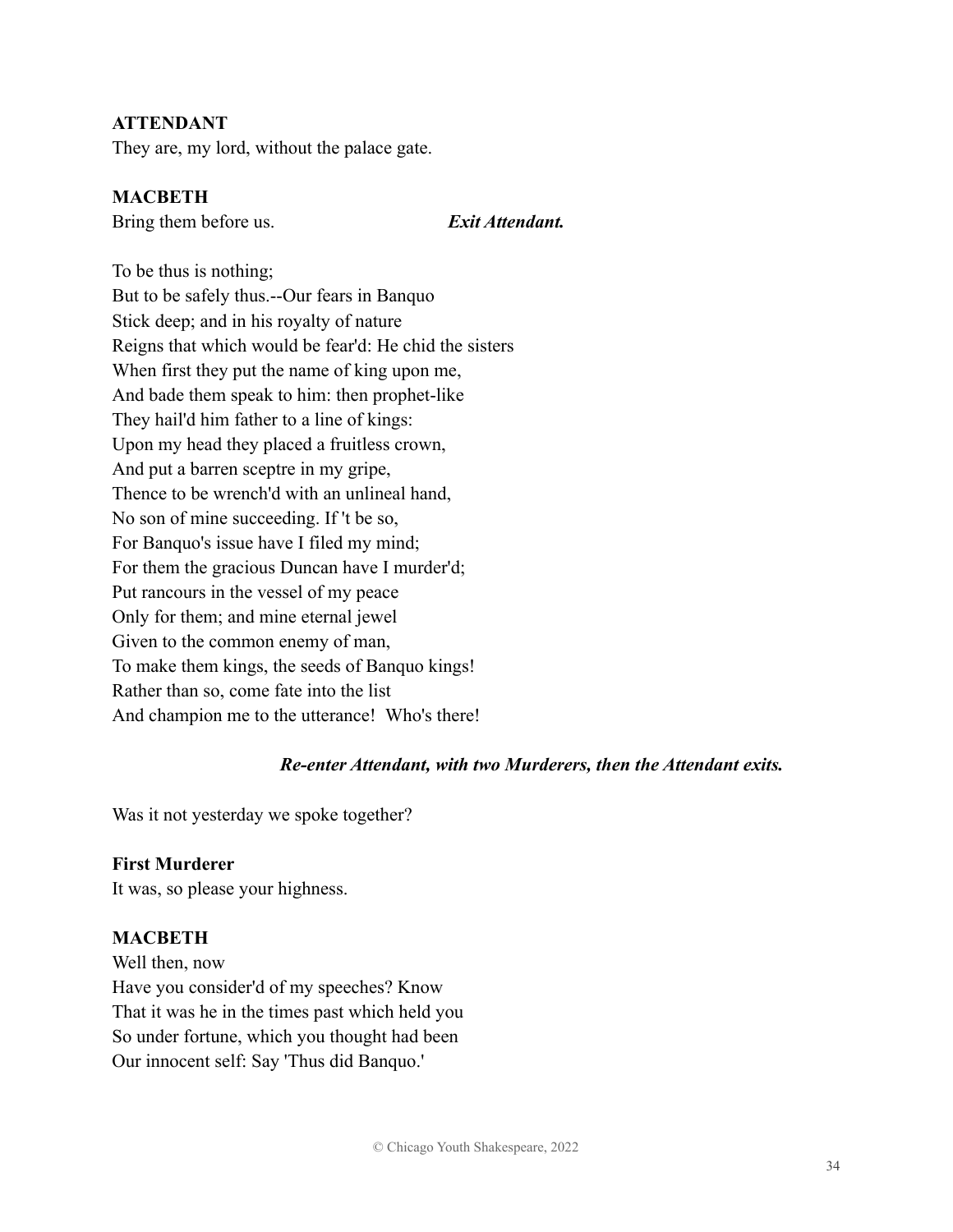# **First Murderer**

You made it known to us.

### **MACBETH**

I did so, and went further, which is now Our point of second meeting. Do you find Your patience so predominant in your nature That you can let this go?

#### **First Murderer**

We are men, my liege.

# **MACBETH**

Ay, in the catalogue ye go for men; As hounds and greyhounds, mongrels, spaniels, curs, Shoughs, water-rugs and demi-wolves, are clept All by the name of dogs.

#### **Second Murderer**

I am one, my **liege**, Whom the vile blows and buffets of the world Have so incensed that I am reckless what I do to spite the world.

### **First Murderer**

And I another So weary with disasters, tugg'd with fortune, That I would set my life on any chance, To mend it, or be rid on't.

#### **MACBETH**

Both of you Know Banquo was your enemy.

# **Both Murderers**

True, my lord.

#### **MACBETH**

So is he mine; and in such bloody distance, That every minute of his being thrusts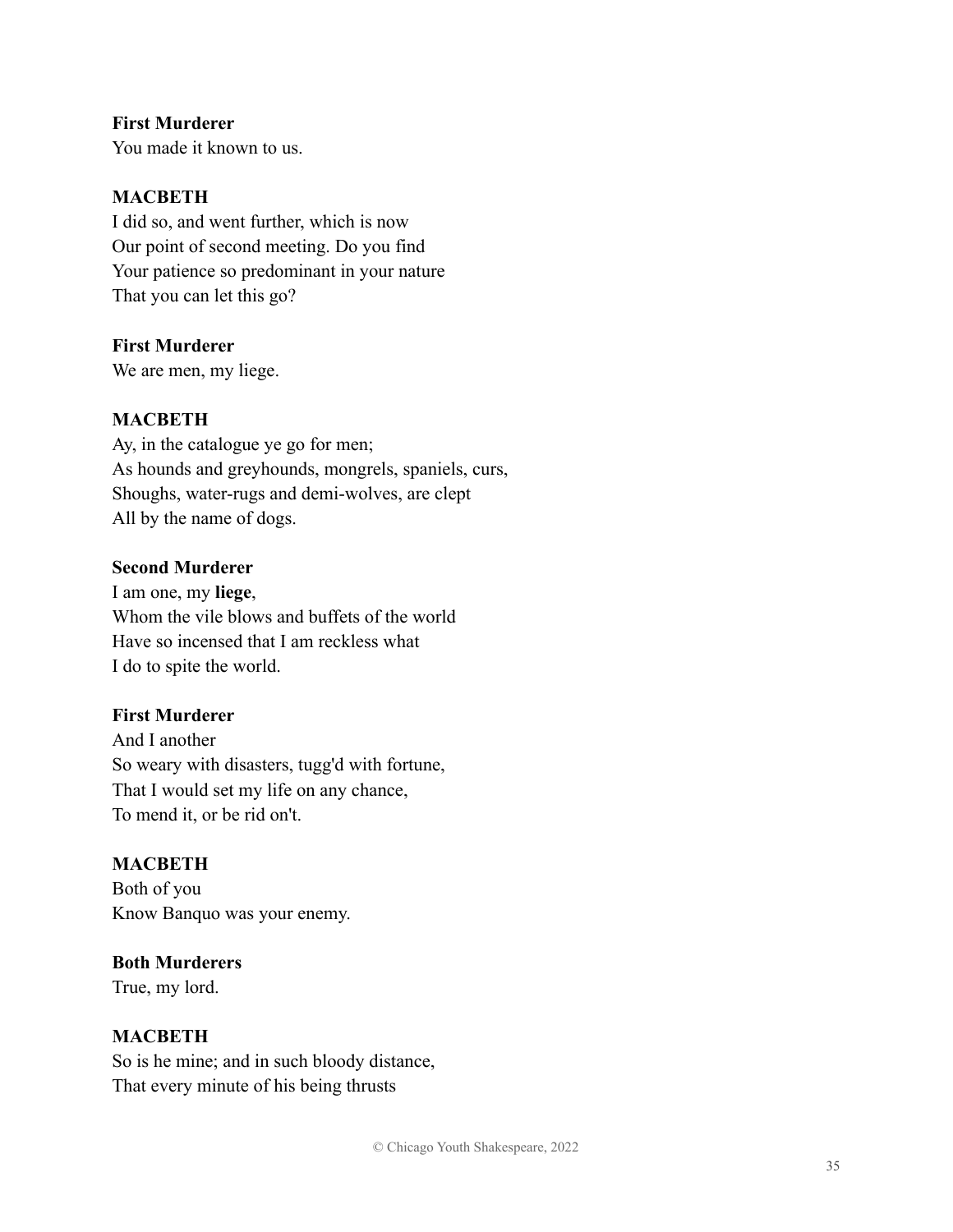Against my near'st of life: and though I could With barefaced power sweep him from my sight And bid my will avouch it, yet I must ot, For certain friends that are both his and mine, Whose loves I may not drop, and thence it is, That I to your assistance do make love, Masking the business from the common eye For sundry weighty reasons.

#### **Second Murderer**

We shall, my lord, Perform what you command us.

## **First Murderer**

Though our lives--

## **MACBETH**

Your spirits shine through you. Within this hour at most I will advise you where to plant yourselves; Acquaint you with the perfect spy o' the time, The moment on't; for't must be done to-night[.] Fleance his son, must embrace the fate Of that dark hour. Resolve yourselves apart: I'll come to you anon.

#### **Both Murderers**

We are resolved, my lord.

## **MACBETH**

I'll call upon you straight: abide within.

*Exit Murderers.*

It is concluded. Banquo, thy soul's flight, If it find heaven, must find it out to-night.

#### *Exeunt.*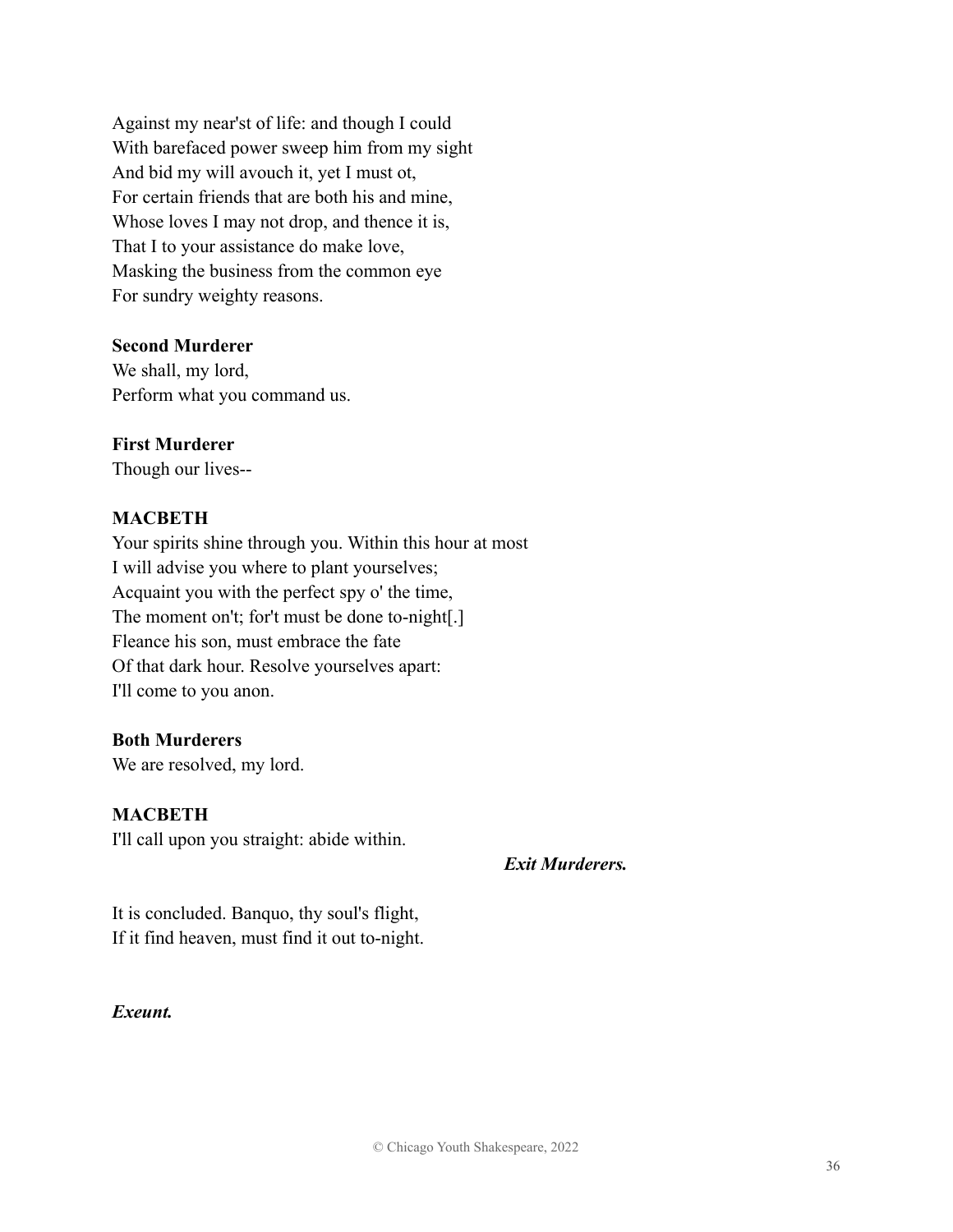### **SCENE II. The palace - interior.**

#### *Enter LADY MACBETH and MACBETH*

#### **LADY MACBETH**

How now, my lord! why do you keep alone, Things without all remedy Should be without regard: what's done is done.

#### **MACBETH**

We have scorch'd the snake, not kill'd it: She'll close and be herself, whilst our poor malice Remains in danger of her former tooth.

#### **LADY MACBETH**

Gentle my lord, Be bright and jovial among your guests to-night.

#### **MACBETH**

O, full of scorpions is my mind, dear wife! Thou know'st that Banquo, and his Fleance, lives.

## **LADY MACBETH**

But in them nature's copy's not eterne.

#### **MACBETH**

There's comfort yet; they are assailable; Then be thou jocund, [love] there shall be done A deed of dreadful note.

# **LADY MACBETH**

What's to be done?

## **MACBETH**

Be innocent of the knowledge, dearest chuck, Till thou applaud the deed. prithee, go with me. **Exeunt.**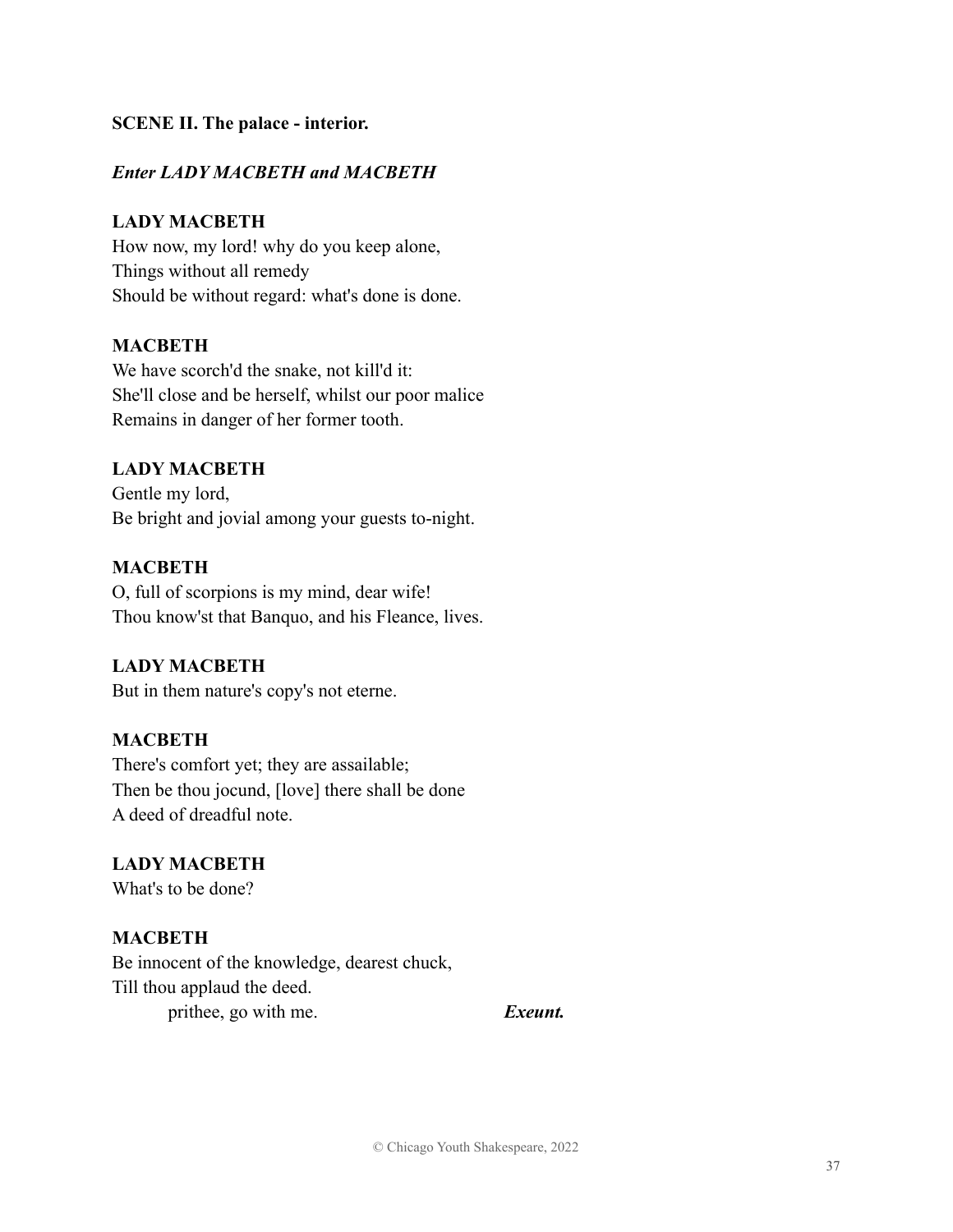# **SCENE III. A park near the palace.** *Enter three Murderers*

# **First Murderer**

But who did bid thee join with us?

#### **Third Murderer** Macbeth.

**Second Murderer** He needs not our mistrust, since he delivers Our offices and what we have to do

To the direction just.

# **First Murderer**

Then stand with us.

#### **Third Murderer** Hark! I hear horses.

*Enter BANQUO, and FLEANCE*

#### **Third Murderer** 'Tis he.

**First Murderer** Stand to't.

**BANQUO** It will be rain to-night.

# **First Murderer**

Let it come down. *They set upon BANQUO*

# **BANQUO**

O, treachery! Fly, good Fleance, fly, fly, fly ! Thou mayst revenge. O slave! *Dies.*

# *FLEANCE escapes*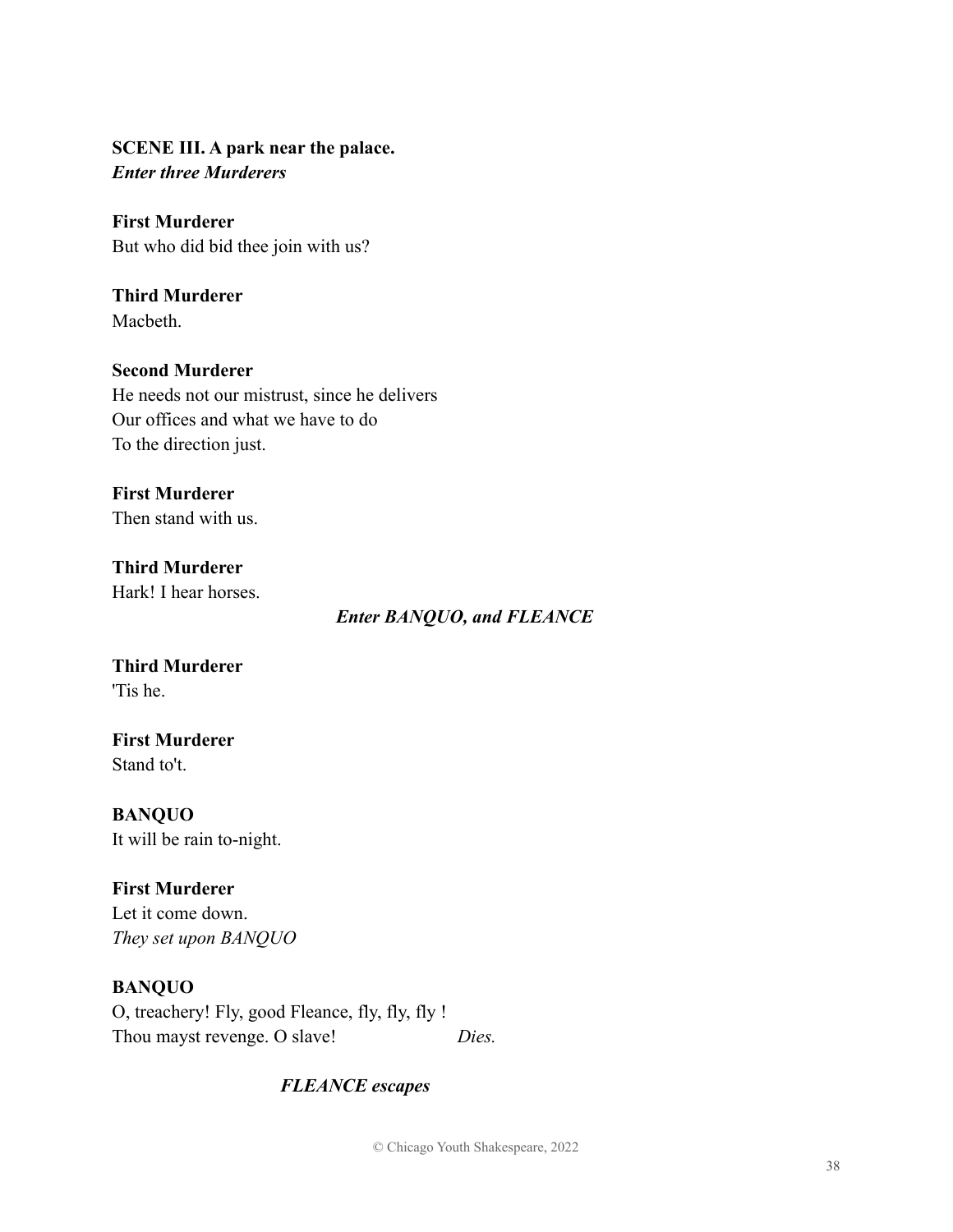**Third Murderer** There's but one down; the son is fled.

#### **Second Murderer**

We have lost Best half of our affair.

#### **First Murderer**

Well, let's away, and say how much is done.

#### *Exeunt*

#### **SCENE IV. Hall in the palace.**

## *MACBETH and LADY MACBETH, LENNOX, ROSS, Lords, and Attendants*

## **MACBETH**

You know your own degrees; sit down: at first And last the hearty welcome.

#### **Lords**

Thanks to your majesty.

## **MACBETH**

Ourself will mingle with society, And play the humble host. Our hostess keeps her state, but in best time We will require her welcome.

## **LADY MACBETH**

Pronounce it for me, sir, to all our friends; For my heart speaks they are welcome.

#### **MACBETH**

Be large in mirth; anon we'll drink a measure The table round. *First Murderer enters*

There's blood on thy face.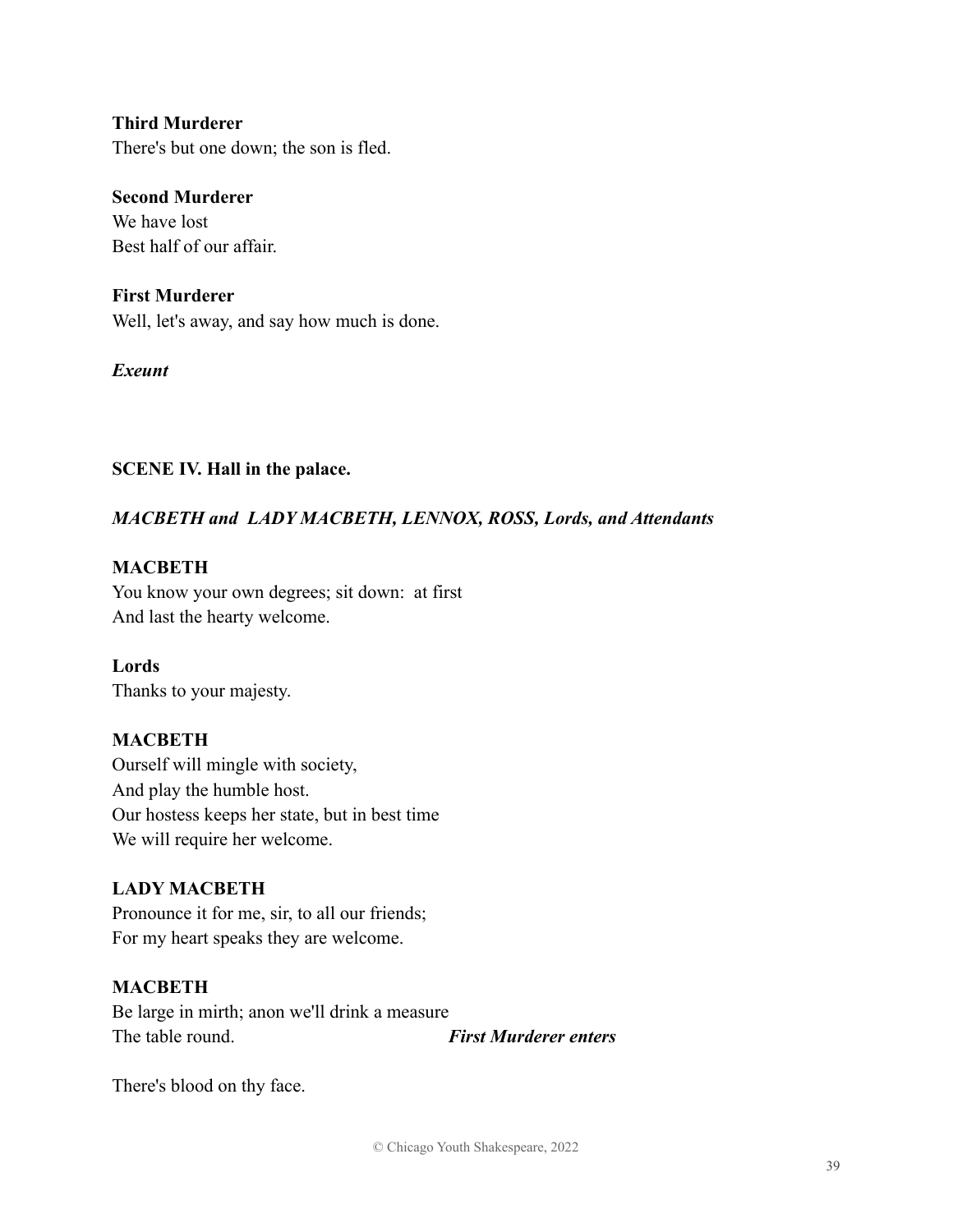**First Murderer** 'Tis Banquo's then.

**MACBETH**.

Is he dispatch'd?

**First Murderer** My lord, his throat is cut; that I did for him.

**MACBETH** Thou art the best o' the cut-throats.

**First Murderer**

Most royal sir, Fleance is 'scaped.

# **MACBETH**

Then comes my fit again: I had else been perfect, But now I am cabin'd, cribb'd, confined, bound in To saucy doubts and fears. But Banquo's safe?

## **First Murderer**

Ay, my good lord: safe in a ditch he bides, With twenty trenched gashes on his head.

## **MACBETH**

Thanks for that: Get thee gone: to-morrow We'll hear ourselves again. *Exit Murderer*

**LADY MACBETH** My royal lord, You do not give the cheer:

## **MACBETH**

Sweet remembrancer! Now, good digestion wait on appetite, And health on both!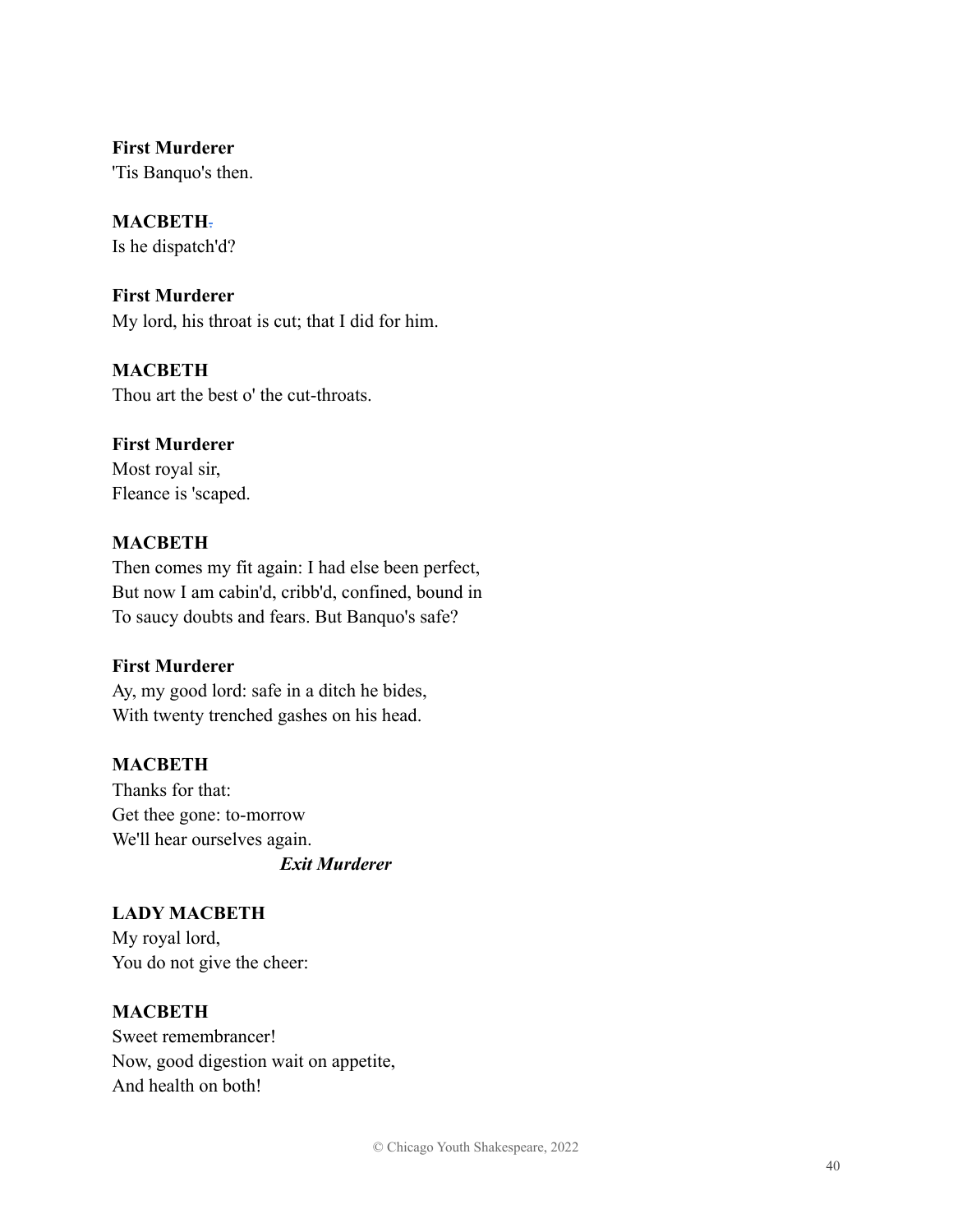# **LENNOX**

May't please your highness sit.

# **MACBETH**

Here had we now our country's honour roof'd, Were the grac*e*d person of our Banquo present; Who may I rather challenge for unkindness Than pity for mischance!

#### **ROSS**

His absence, sir, Lays blame upon his promise.

# *The GHOST OF BANQUO appears (only visible to MACBETH)*

Please't your highness To grace us with your royal company.

**MACBETH** The table's full.

**LENNOX** Here is a place reserved, sir.

## **MACBETH**

Where?

**LENNOX** Here, my good lord. What is't that moves your highness?

**MACBETH** Which of you have done this?

**Lords** What, my good lord?

## **MACBETH**

Thou canst not say I did it: never shake Thy gory locks at me.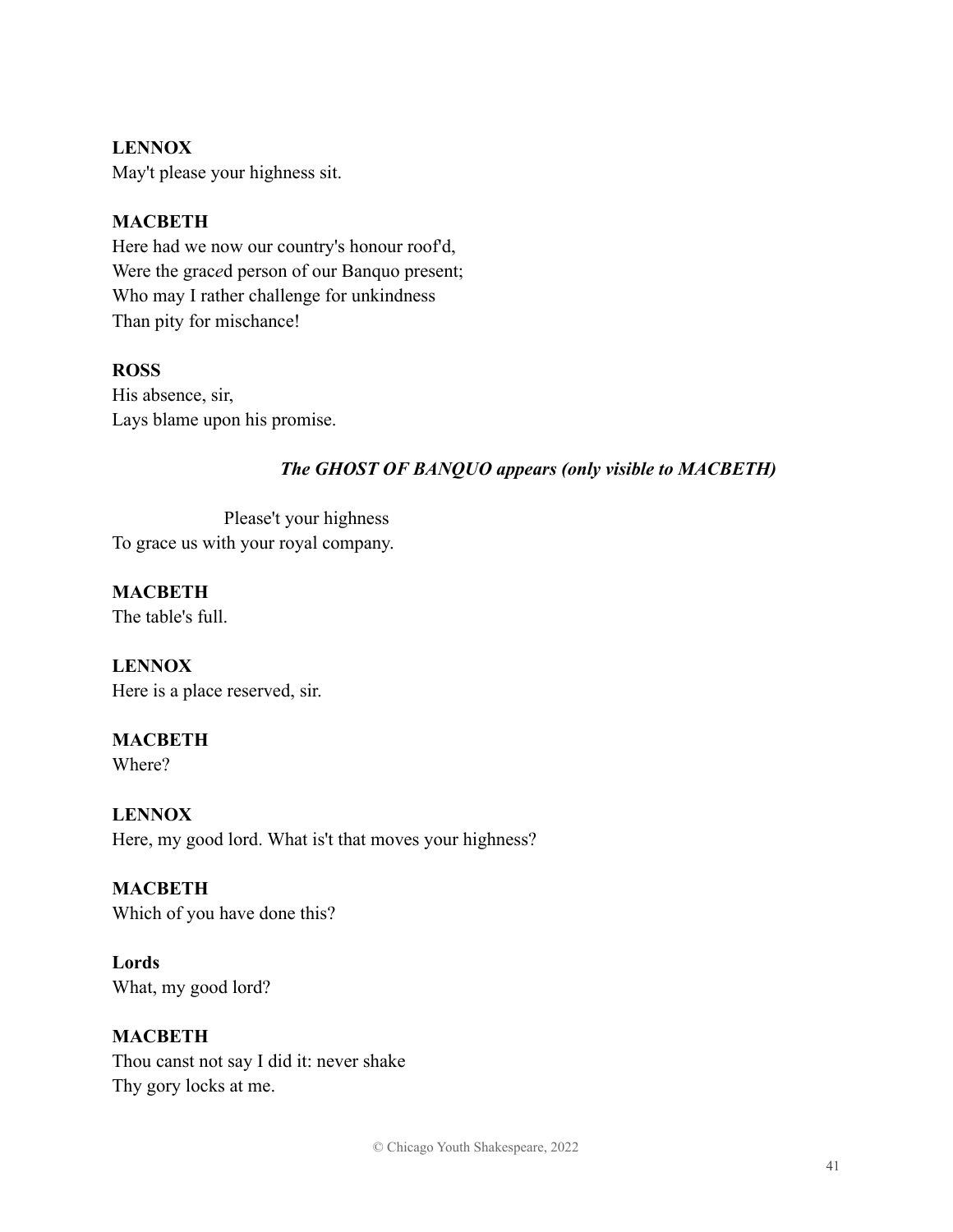#### **ROSS**

Gentlemen, rise: his highness is not well.

# **LADY MACBETH**

Sit, worthy friends: my lord is often thus, And hath been from his youth: pray you, keep seat; The fit is momentary; upon a thought He will again be well: - Are you a man?

## **MACBETH**

Ay, and a bold one, that dare look on that Which might appal the devil.

# **LADY MACBETH**

O proper stuff! This is the very painting of your fear: Why do you make such faces? When all's done, You look but on a stool.

## **MACBETH**

Prithee, see there! behold! look! Lo! how say you?

## *GHOST OF BANQUO vanishes*

**LADY MACBETH** What, quite unmann'd in folly?

**MACBETH** If I stand here, I saw him.

# **LADY MACBETH** Fie, for shame!

Your noble friends do lack you.

## **MACBETH**

I do forget. Do not muse at me, my most worthy friends, I have a strange infirmity, which is nothing To those that know me. Come, love and health to all;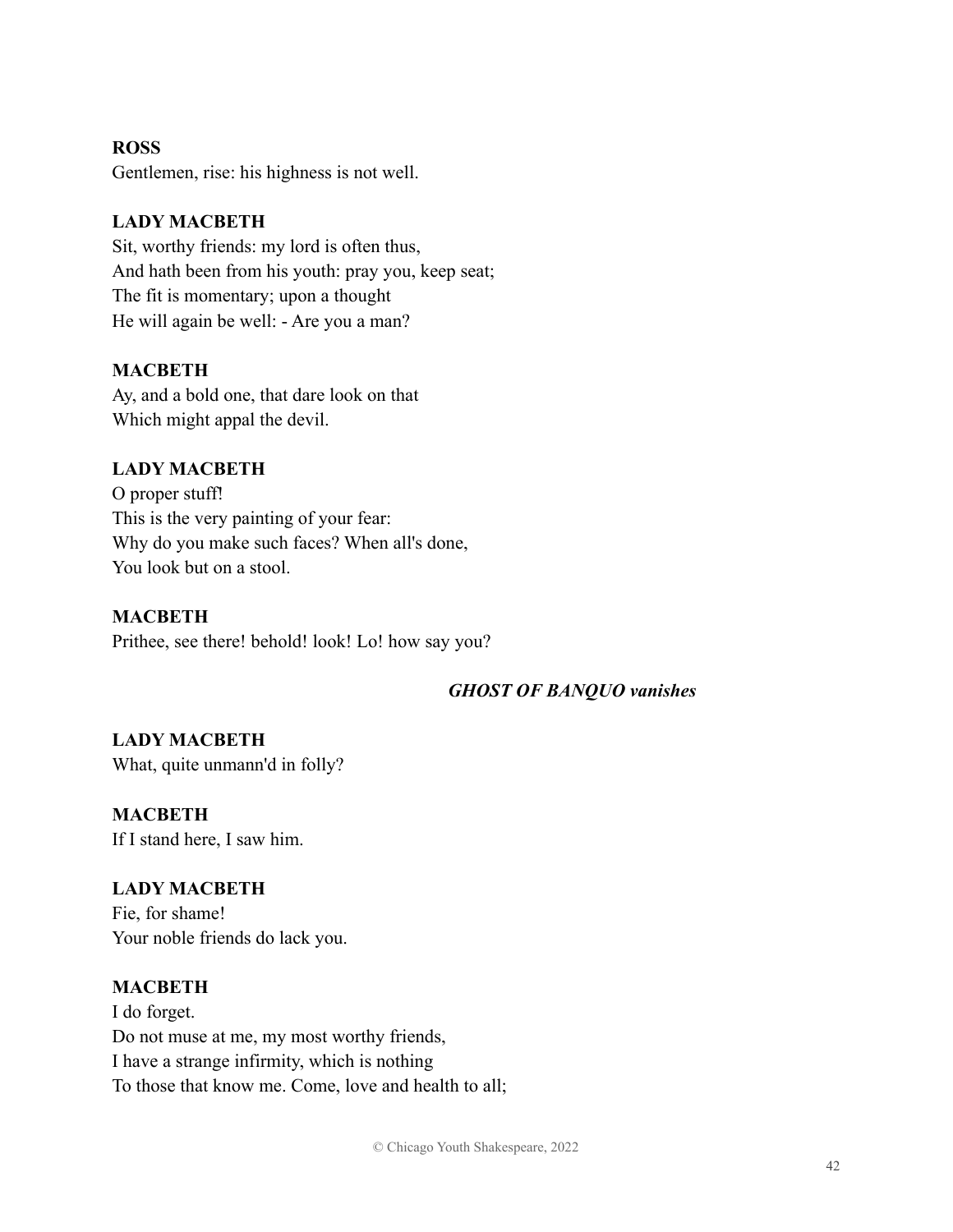Then I'll sit down. Give me some wine; fill full. I drink to the general joy o' the whole table, And to our dear friend Banquo, whom we miss; Would he were here! to all, and him, we thirst, And all to all.

# **Lords**

Our duties, and the pledge. *Re-enter GHOST OF BANQUO*

## **MACBETH**

Avaunt! and quit my sight! let the earth hide thee! Thy bones are marrowless, thy blood is old.

# **LADY MACBETH**

Think of this, good peers, But as a thing of custom: 'tis no other; Only it spoils the pleasure of the time.

## **MACBETH**

Hence, horrible shadow! Unreal mockery, hence!

## *GHOST OF BANQUO vanishes.*

Why, so: being gone, I am a man again. Pray you, sit still.

# **LADY MACBETH**

You have displaced the mirth, broke the good meeting, With most admired disorder.

## **MACBETH**

You make me strange Even to the disposition that I owe, When now I think you can behold such sights, And keep the natural ruby of your cheeks, When mine is blanched with fear.

## **ROSS**

What sights, my lord?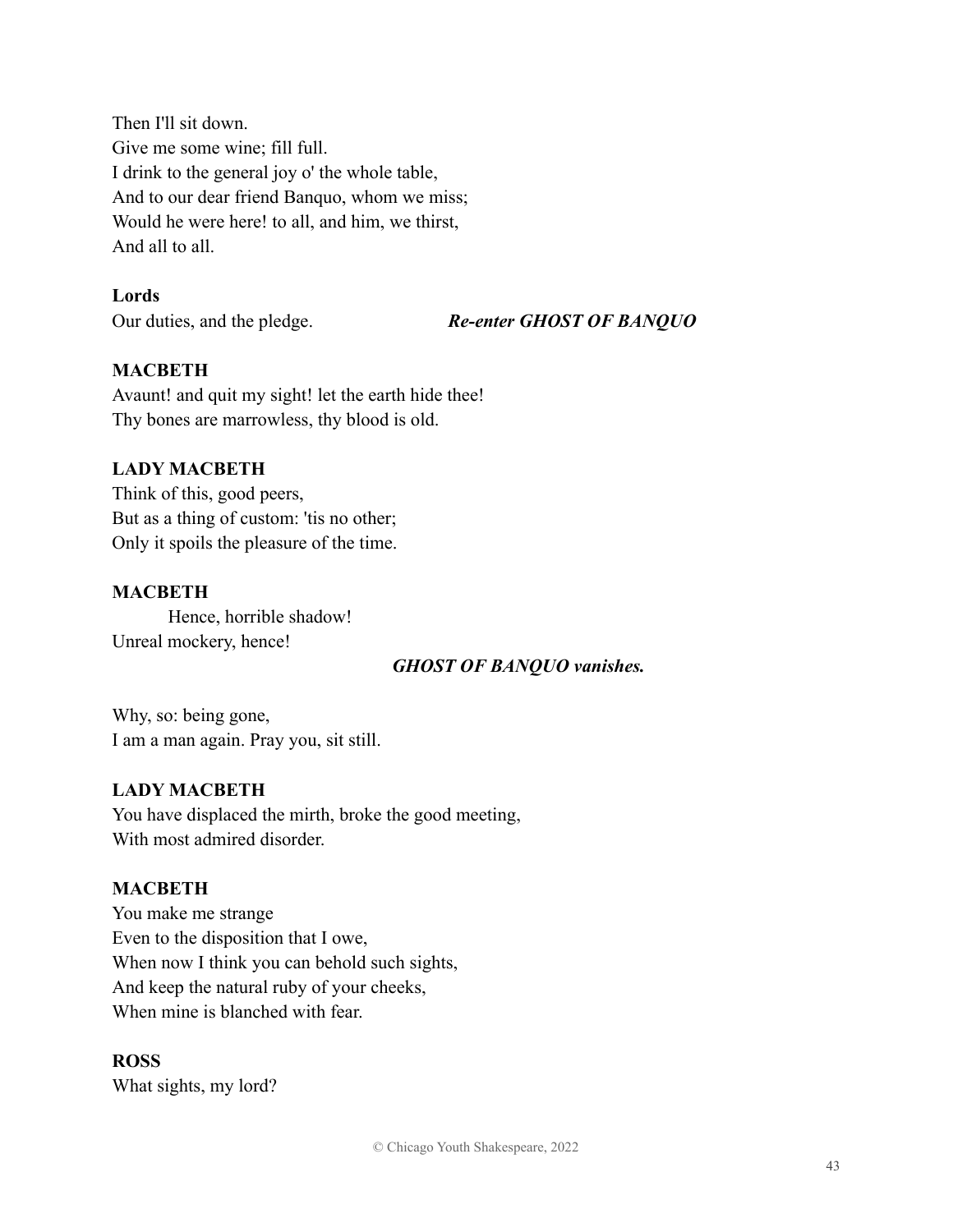#### **LADY MACBETH**

I pray you, speak not; he grows worse and worse; Question enrages him. At once, good night: Stand not upon the order of your going, But go at once.

## **LENNOX**

Good night; and better health Attend his majesty!

**LADY MACBETH** A kind good night to all!

# *EXIT ALL except for MACBETH and LADY MACBETH*

#### **MACBETH**

It will have blood; they say, blood will have blood: How say'st thou, that Macduff denies his person At our great bidding?

#### **LADY MACBETH**

Did you send to him, sir?

#### **MACBETH**

I hear it by the way; but I will send: I will to-morrow to the weïrd sisters: More shall they speak; for now I am bent to know, By the worst means, the worst. I am in blood Stepp'd in so far that, should I wade no more, Returning were as tedious as go o'er:

## **LADY MACBETH**

You lack the season of all natures, sleep.

## **MACBETH**

Come, we'll to sleep. We are yet but young in deed.

#### *Exeunt*

## **SCENE V. A Heath. - CUT -**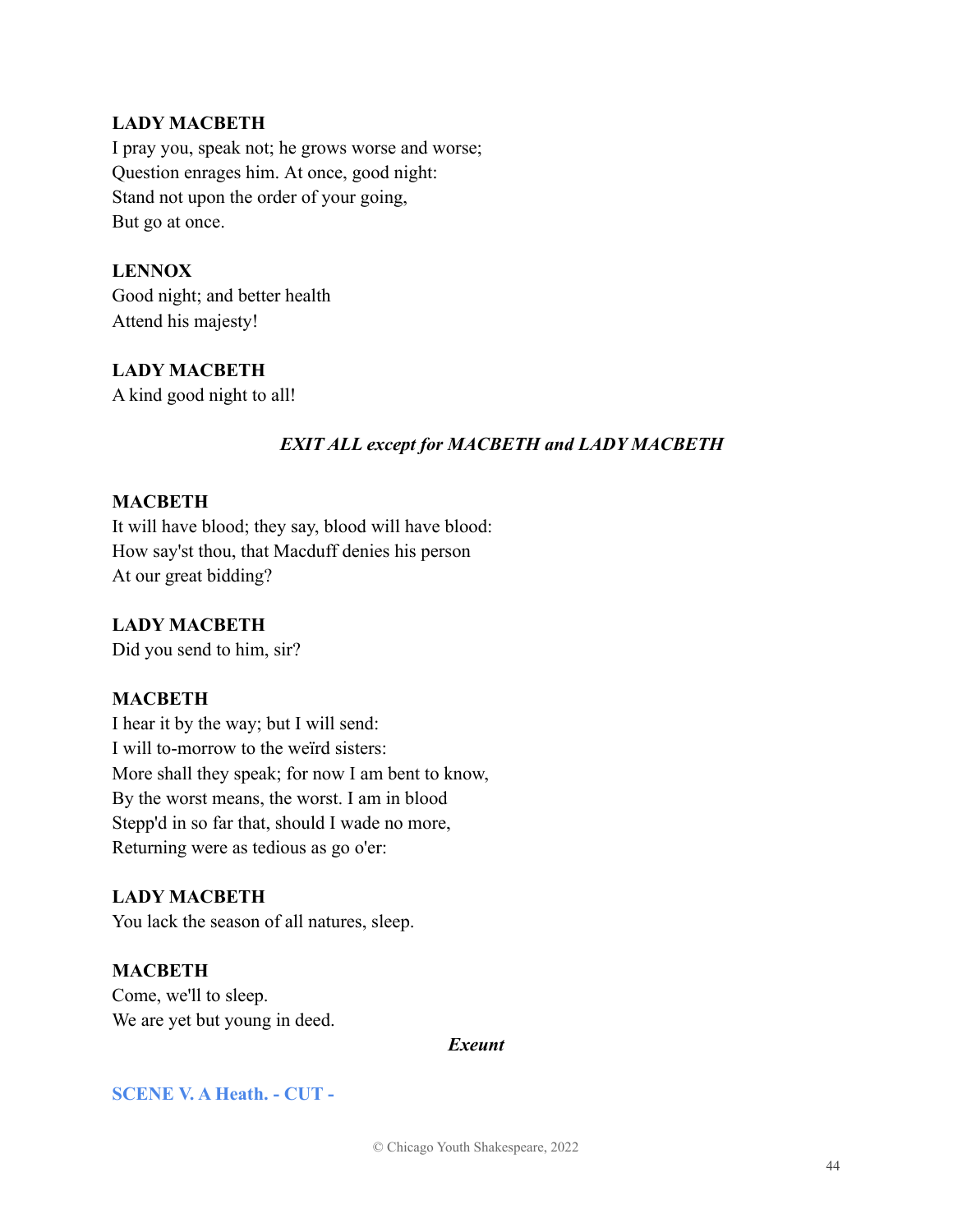# **SCENE VI.** *Enter a Lord and LENNOX*

# **LORD**

Things have been strangely borne. The gracious Duncan Was pitied of Macbeth: marry, he was dead: And the right-valiant Banquo walk'd too late; Whom, you may say, if't please you, Fleance kill'd, For Fleance fled: men must not walk too late.

## **[LENNOX**

Tis so.]

# **LORD**

[Now], from broad words and 'cause he fail'd His presence at the tyrant's feast, H [we] hear Macduff lives in disgrace: sir, can you tell Where he bestows himself?

# **LENNOX**

The son of Duncan, From whom this tyrant holds the due of birth Lives in the English court: thither Macduff Is gone to pray the holy king, upon his aid To wake Northumberland and warlike Siward: That, by the help of these-we may again Give to our tables meat, sleep to our nights, Free from our feasts and banquets bloody knives, Do faithful homage and receive free honours: All which we pine for now: and this report Hath so exasperate the king that he Prepares for some attempt of war.

# **LORD**

Some holy angel Fly to the court of England and unfold His message ere he come, that a swift blessing May soon return to this our suffering country Under a hand accursed!

#### *Exeunt*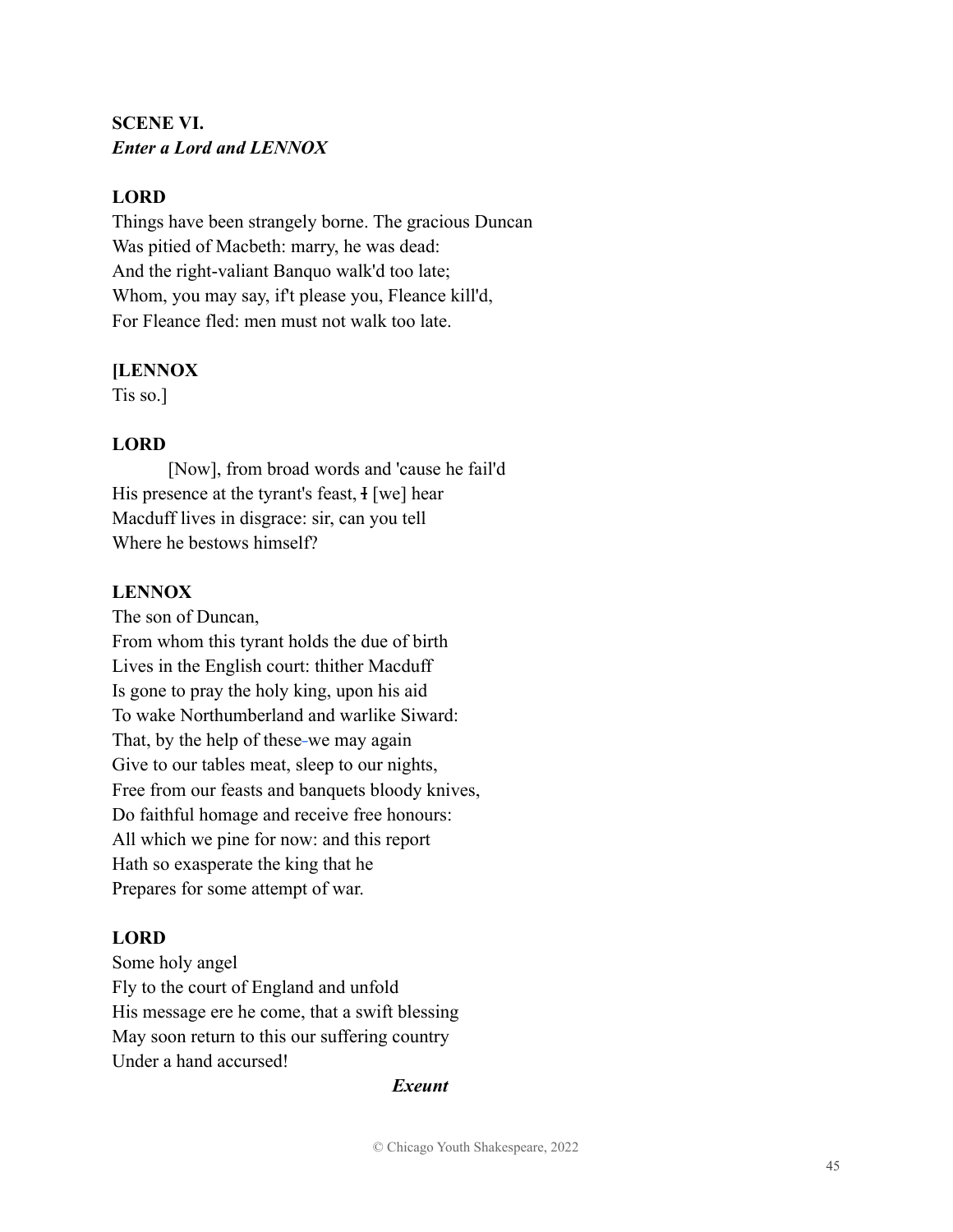# **ACT IV**

#### **SCENE I. A cavern. In the middle, a boiling cauldron.** *Enter Three Witches.*

**First Witch** Thrice the brinded cat hath mew'd.

**Second Witch** Thrice and once the hedge-pig whined.

**Third Witch** Harpier cries 'Tis time, 'tis time.

**First Witch** Round about the cauldron go; In the poison'd entrails throw.

**ALL** Double, double toil and trouble; Fire burn, and cauldron bubble.

#### **Second Witch**

Fillet of a fenny snake, In the cauldron boil and bake; Eye of newt and toe of frog, Wool of bat and tongue of dog, Adder's fork and blind-worm's sting, Lizard's leg and owlet's wing, For a charm of powerful trouble, Like a hell-broth boil and bubble.

# **ALL**

Double, double toil and trouble; Fire burn and cauldron bubble.

#### **Third Witch**

Scale of dragon, tooth of wolf, Witches' mummy, maw and gulf Of the ravin'd salt-sea shark,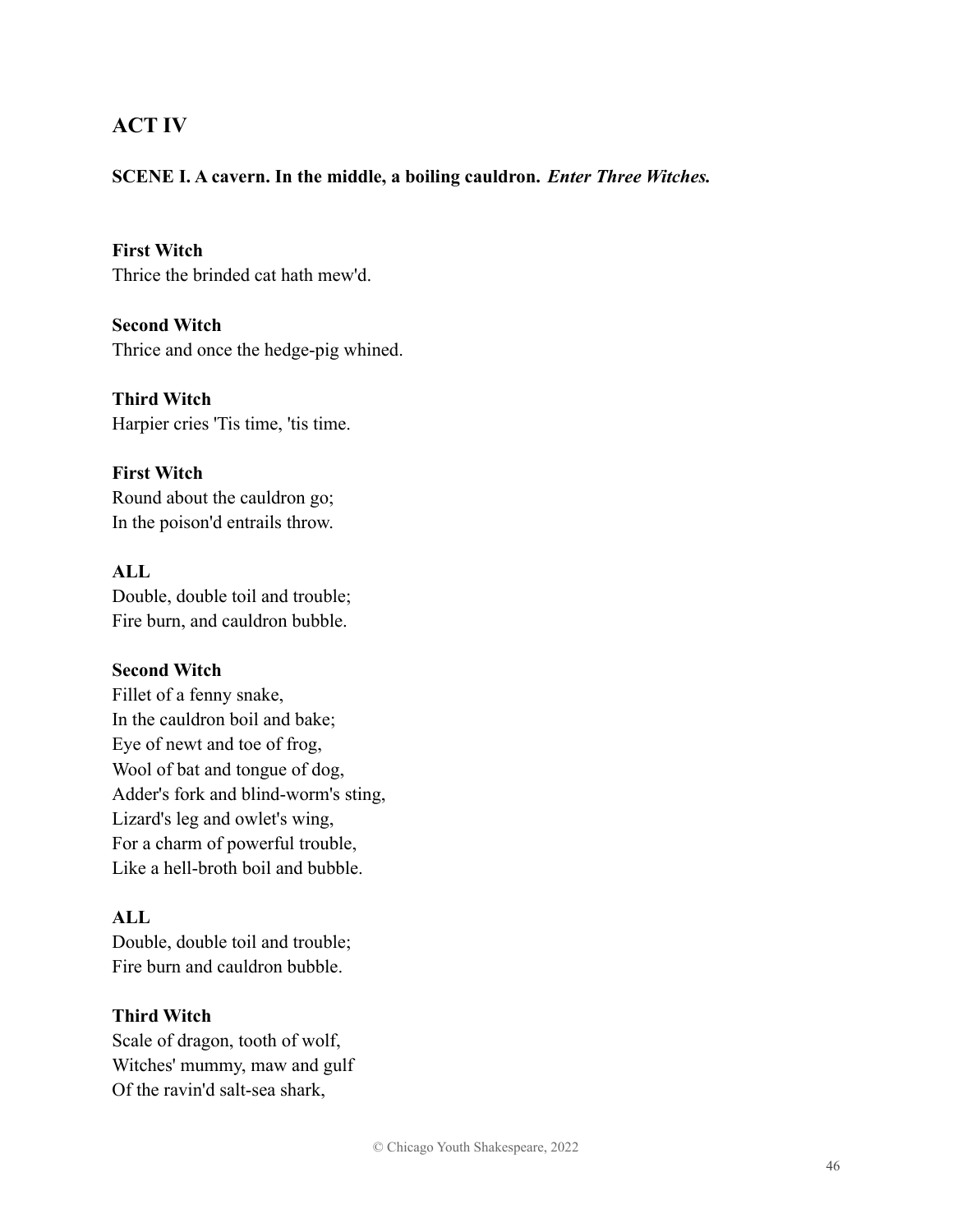Root of hemlock digg'd i' the dark, Add thereto a tiger's chaudron, For the ingredients of our cauldron.

# **ALL**

Double, double toil and trouble; Fire burn and cauldron bubble.

**Second Witch** Cool it with a baboon's blood, Then the charm is firm and good.

**Third Witch**

By the pricking of my thumbs, Something wicked this way comes. *Enter MACBETH*

# **MACBETH**

How now, you secret, black, and midnight hags! What is't you do?

**ALL** A deed without a name.

# **MACBETH**

I conjure you, by that which you profess, Howe'er you come to know it, answer me To what I ask you.

**First Witch**

Speak.

**Second Witch Demand** 

**Third Witch** We'll answer.

# **First Witch**

Say, if thou'dst rather hear it from our mouths, Or from our masters?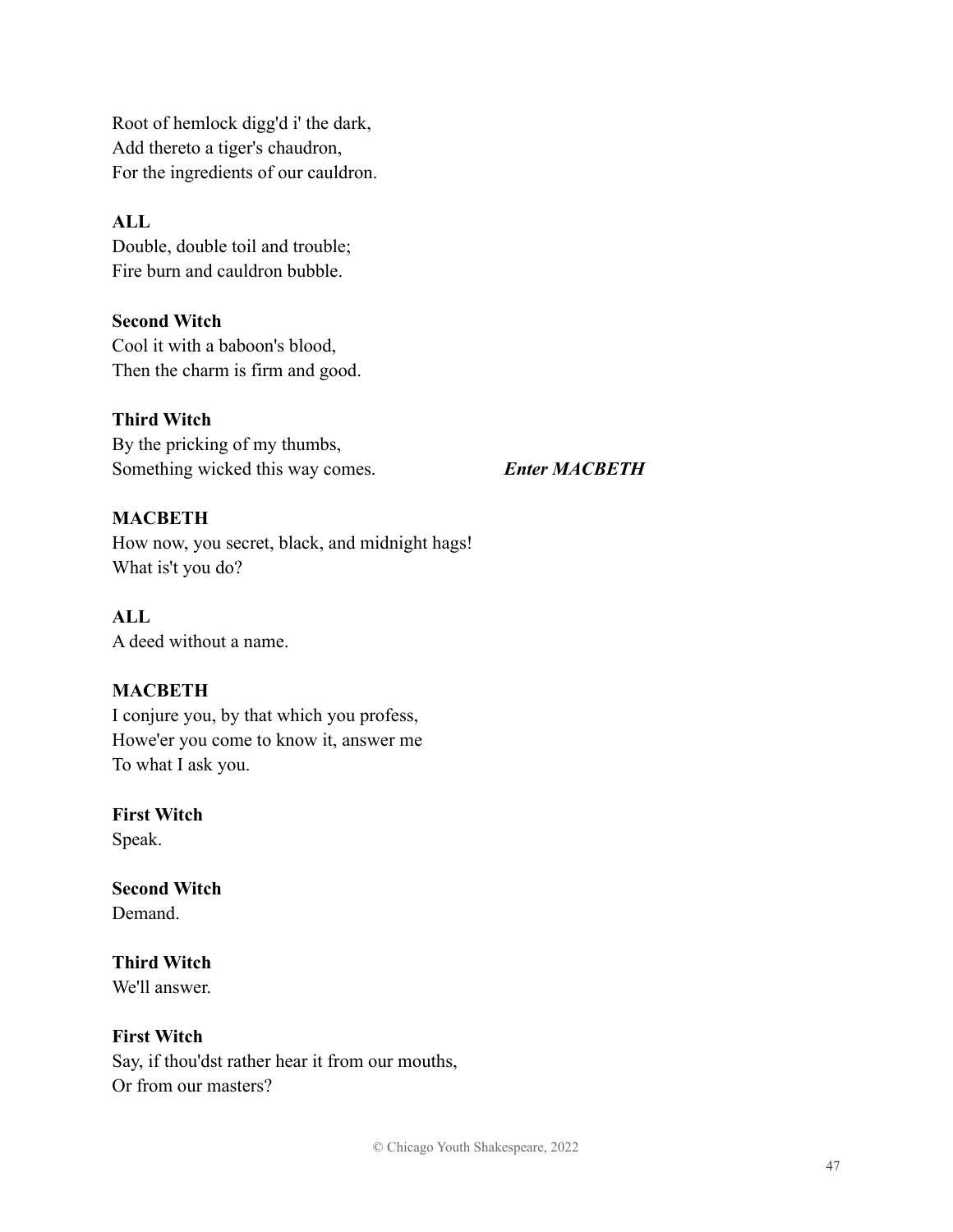**MACBETH** Call 'em; let me see 'em.

# **ALL**

Come, high or low; *(breath)*

Thyself and office deftly show! *Thunder. First Apparition: an armed Head.*

## **MACBETH** Tell me, thou unknown power,--

**First Witch** He knows thy thought: Hear his speech, but say thou nought.

**First Apparition** Macbeth! Macbeth! Macbeth! beware Macduff; Beware the thane of Fife. Dismiss me. Enough.

#### *Descends.*

#### **MACBETH**

Whate'er thou art, for thy good caution, thanks; Thou hast harp'd my fear aright: but one word more,--

## **First Witch**

He will not be commanded: here's another,

More potent than the first. *Thunder. Second Apparition: A bloody Child*

**Second Apparition** Macbeth! Macbeth! Macbeth!

**MACBETH** Had I three ears, I'd hear thee.

## **Second Apparition**

Be bloody, bold, and resolute; laugh to scorn The power of man, for none of woman born Shall harm Macbeth.

*Descends.*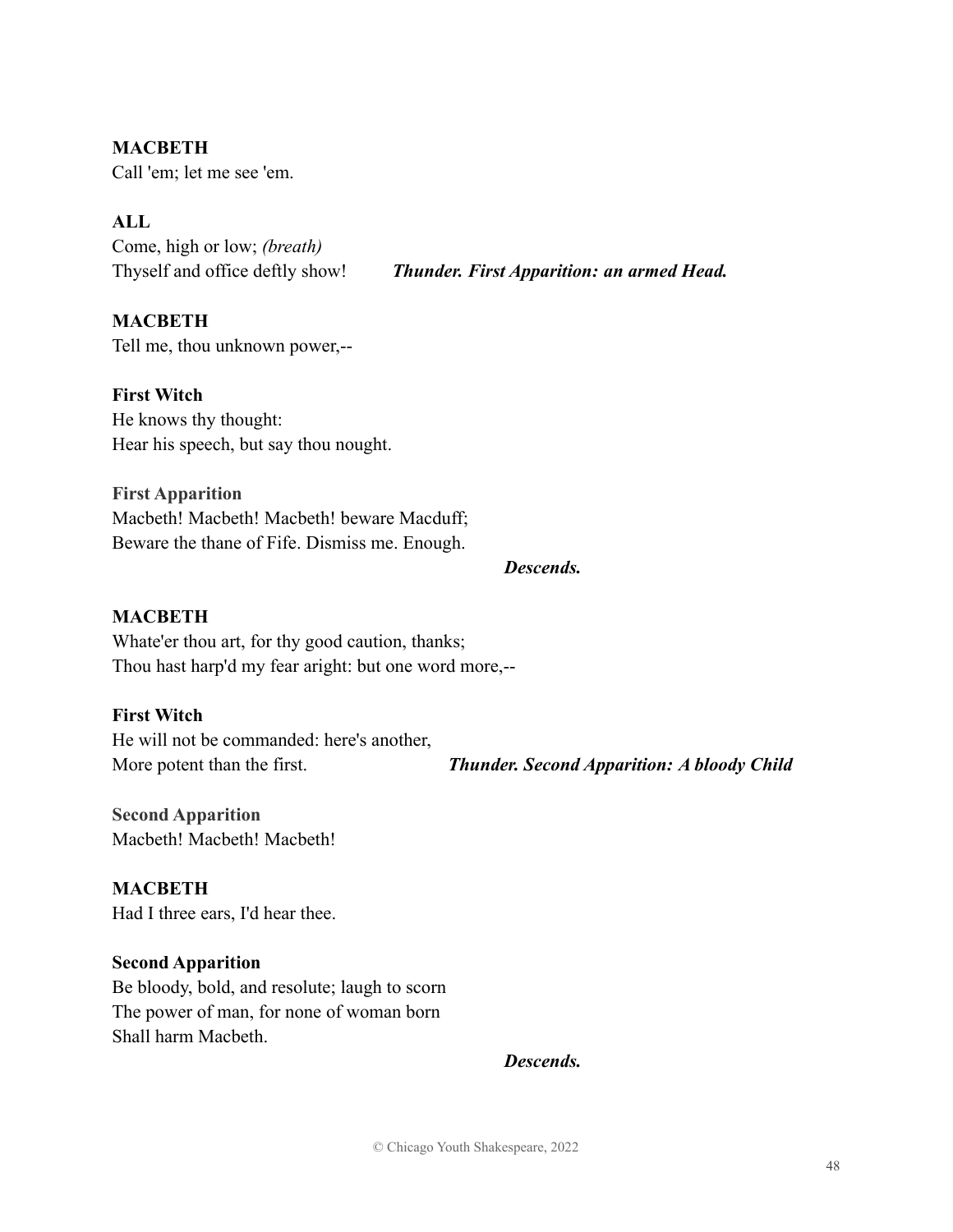#### **MACBETH**

Then live, Macduff: what need I fear of thee? But yet I'll make assurance double sure, And take a bond of fate: thou shalt not live;

*Thunder. Third Apparition: a Child crowned, with a tree in his hand*

What is this That rises like the issue of a king,

**Witches 2 and 3** Listen, but speak not to't.

#### **Third Apparition**

Macbeth shall never vanquish'd be until Great Birnam wood to high Dunsinane hill Shall come against him.

*Descends.*

#### **MACBETH**

That will never be Who can impress the forest, bid the tree Unfix his earth-bound root? Yet my heart Throbs to know one thing: tell me, if your art Can tell so much: shall Banquo's issue ever Reign in this kingdom?

**ALL** Seek to know no more. *Witches exit.* 

#### **MACBETH**

I will be satisfied: deny me this, And an eternal curse fall on you!

**MACBETH** Where are they? Gone? Come in, without there!

*Enter LENNOX*

#### **LENNOX**

What's your grace's will?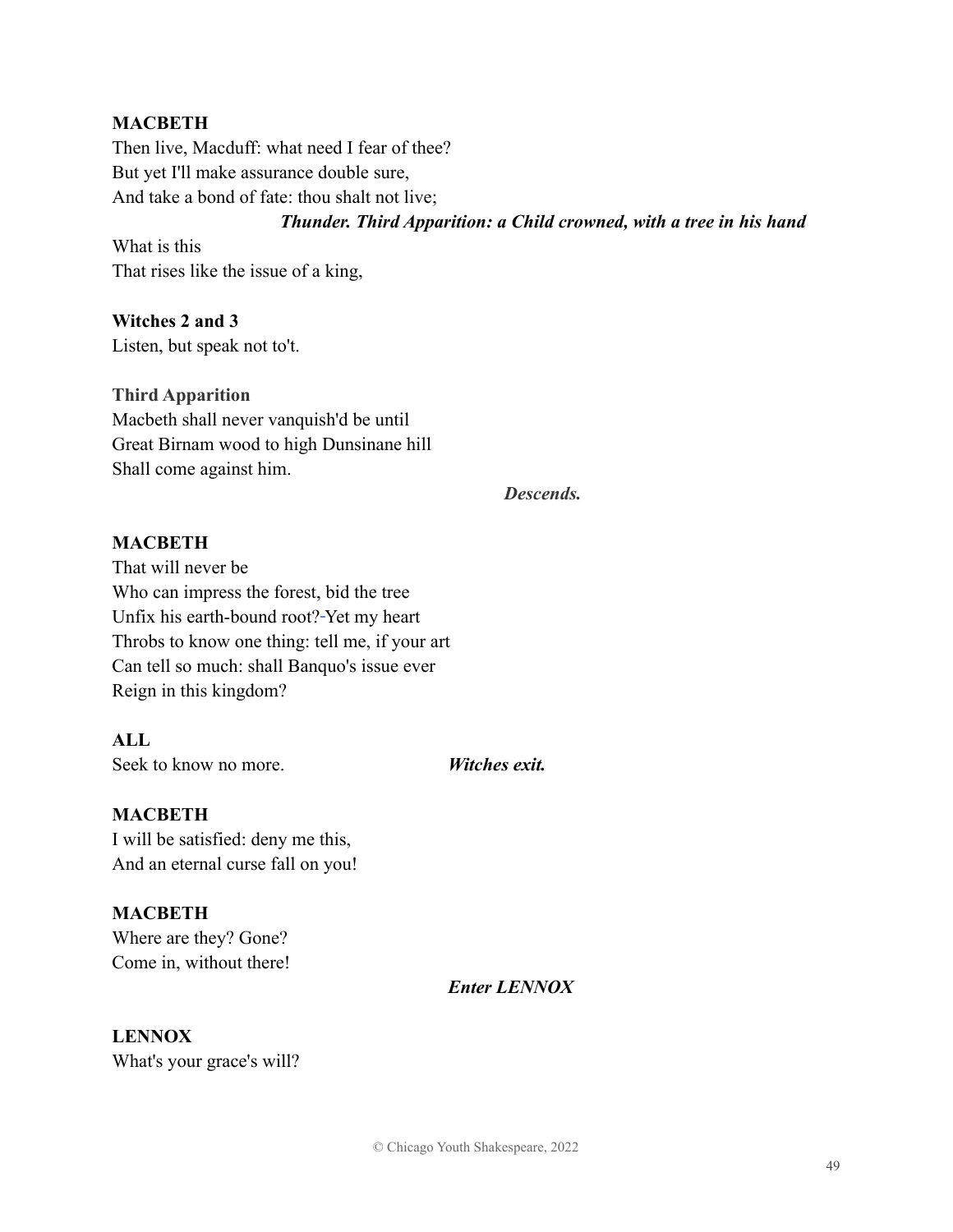**MACBETH** Saw you the weïrd sisters?

**LENNOX** No, my lord.

**MACBETH** Came they not by you?

**LENNOX** No, indeed, my lord.

# **MACBETH**

Infected be the air whereon they ride; And damn'd all those that trust them! I did hear The galloping of horse: who was't came by?

# **LENNOX**

'Tis two or three, my lord, that bring you word Macduff is fled to England.

**MACBETH** Fled to England!

**LENNOX** Ay, my good lord.

## **MACBETH**

Time, thou anticipatest my dread exploits: The castle of Macduff I will surprise;x Seize upon Fife; give to the edge o' the sword His wife, his babes, and all unfortunate souls That trace him in his line. No boasting like a fool; This deed I'll do before this purpose cool.

#### *Exeunt*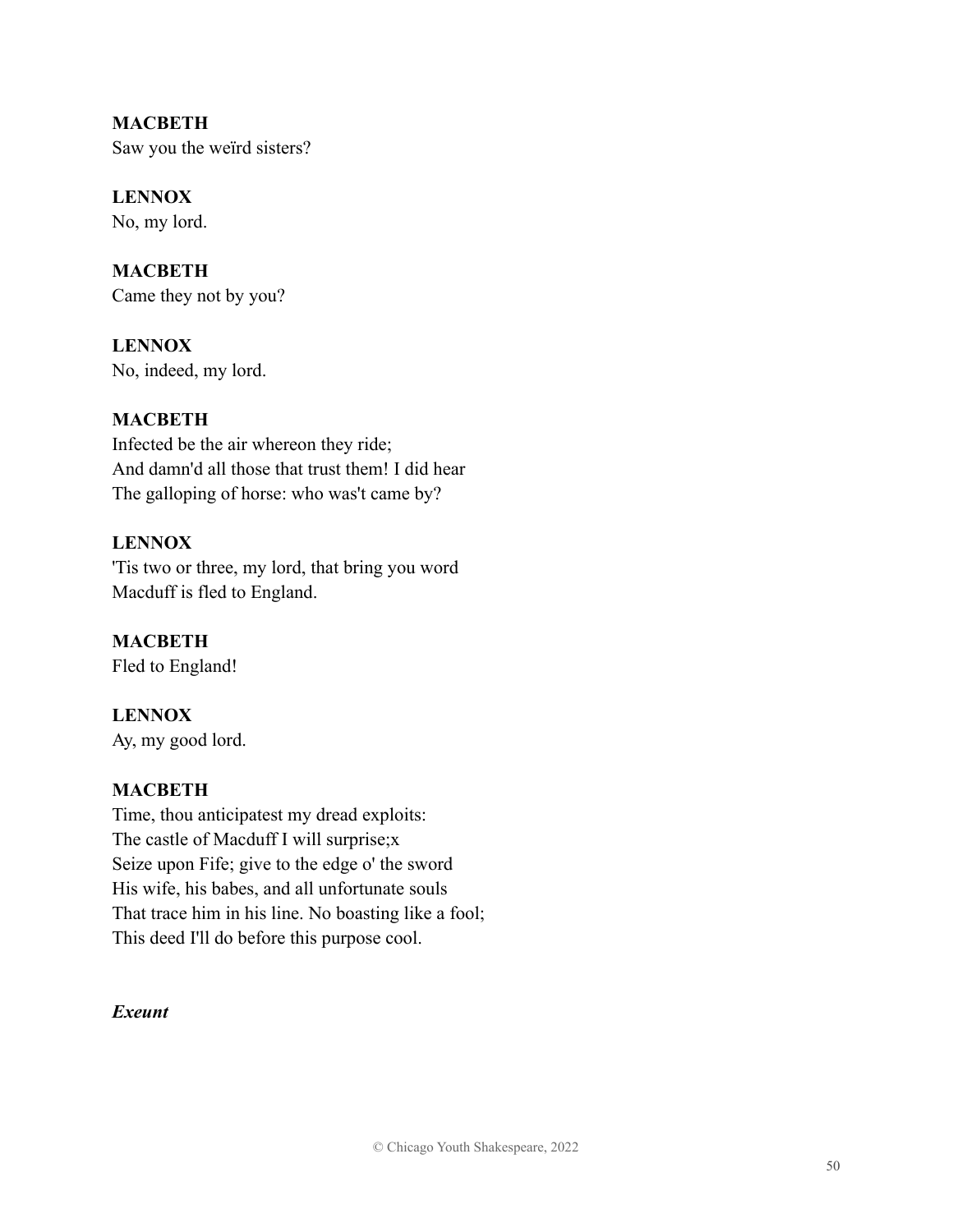## **SCENE II. Fife. Macduff's castle.**

# *Enter LADY MACDUFF, her Son, and ROSS*

# **LADY MACDUFF**

What had he done, to make him fly the land?

# **ROSS**

You must have patience, madam.

# **LADY MACDUFF**

He had none: His flight was madness: when our actions do not, Our fears do make us traitors.

## **ROSS**

You know not Whether it was his wisdom or his fear.

# **LADY MACDUFF**

Wisdom! to leave his wife, to leave his babes, His mansion and his titles in a place From whence himself does fly? He loves us not;

# **ROSS**

My dearest coz, I pray you, school yourself: but for your husband, He is noble, wise, judicious, and best knows The fits o' the season. I dare not speak much further; But cruel are the times, when we are traitors And do not know ourselves[.] I take my leave of you: Shall not be long but I'll be here again: Things at the worst will cease, or else climb upward To what they were before. My pretty cousin, Blessing upon you! *Exit*

# **LADY MACDUFF**

[Aside] Father'd he is, and yet he's fatherless. - Sirrah, your father's dead;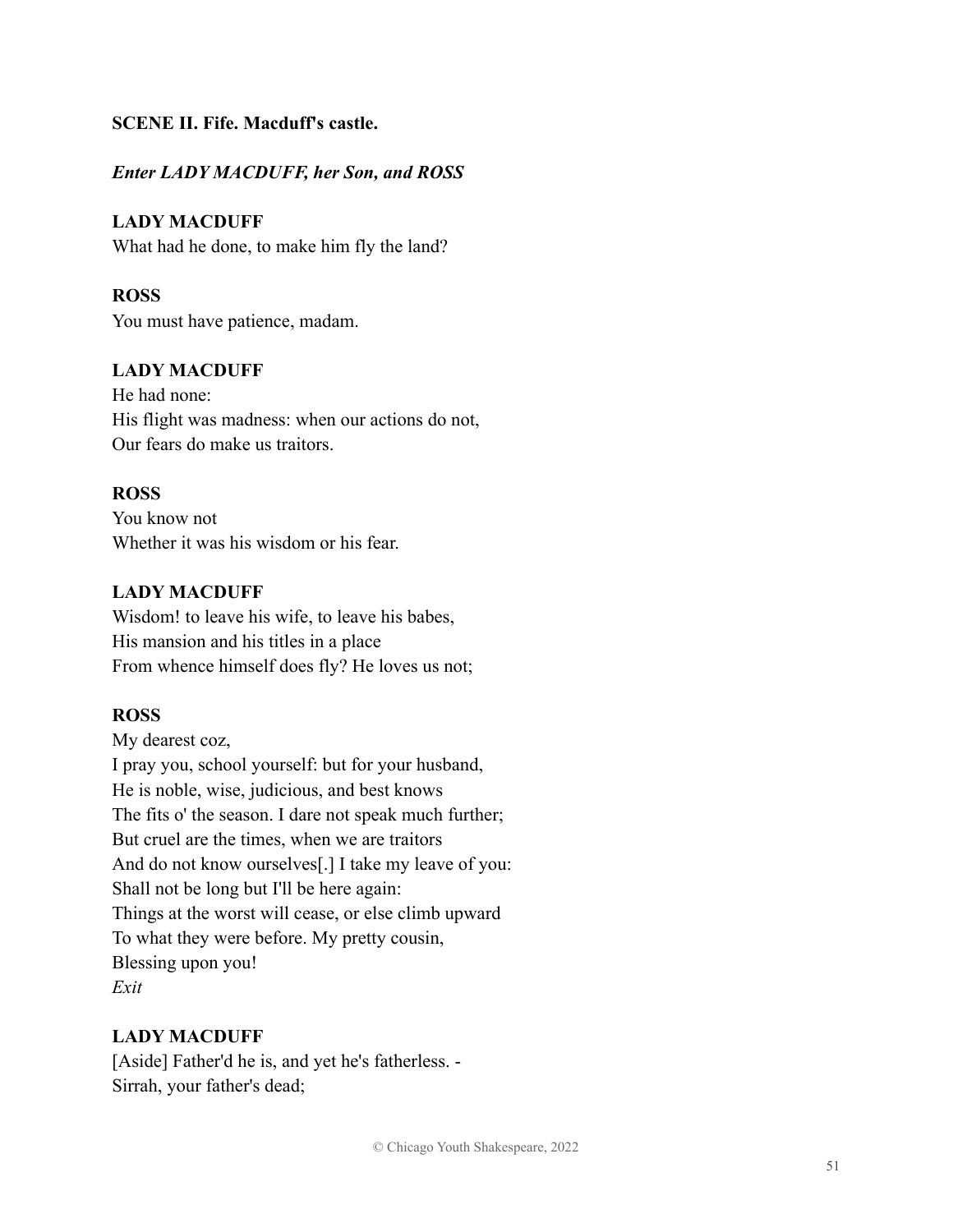And what will you do now? How will you live? How wilt thou do for a father?

#### **Son**

Nay, how will you do for a husband?

#### **LADY MACDUFF**

Why, I can buy me twenty at any market.

#### **Son**

Then you'll buy 'em to sell again.

#### **LADY MACDUFF**

Thou speak'st with all thy wit: and yet, i' faith, With wit enough for thee.

#### **Son**

[My father is not dead, for all your saying.] If he were dead, you'ld weep for him: if you would not, it were a good sign that I should quickly have a new father.

## **LADY MACDUFF**

Poor prattler, how thou talk'st! *Enter LENNOX (in disguise)*

## **LENNOX**

Bless you, fair dame! I doubt some danger does approach you nearly: Be not found here; hence, with your little ones. I dare abide no longer. *Exits*

# **LADY MACDUFF**

Whither should I fly? I have done no harm. But I remember now I am in this earthly world; where to do harm Is often laudable, to do good sometime Accounted dangerous folly: why then, alas, Do I put up that womanly defence, To say I have done no harm? *Enter Three Murderers*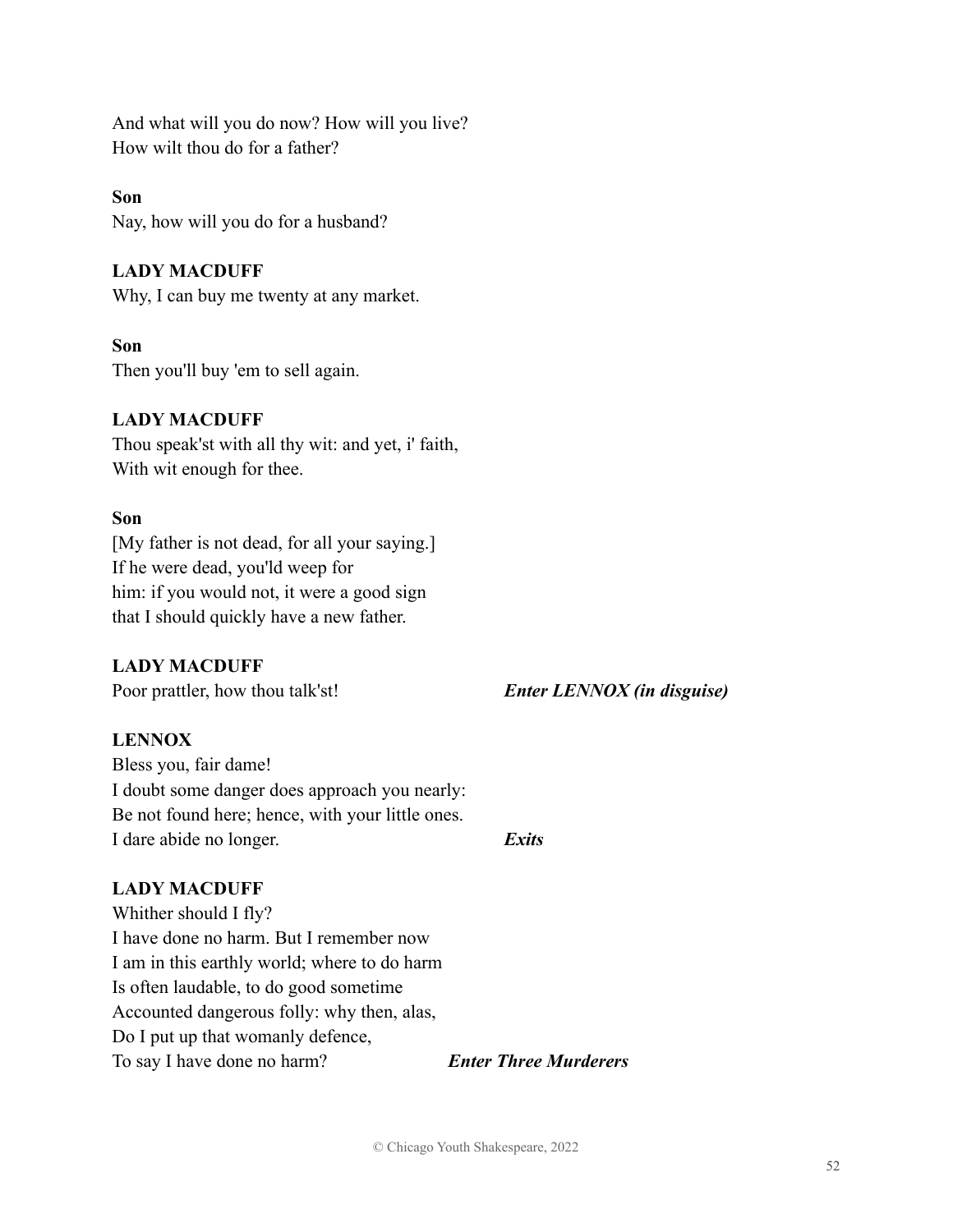What are these faces?

**First Murderer** Where is your husband?

## **LADY MACDUFF**

I hope, in no place so unsanctified Where such as thou mayst find him.

# **First Murderer**

He's a traitor.

**Son** Thou liest, thou shag-hair'd villain!

**First Murderer** What, you egg! *Stabbing him* Young fry of treachery!

*Son* He has kill'd me, mother: Run away, I pray you! *Dies*

## *Exit LADY MACDUFF, crying 'Murder!' Exeunt Murderers, following her*

## **SCENE III. England. Before the King's palace.**

*Enter MALCOLM and MACDUFF*

## **MALCOLM**

Let us seek out some desolate shade, and there Weep our sad bosoms empty.

#### **MACDUFF**

Let us rather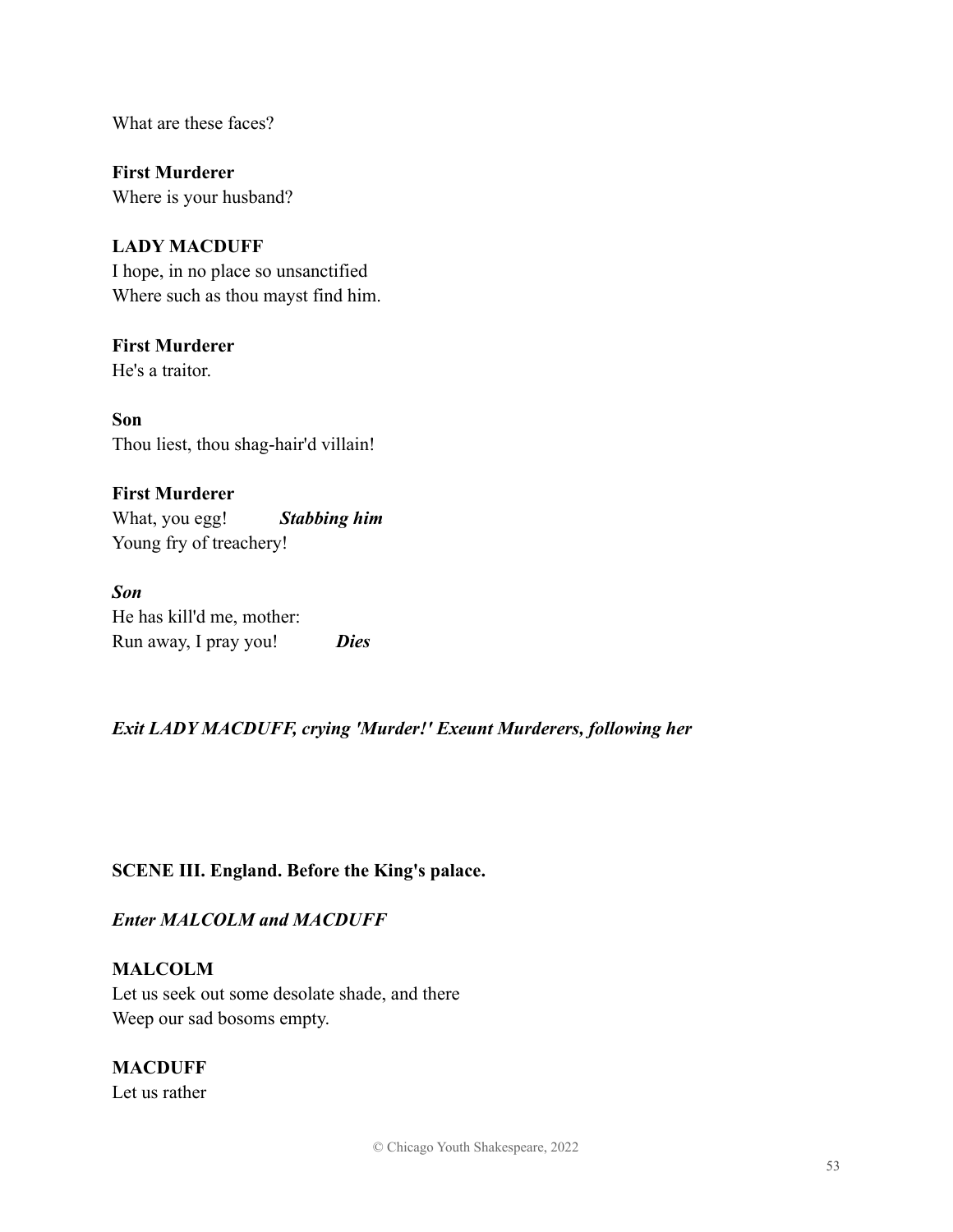Hold fast the mortal sword, and like good men Bestride our down-fall'n birthdom: each new morn New widows howl, new orphans cry, new sorrows Strike heaven on the face, that it resounds As if it felt with Scotland and yell'd out Like syllable of dolour.

# **MALCOLM**

What you have spoke, it may be so perchance. This tyrant, whose sole name blisters our tongues, Was once thought honest: you have loved him well. He hath not touch'd you yet. I am young, but something You may deserve of him through me, and wisdom To offer up a weak poor innocent lamb To appease an angry god.

## **MACDUFF**

I am not treacherous.

# **MALCOLM**

But Macbeth is. A good and virtuous nature may recoil In an imperial charge. But I shall crave your pardon; That which you are my thoughts cannot transpose: Angels are bright still, though the brightest fell; Though all things foul would wear the brows of grace, Yet grace must still look so.

# **MACDUFF**

I have lost my hopes. Fare thee well, lord: I would not be the villain that thou think'st For the whole space that's in the tyrant's grasp,

# **MALCOLM**

Be not offended: I speak not as in absolute fear of you. I think our country sinks beneath the yoke; It weeps, it bleeds; and each new day a gash Is added to her wounds: I think withal There would be hands uplifted in my right;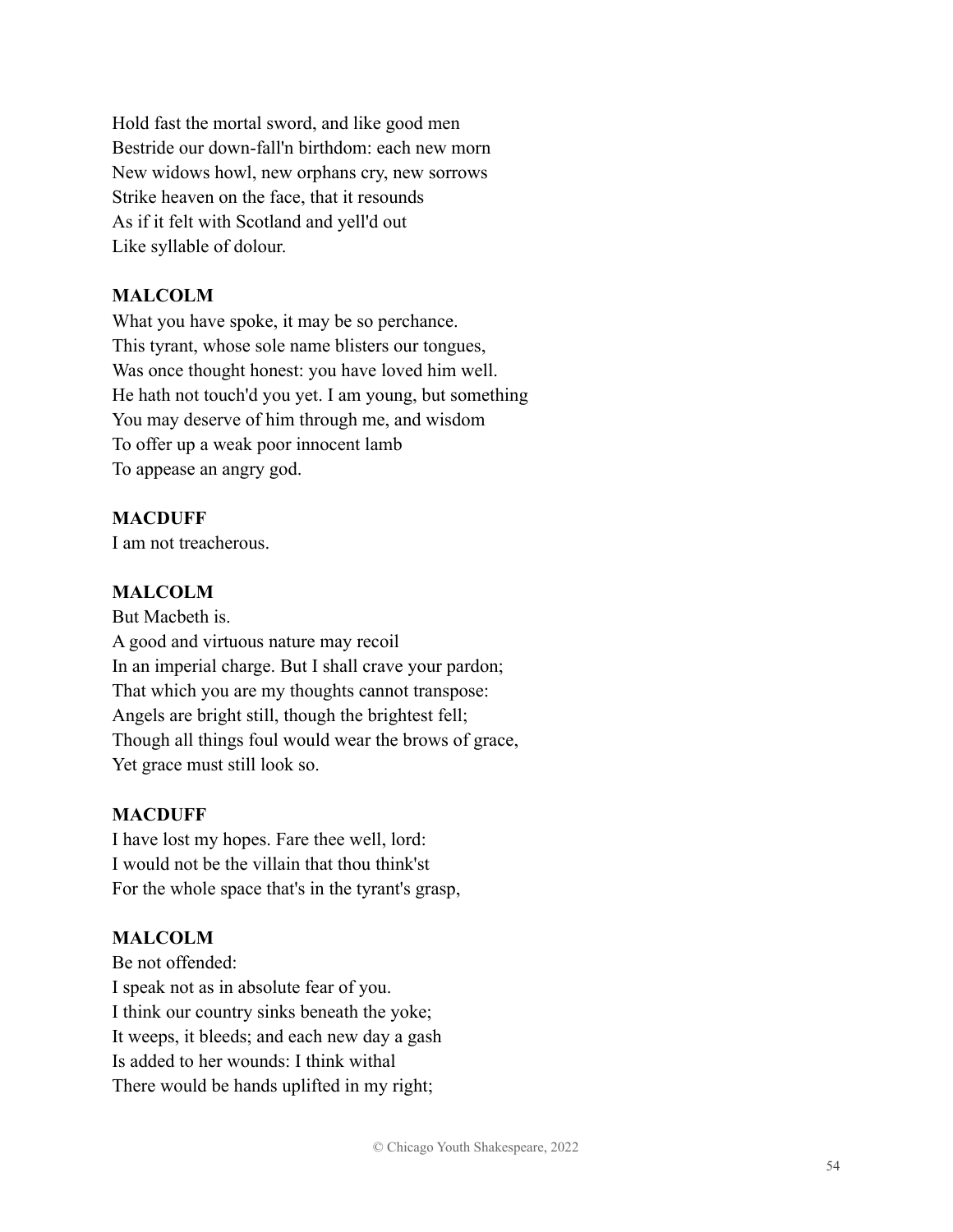And here from gracious England have I offer Of goodly thousands: but, for all this, When I shall tread upon the tyrant's head, Or wear it on my sword, yet my poor country Shall have more vices than it had before, More suffer and more sundry ways than ever, By him that shall succeed.

#### **MACDUFF**

What should he be?

#### **MALCOLM**

It is myself I mean: in whom I know All the particulars of vice so grafted That, when they shall be open'd, black Macbeth Will seem as pure as snow, and the poor state Esteem him as a lamb, being compared With my confineless harms.

#### **MACDUFF**

Not in the legions Of horrid hell can come a devil more damn'd In evils to top Macbeth.

#### **MALCOLM**

I grant him bloody, Luxurious, avaricious, false, deceitful, Sudden, malicious, smacking of every sin That has a name: but there's no bottom, none, In my voluptuousness: your wives, your daughters, Your matrons and your maids, could not fill up The cistern of my lust. [And] with this grows In my most ill-composed affection such A stanchless avarice that, were I king, I should cut off the nobles for their lands, Desire his jewels and this other's house: And my more-having would be as a sauce To make me hunger more; that I should forge Quarrels unjust against the good and loyal, Destroying them for wealth.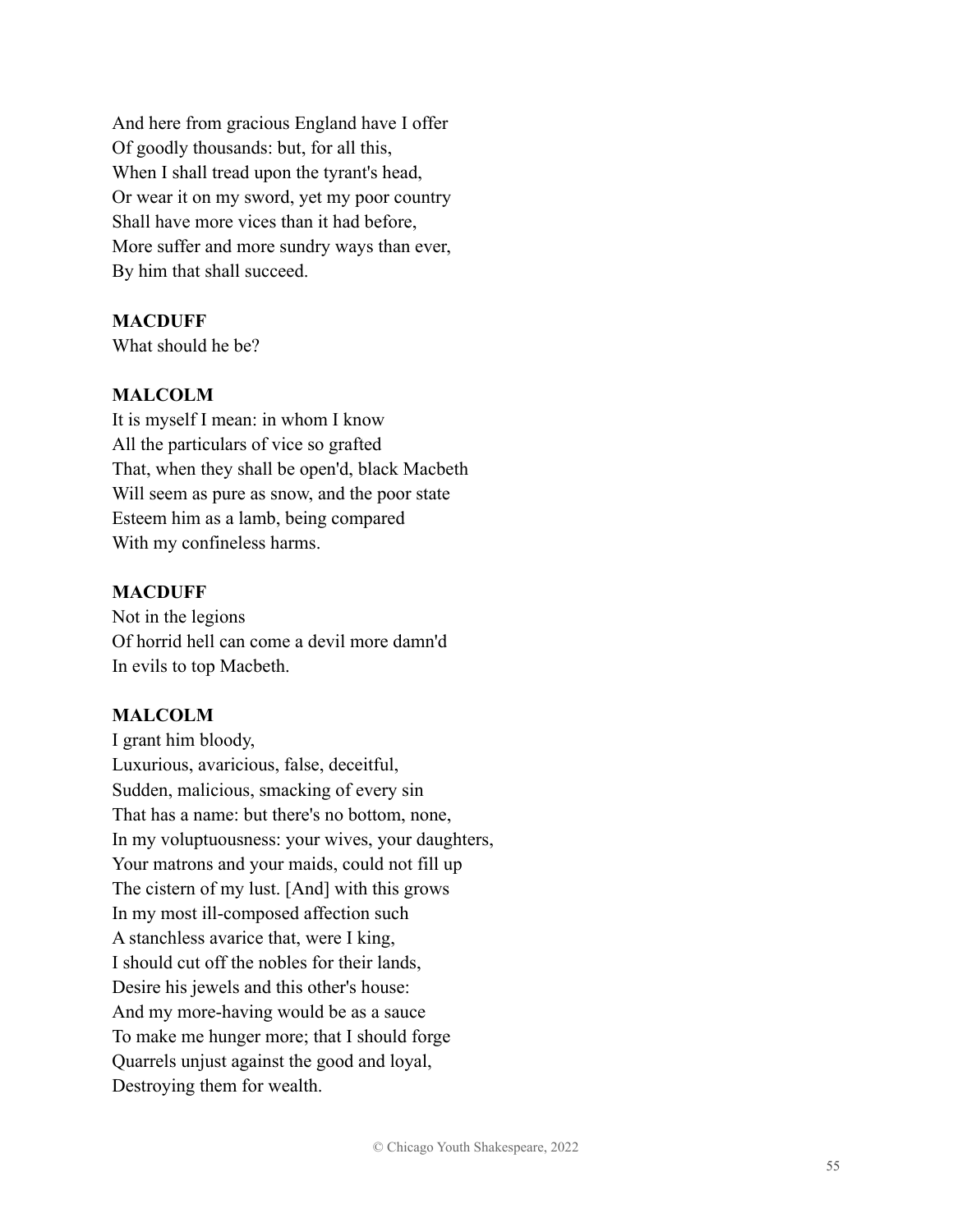#### **MACDUFF**

This avarice Sticks deeper, grows with more pernicious root Than **s**ummer-**s**eeming lu**s**t, and it hath been The **s**word of our **s**lain king**s**: yet do not fear; Scotland hath foisons to fill up your will Of your mere own. All these are portable, With other graces weigh'd.

## **MALCOLM**

But I have none: the king-becoming graces, As justice, verity, temperance, stableness, Bounty, perseverance, mercy, lowliness, Devotion, patience, courage, fortitude, I have no relish of them, but abound In the division of each several crime, Acting it many ways. Nay, had I power, I should Pour the sweet milk of concord into hell, Uproar the universal peace, confound All unity on earth.

#### **MACDUFF**

O Scotland, Scotland!

## **MALCOLM**

If such a one be fit to govern, speak: I am as I have spoken.

#### **MACDUFF**

Fit to govern! No, not to live. O nation miserable, With an untitled tyrant bloody-scepter'd, When shalt thou see thy wholesome days again, Since that the truest issue of thy throne By his own interdiction stands accursed, And does blaspheme his breed? Fare thee well! These evils thou repeat'st upon thyself Have banish'd me from Scotland.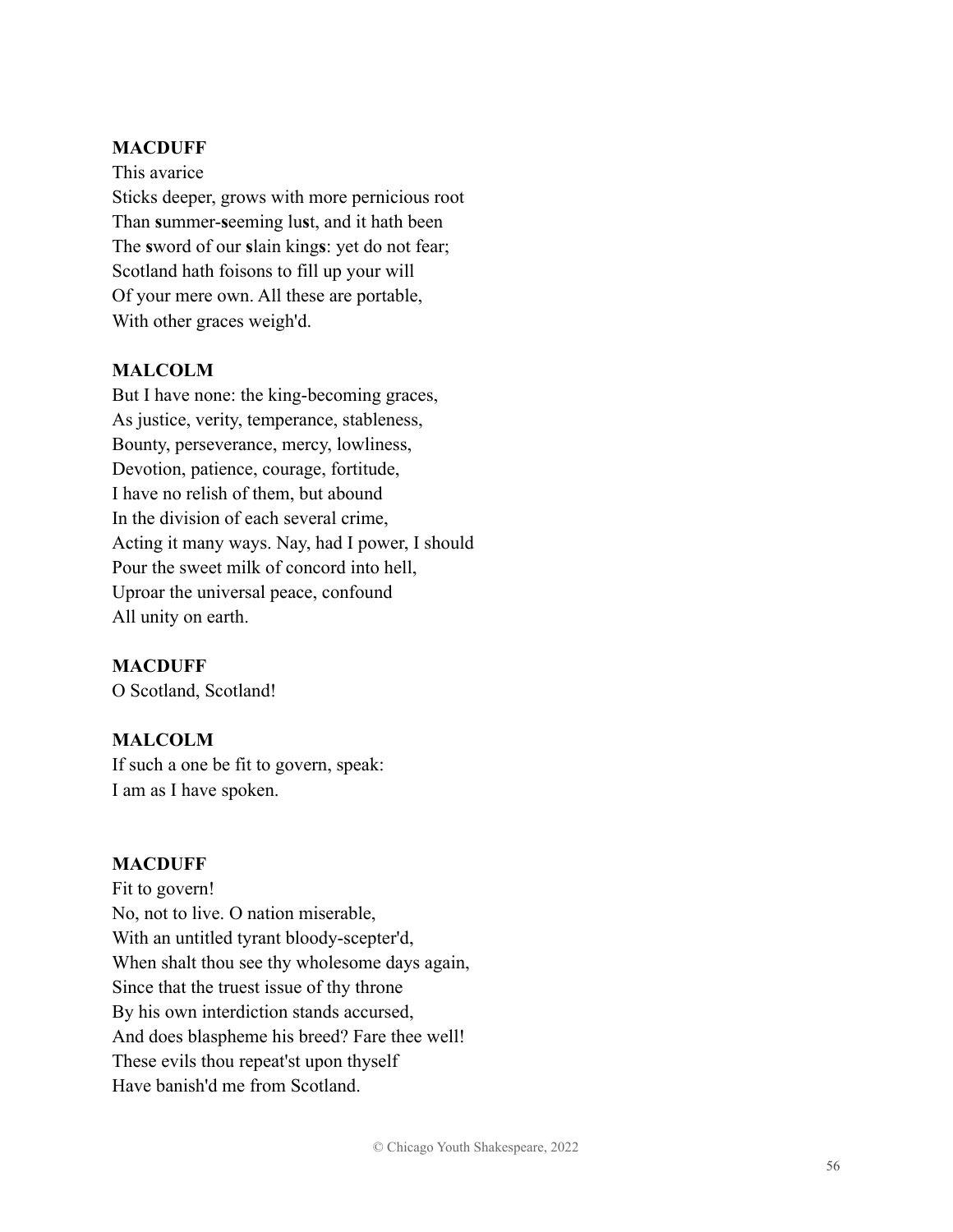#### **MALCOLM**

Macduff, this noble passion, hath from my soul Wiped the black scruples, reconciled my thoughts To thy good truth and honour. For even now I put myself to thy direction, and Unspeak mine own detraction, here abjure The taints and blames I laid upon myself, For strangers to my nature. I am yet Unknown to woman, never was forsworn, Scarcely have coveted what was mine own, At no time broke my faith: my first false speaking Was this upon myself: what I am truly, Is thine and my poor country's to command: Why are you silent?

#### **MACDUFF**

Such welcome and unwelcome things at once 'Tis hard to reconcile.

#### *Enter LENNOX (In the original script, it is ROSS.)*

#### **MACDUFF**

See who comes here! My ever gentle cousin, welcome hither. Stands Scotland where it did?

#### **LENNOX**

Alas, poor country! Almost afraid to know itself. It cannot Be call'd our mother, but our grave;

#### **MALCOLM**

What's the newest grief?

#### **LENNOX**

That of an hour's age doth hiss the speaker: Each minute teems a new one.

#### **MALCOLM**

Be't their comfort We are coming thither: gracious England hath Lent us good Siward and ten thousand men;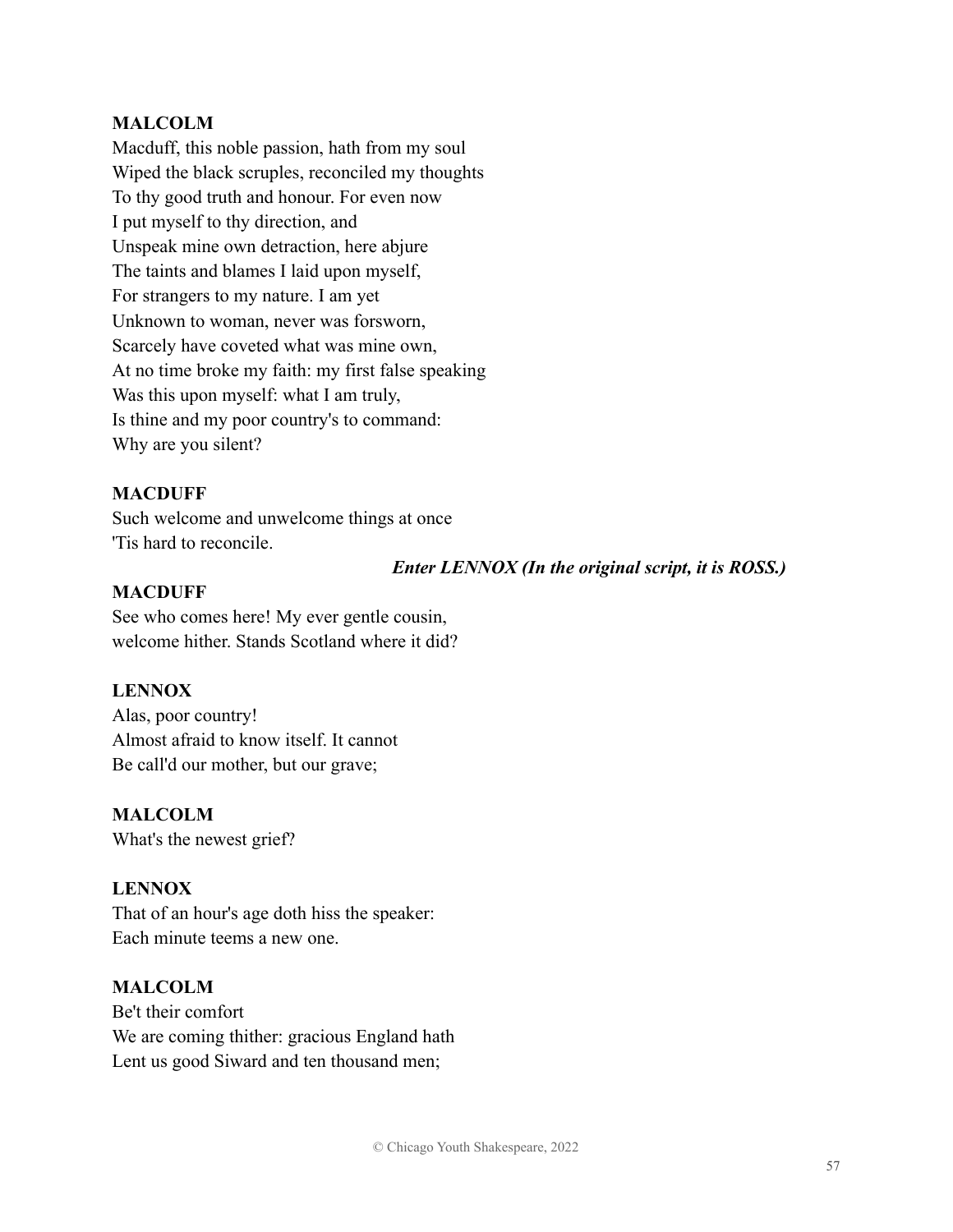# **LENNOX**

Would I could answer This comfort with the like! But I have words That would be howl'd out in the desert air, Where hearing should not latch them.

# **MACDUFF**

What concern they? The general cause? or is it a fee-grief Due to some single breast?

# **LENNOX**

No mind that's honest But in it shares some woe; though the main part Pertains to you alone.

# **MACDUFF**

If it be mine, Keep it not from me, quickly let me have it.

# **LENNOX**

Your castle is surprised; your wife and babes Savagely slaughter'd:

#### **MALCOLM** Merciful heaven!

**MACDUFF** My children too?

## **LENNOX**

Wife, children, servants, all That could be found.

# **MACDUFF**

And I must be from thence! My wife kill'd too?

# **LENNOX**

I have said.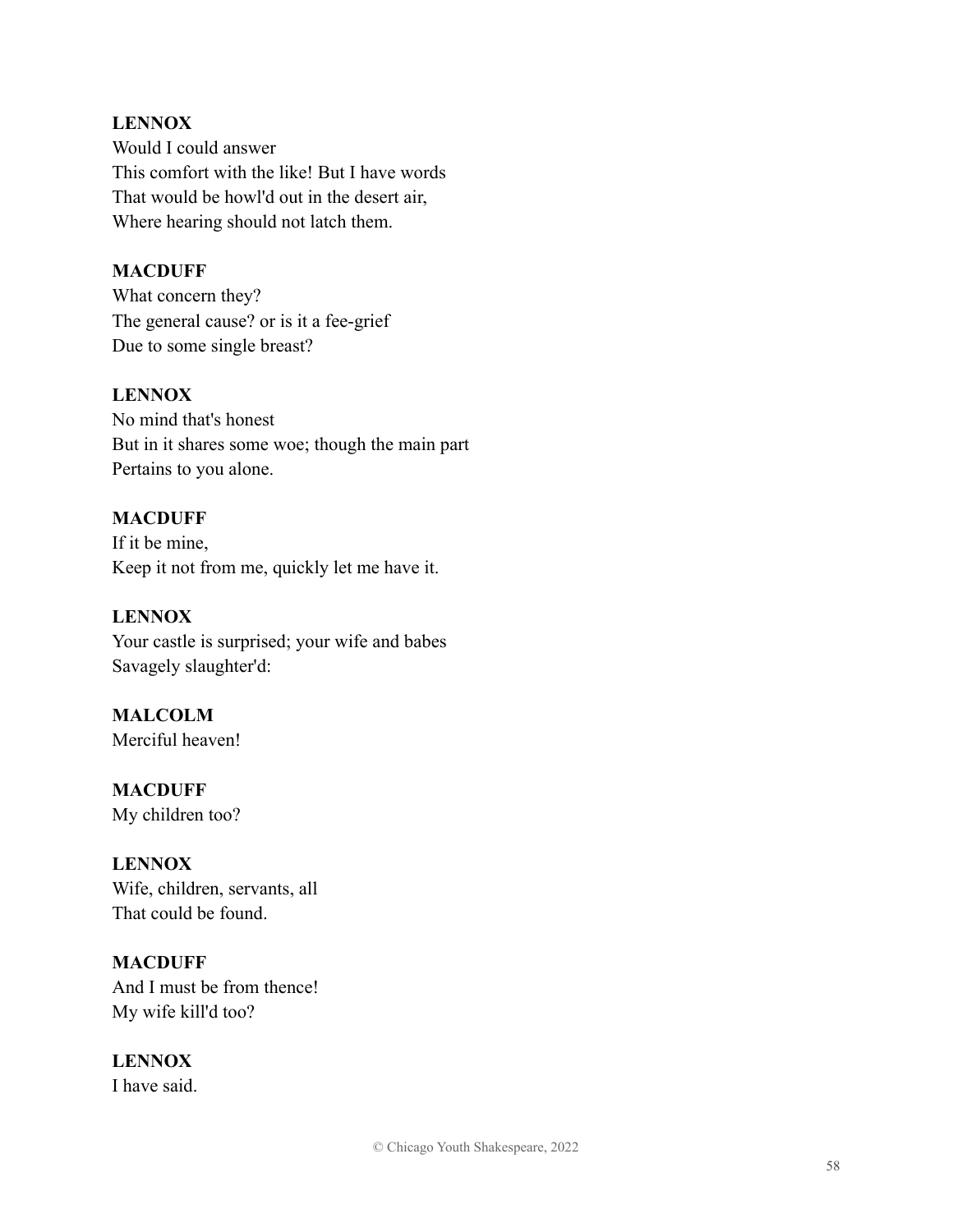# **MALCOLM**

Be comforted: Let's make us medicines of our great revenge, To cure this deadly grief.

# **MACDUFF**

He has no children. All my pretty ones? Did you say all? O hell-kite! All? What, all my pretty chickens and their dam At one fell swoop?

# **MALCOLM**

Dispute it like a man.

# **MACDUFF**

I shall do so; But I must also feel it as a man: I cannot but remember such things were, That were most precious to me. Did heaven look on, And would not take their part? Sinful Macduff, They were all struck for thee! Heaven rest them now!

## **MALCOLM**

Be this the whetstone of your sword: let grief Convert to anger; blunt not the heart, enrage it.

## **MACDUFF**

Cut short all intermission; front to front Bring thou this fiend of Scotland and myself; Within my sword's length set him; if he 'scape, Heaven forgive him too!

## *Macduff exits.*

# **MALCOLM**

Come, go we to the king; our power is ready; Our lack is nothing but our leave; Macbeth Is ripe for shaking. Receive what cheer you may: The night is long that never finds the day. *Exeunt*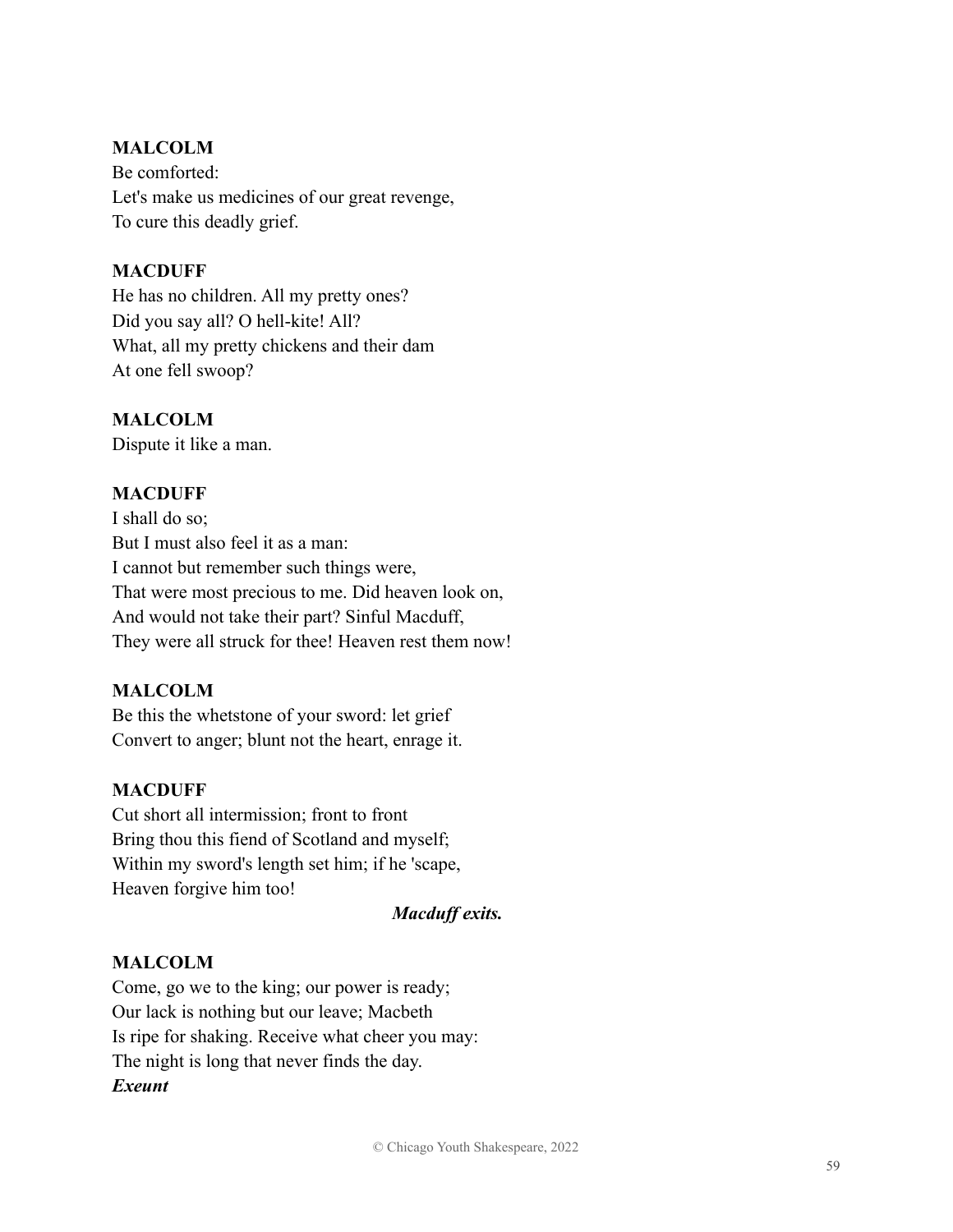# **ACT V SCENE I. Dunsinane. Ante-room in the castle.**

# *Enter Doctor of Physic and a Waiting-Gentlewoman*

# **Doctor**

I have two nights watched with you, but can perceive no truth in your report. When was it she last walked?

# **Gentlewoman**

Since his majesty went into the field, I have seen her rise from her bed, throw her night-gown upon her, unlock her closet, take forth paper, fold it, write upon't, read it, afterwards seal it, and again return to bed; yet all this while in a most fast sleep.

# **Doctor**

A great perturbation in nature, to receive at once the benefit of sleep, and do the effects of watching! In this slumbery agitation, besides her walking and other actual performances, what, at any time, have you heard her say?

## **Gentlewoman**

That, sir, which I will not report after her.

## **Doctor**

You may to me: and 'tis most meet you should.

# **Gentlewoman**

Neither to you nor any one; having no witness to confirm my speech.

# *Enter LADY MACBETH with a candle.*

Lo you, here she comes! This is her very guise; and, upon my life, fast asleep. Observe her; stand close.

## **Doctor**

How came she by that light?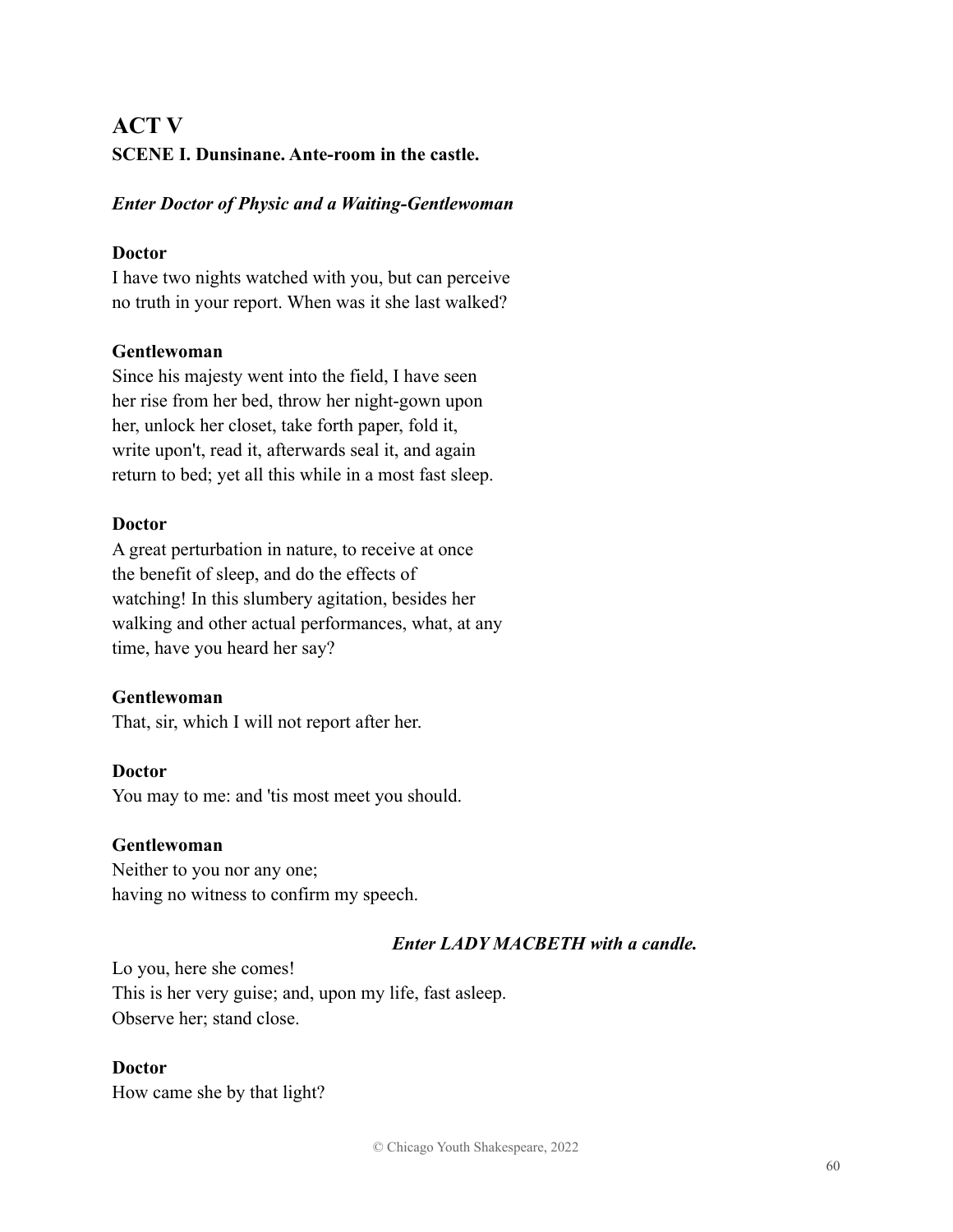#### **Gentlewoman**

She has light by her continually; 'tis her command.

## **Doctor**

You see, her eyes are open.

# **Gentlewoman**

Ay, but their sense is shut.

## **Doctor**

What is it she does now? Look, how she rubs her hands.

## **Gentlewoman**

It is an accustomed action with her, to seem thus washing her hands: I have known her continue in this a quarter of an hour.

# **LADY MACBETH**

Yet here's a spot.

# **Doctor** Hark! she speaks.

# **LADY MACBETH**

Out, damned spot! out, I say!--One: two: why, then, 'tis time to do't.--Hell is murky!--Fie, my lord, fie! a soldier, and afeard? What need we fear who knows it, when none can call our power to account?--Yet who would have thought the old man to have had so much blood in him.

#### **Doctor** Do you mark that?

# **LADY MACBETH**

The thane of Fife had a wife: where is she now?-- What, will these hands ne'er be clean?

## **Doctor**

Go to, go to; you have known what you should not.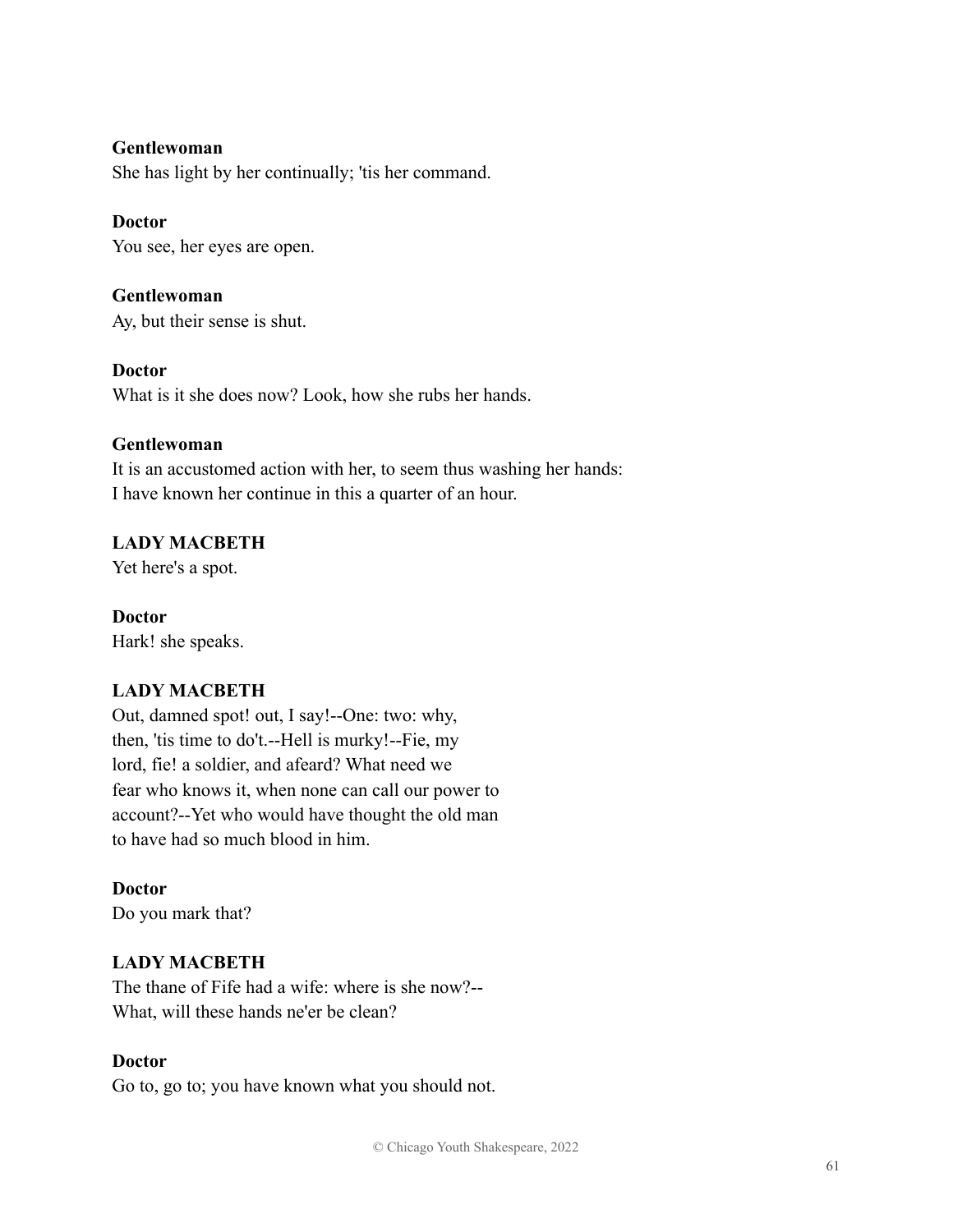#### **Gentlewoman**

She has spoke what she should not, I am sure of that: heaven knows what she has known.

# **LADY MACBETH**

Here's the smell of the blood still: all the perfumes of Arabia will not sweeten this little hand. Oh, oh, oh!

## **Doctor**

This disease is beyond my practise.

# **LADY MACBETH**

Wash your hands, put on your nightgown; look not so pale.--I tell you yet again, Banquo's buried; he cannot come out on's grave.

#### **Doctor**

Even so?

# **LADY MACBETH**

To bed, to bed! there's knocking at the gate: come, come, come, come, give me your hand. What's done cannot be undone.--To bed, to bed, to bed!

# *LADY MACBETH exits.*

**Doctor** Will she go now to bed?

# **Gentlewoman**

Directly.

## **Doctor**

Foul whisperings are abroad: unnatural deeds Do breed unnatural troubles: infected minds To their deaf pillows will discharge their secrets: More needs she the divine than the physician.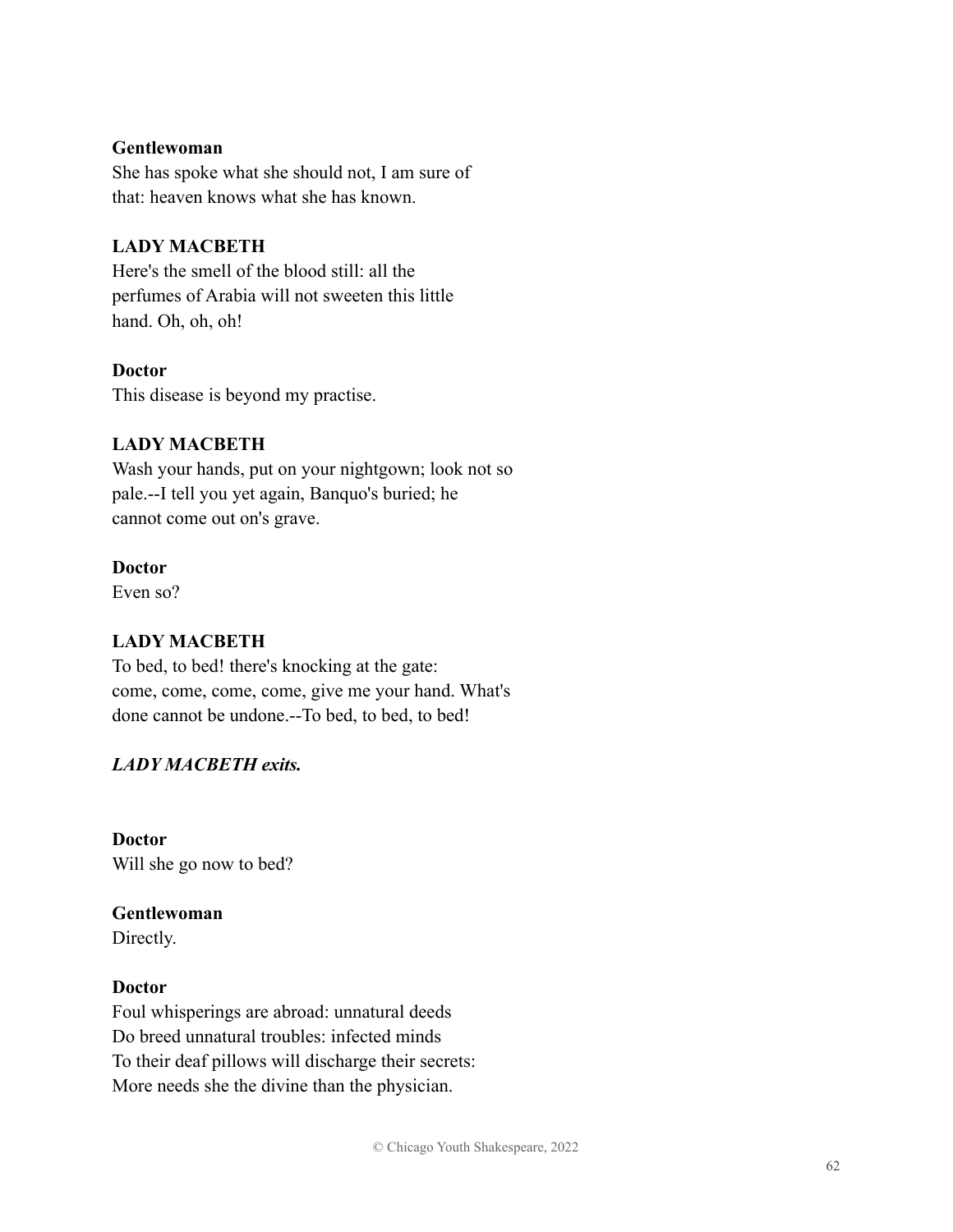God, God forgive us all! Look after her; Remove from her the means of all annoyance, And still keep eyes upon her. So, good night:

# **Gentlewoman**

Good night, good doctor.

# *Exeunt*

# **SCENE II. The country near Dunsinane.**

## **Lord**

The English power is near, led on by Malcolm, His uncle Siward and the good Macduff:

# **LENNOX**

Revenges burn in them; for their dear causes Would to the bleeding and the grim alarm Excite the mortified man. Near Birnam wood Shall we well meet them;

# **LORD**

What does the tyrant?

# **LENNOX**

Great Dunsinane he strongly fortifies:

# **LORD**

Some say he's mad;

# **LENNOX**

others that lesser hate him Do call it valiant fury-

# **LORD**

Now does he feel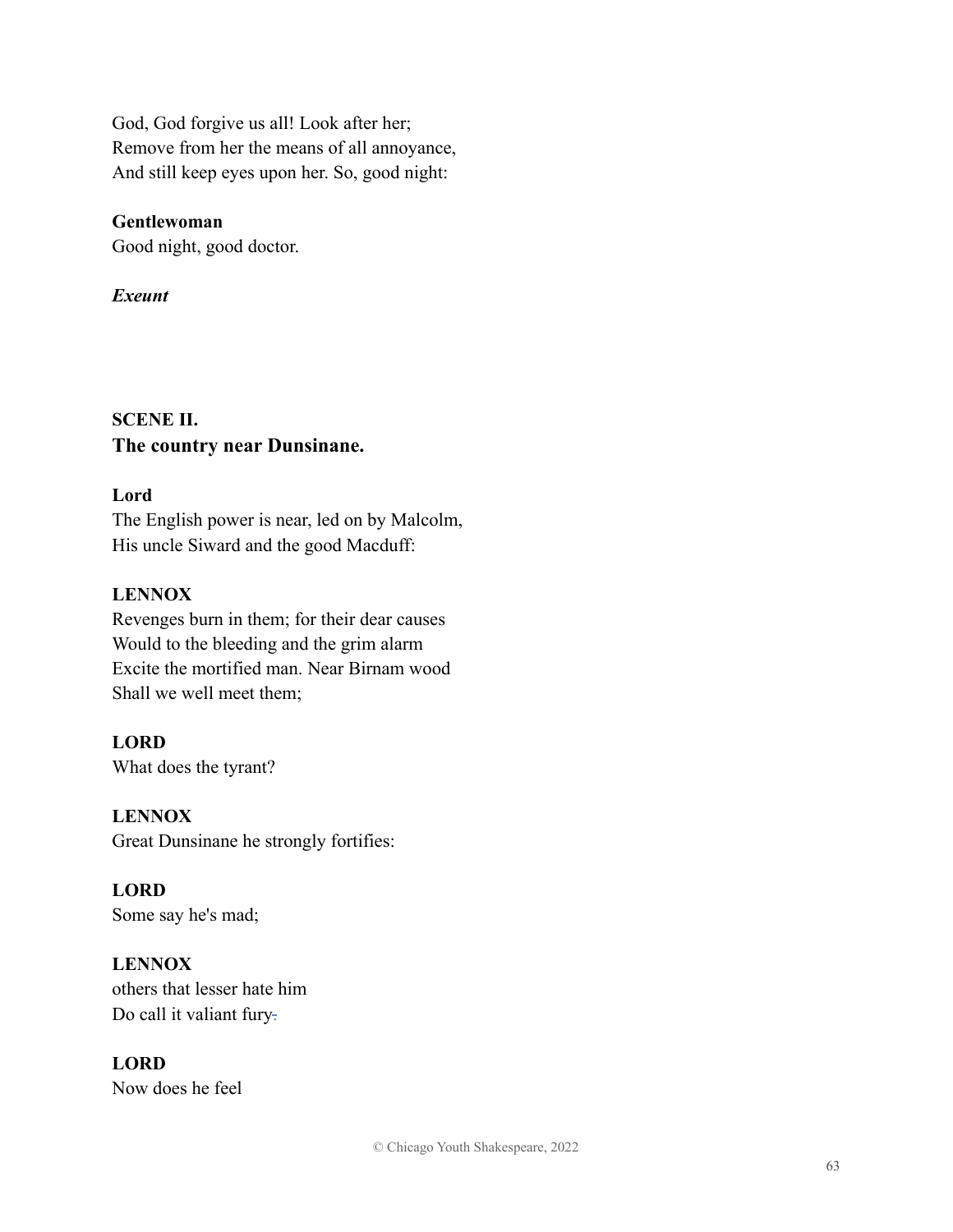His secret murders sticking on his hands;

# **LENNOX**

Those he commands move only in command, Nothing in love:

# **LORD**

*now* does he feel his title Hang loose about him, like a giant's robe Upon a dwarfish thief.

## **LENNOX**

Well, march we on,

# **LORD**

To give obedience where 'tis truly owed.

## *Exeunt.*

## **SCENE III. Dunsinane. A room in the castle.**

## *Enter MACBETH, a Doctor, servants*

## **MACBETH**

Bring me no more reports; let them fly all: Till Birnam wood remove to Dunsinane, I cannot taint with fear. What's the boy Malcolm? Was he not of woman born? Then fly false thanes,

## *Enter Servant*

The devil damn thee black, thou cream-faced loon! Where got'st thou that goose look?

#### **Servant**

There is ten thousand--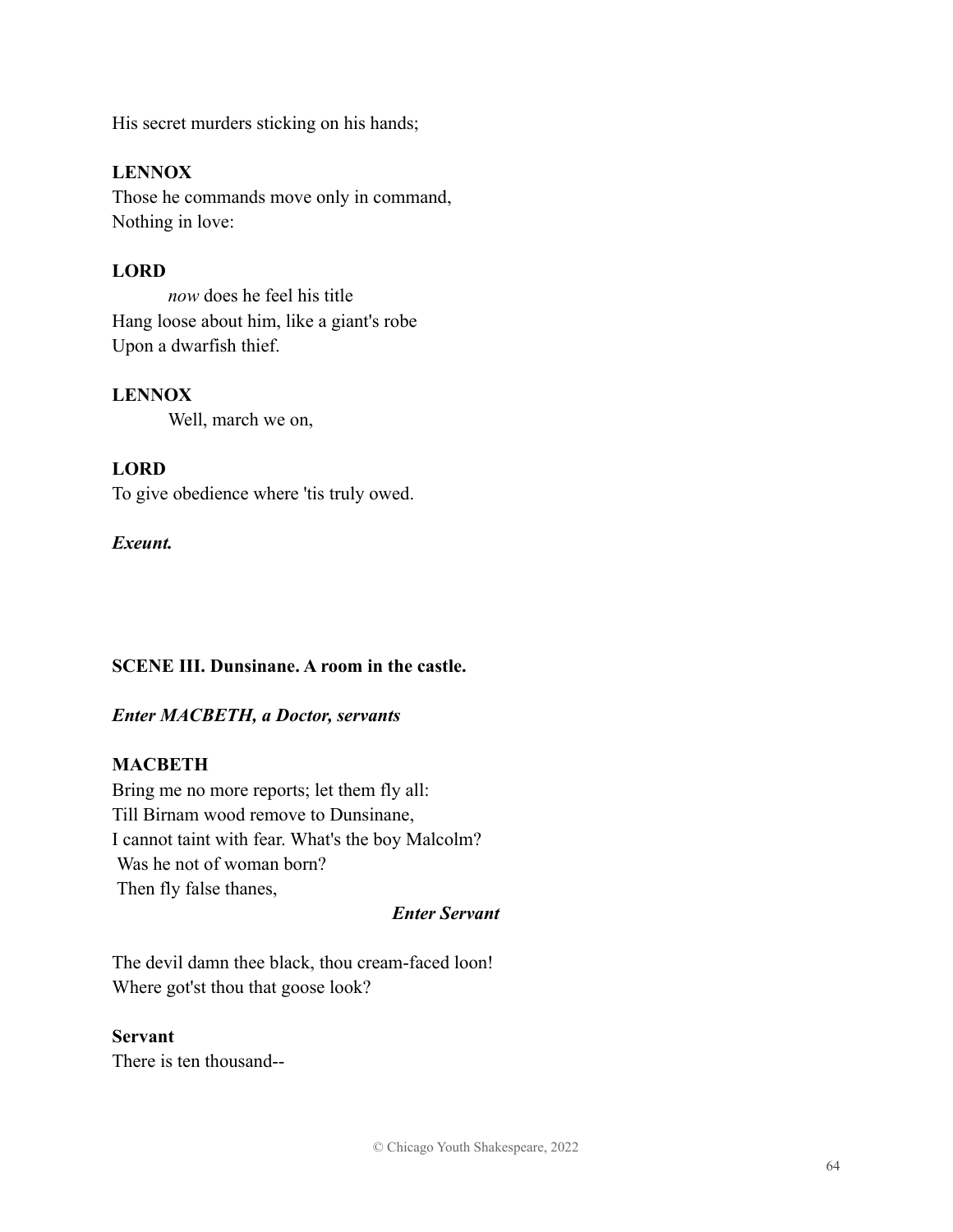# **MACBETH**

Geese, villain!

**Servant** Soldiers, sir.

#### **MACBETH**

What soldiers, whey-face?

**Servant** The English force, so please you.

**MACBETH**

Take thy face hence.

*Exit Servant*

Seyton!-I am sick at heart, When I behold--Seyton, I say!

*Enter SEYTON*

**SEYTON** What is your gracious pleasure?

# **MACBETH** What news more?

**SEYTON** All is confirm'd, my lord, which was reported.

**MACBETH** I'll fight till from my bones my flesh be hack'd. Give me my armour.

**SEYTON** 'Tis not needed yet.

#### **MACBETH**

I'll put it on. Send out more horses; skirr the country round; Hang those that talk of fear. Give me mine armour. How does your patient, doctor?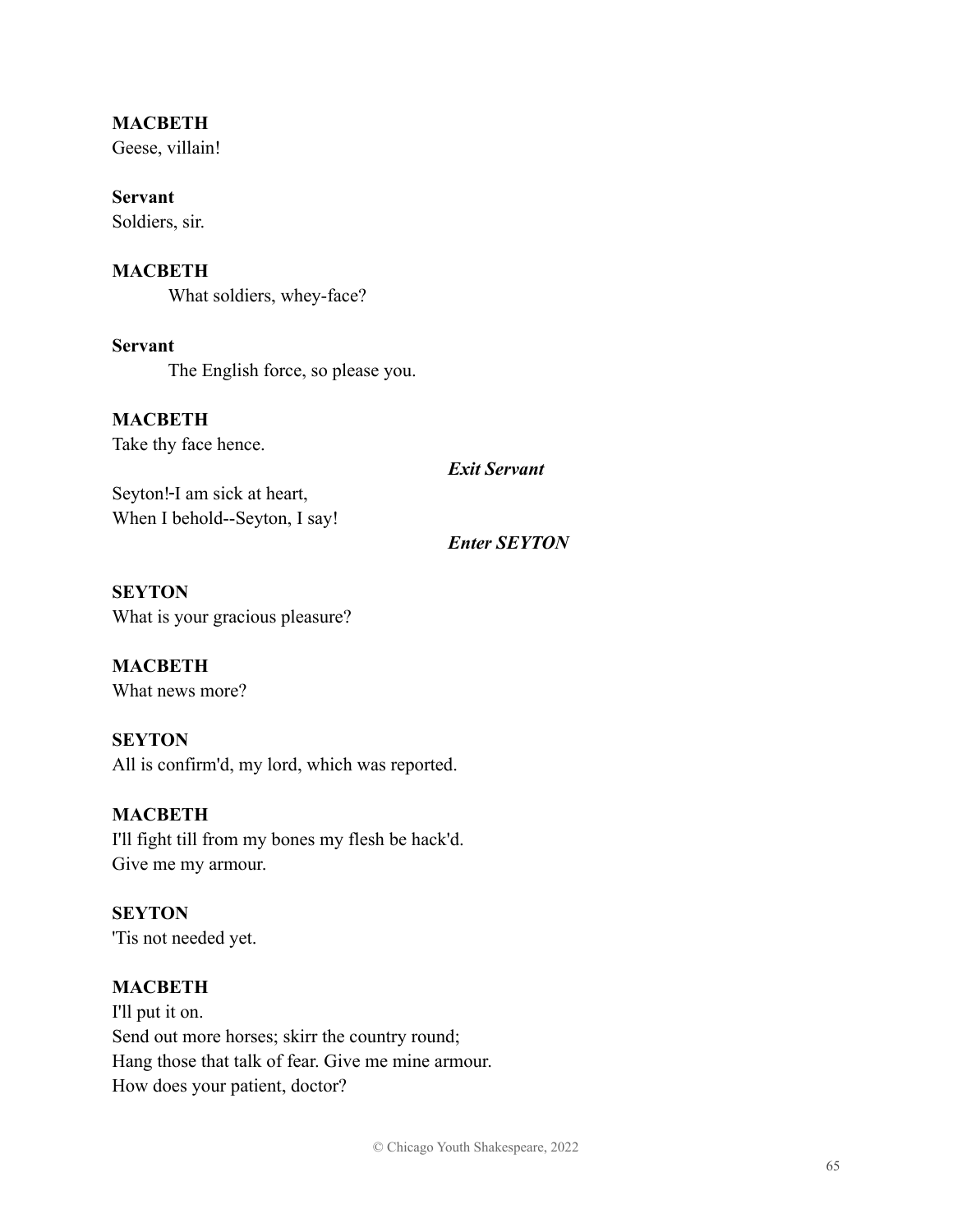#### **Doctor**

Not so sick, my lord, As she is troubled with thick coming fancies, That keep her from her rest.

# **MACBETH**

Cure her of that. Canst thou not minister to a mind diseased?

## **Doctor**

Therein the patient Must minister to himself.

# **MACBETH**

Throw physic to the dogs; I'll none of it. Come, put mine armour on; If thou couldst, doctor, cast The water of my land, find her disease, And purge it to a sound and pristine health, I would applaud thee to the very echo, That should applaud again.--Pull't off, I say.-- What rhubarb, cyme, or what purgative drug, Would scour these English hence? Hear'st thou of them?

## **Doctor**

Ay, my good lord; your royal preparation Makes us hear something.

## **MACBETH**

Bring it after me. I will not be afraid of death and bane, Till Birnam forest come to Dunsinane. *Exits.*

*[Aside]* Were I from Dunsinane away and clear, Profit again should hardly draw me here.

## *Exeunt*

**Doctor**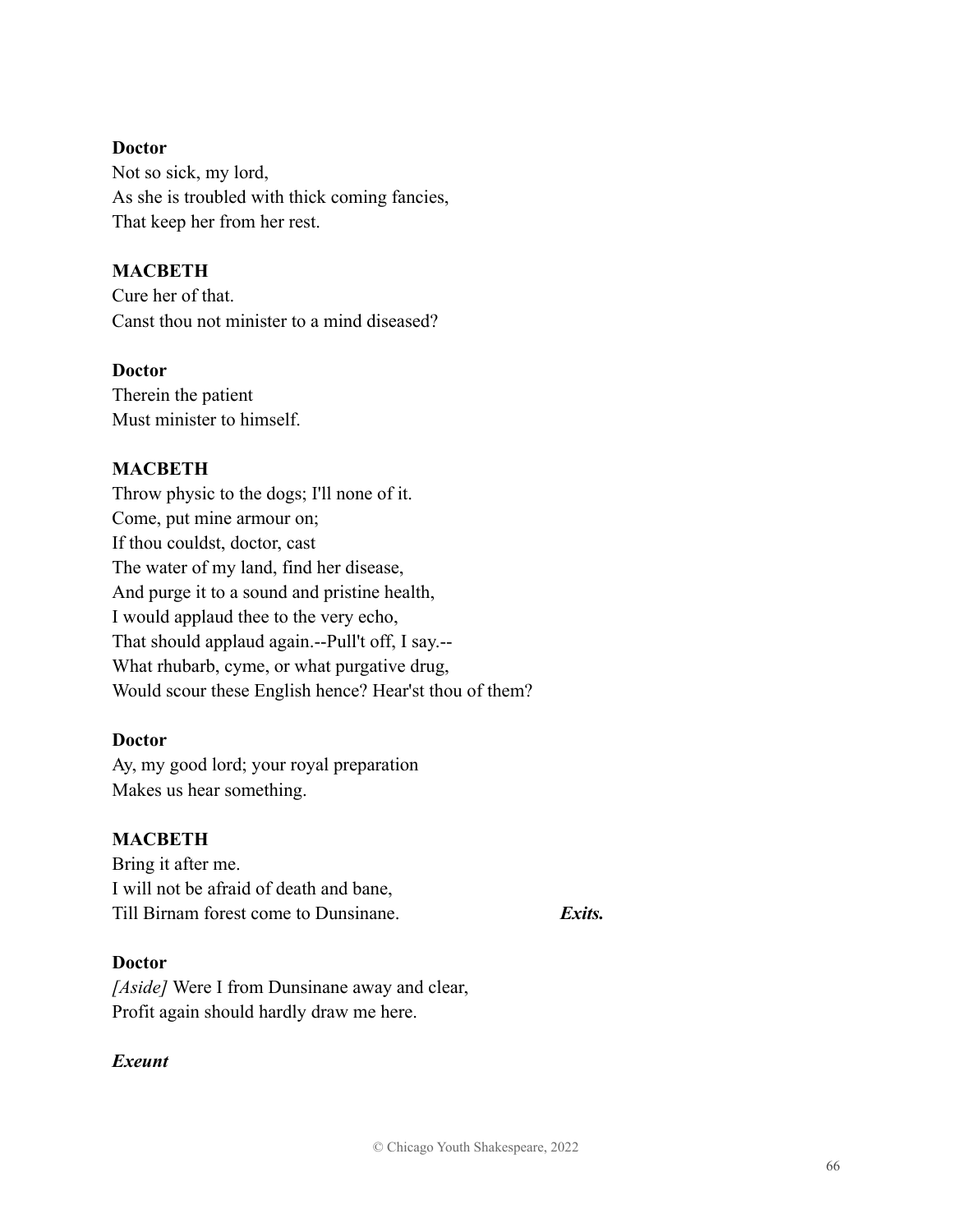#### **SCENE IV. Country near Birnam wood.**

#### *Enter MALCOLM, YOUNG SIWARD, MACDUFF, LENNOX, Soldiers*

# **MALCOLM**

Cousins, I hope the days are near at hand That chambers will be safe.

**MACDUFF** We doubt it nothing.

**YOUNG SIWARD** What wood is this before us?

**LENNOX** The wood of Birnam.

#### **MALCOLM**

Let every soldier hew him down a bough And bear't before him: thereby shall we shadow The numbers of our host and make discovery Err in report of us.

#### **Soldiers**

It shall be done.

#### *Exeunt.*

# **SCENE V. Dunsinane. Within the castle.** *Enter MACBETH, SEYTON*

#### **MACBETH**

Hang out our banners on the outward walls; The cry is still 'They come:'

*A cry of women within*

What is that noise?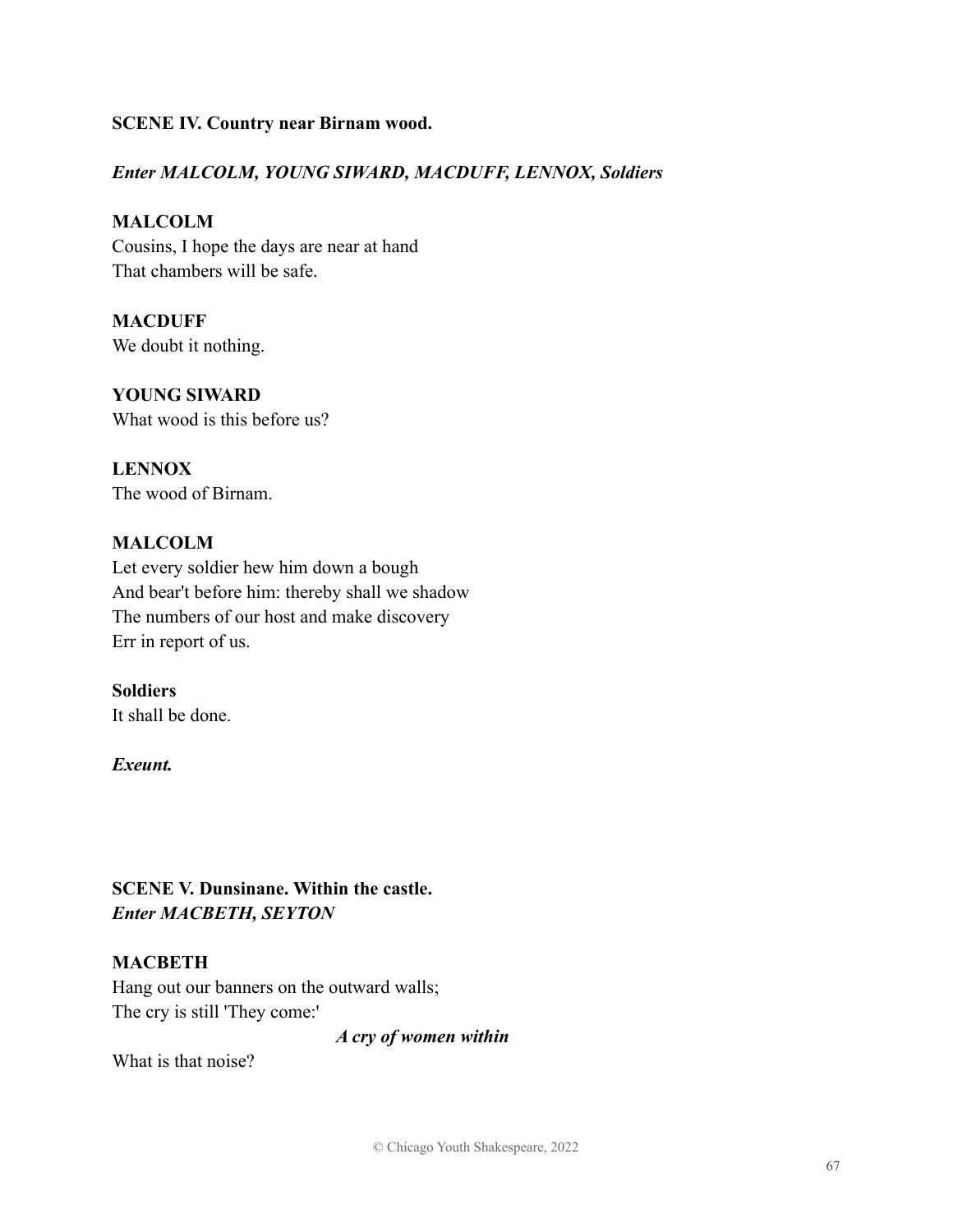#### **SEYTON**

It is the cry of women, my good lord. *Exits*

#### **MACBETH**

I have almost forgot the taste of fears; The time has been, my senses would have cool'd To hear a night-shriek;

#### *Re-enter SEYTON*

Wherefore was that cry?

#### **SEYTON**

The queen, my lord, is dead.

#### **MACBETH**

She should have died hereafter; There would have been a time for such a word To-morrow, and to-morrow, and to-morrow, Creeps in this petty pace from day to day To the last syllable of recorded time, And all our yesterdays have lighted **fools** The way to dusty death. Out, out, brief candle! Life's but a walking shadow, a poor player That **struts** and **frets** his hour **upon** the stage And then is heard no more: it is a tale Told by an idiot, full of sound and fury, Signifying nothing.

#### *Enter a Messenger*

Thou comest to use thy tongue; thy story quickly.

#### **Messenger**

Gracious my lord, I should report that which I say I saw, But know not how to do it.

#### **MACBETH**

Well, say, sir.

#### **Messenger**

As I did stand my watch upon the hill,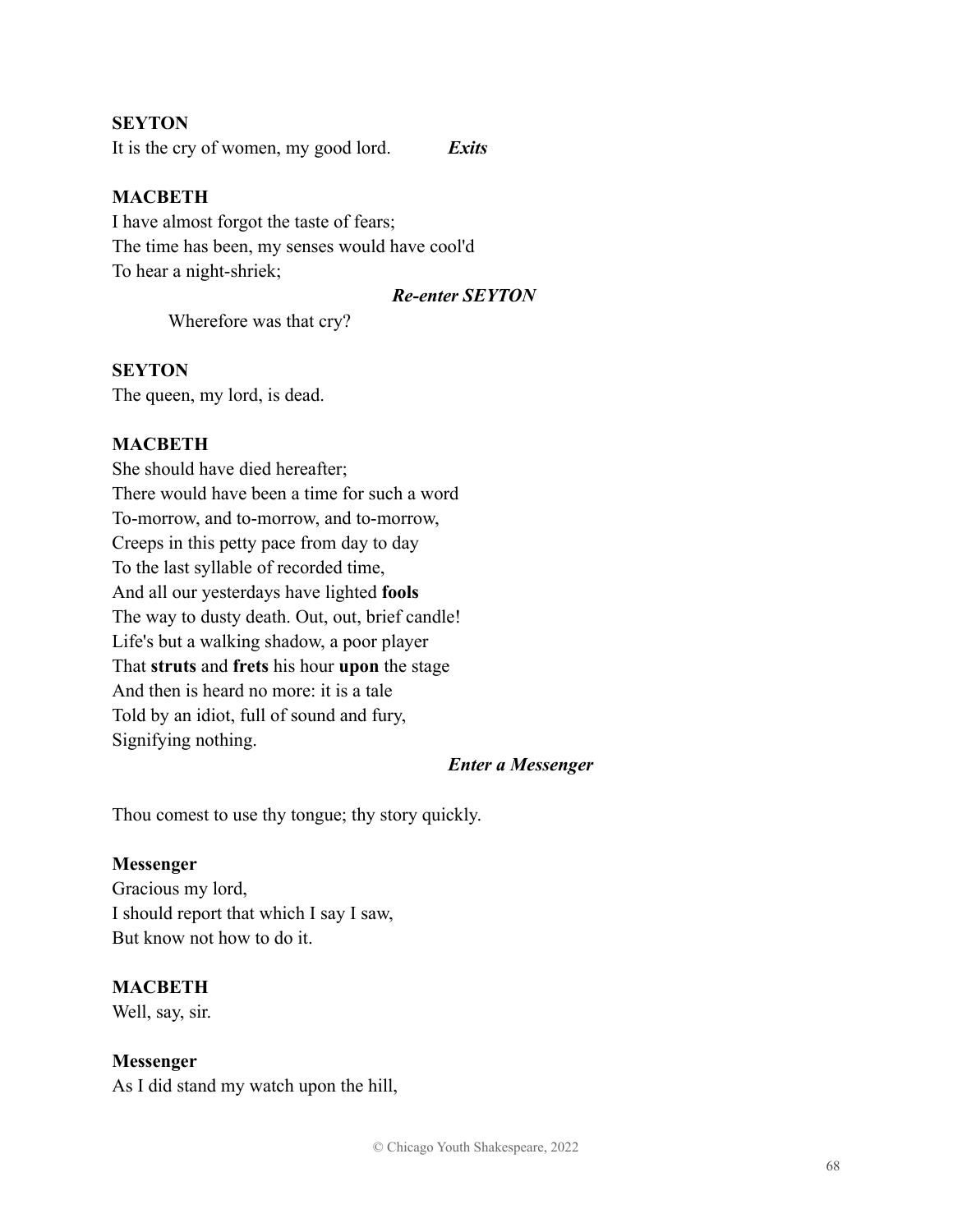I look'd toward Birnam, and anon, methought, The wood began to move.

## **MACBETH**

Liar and slave!

# **Messenger**

Let me endure your wrath, if't be not so: Within this three mile may you see it coming; I say, a moving grove.

# **MACBETH**

If thou speak'st false, Upon the next tree shalt thou hang alive[.] I pull in resolution, and begin To doubt the equivocation of the fiend That lies like truth: 'Fear not, till Birnam wood Do come to Dunsinane:' and now a wood

## *Exit Messenger*

Comes toward Dunsinane. Arm, arm, and out! Ring the alarum-bell! Blow, wind! come, wrack! At least we'll die with harness on our back.

## *Exeunt*

# **SCENE VI. Dunsinane. Before the castle.**

# *Enter MALCOLM, YOUNG SIWARD, MACDUFF, and their Army, with boughs*

# **MALCOLM**

Now near enough: your leafy screens throw down. And show like those you are. You, worthy [cousin], Shall, [l]ead our first [charge]: worthy Macduff and we Shall take upon 's what else remains to do, According to our order.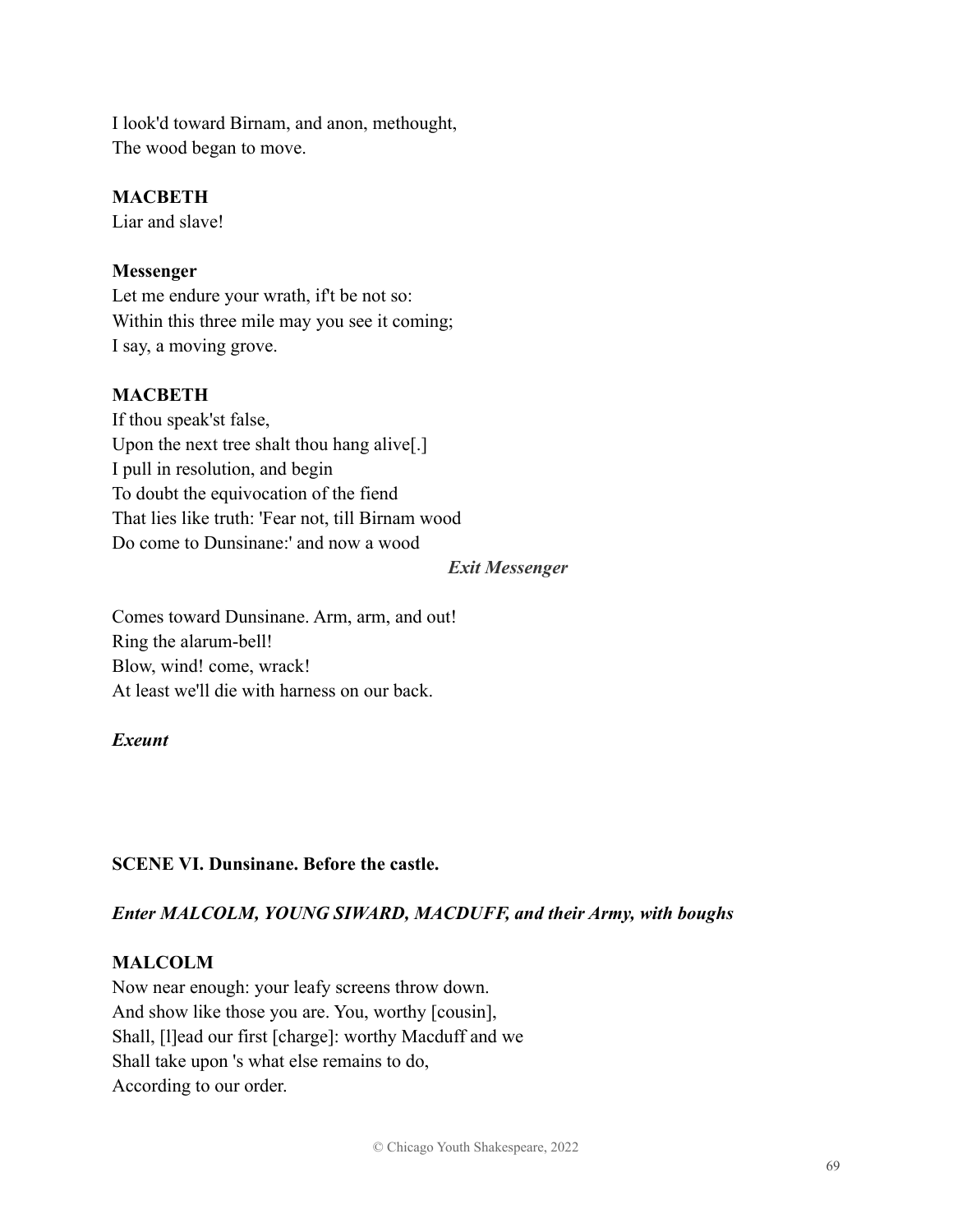# **YOUNG SIWARD**

Fare you well. Do we but find the tyrant's power to-night, Let us be beaten, if we cannot fight.

#### *Young Siward Exits*

#### **MACDUFF**

Make all our trumpets speak; give them all breath, Those clamorous harbingers of blood and death.

#### *Exeunt*

# **SCENE VII.** *Another part of the castle*

#### *Alarums. Enter MACBETH*

#### **MACBETH**

They have tied me to a stake; I cannot fly, But, bear-like, I must fight the course. What's he That was not born of woman? Such a one Am I to fear, or none.

## *Enter YOUNG SIWARD*

**YOUNG SIWARD** What is thy name?

**MACBETH** Thou'lt be afraid to hear it.

# **YOUNG SIWARD**

No; though thou call'st thyself a hotter name Than any is in hell.

**MACBETH** My name's Macbeth.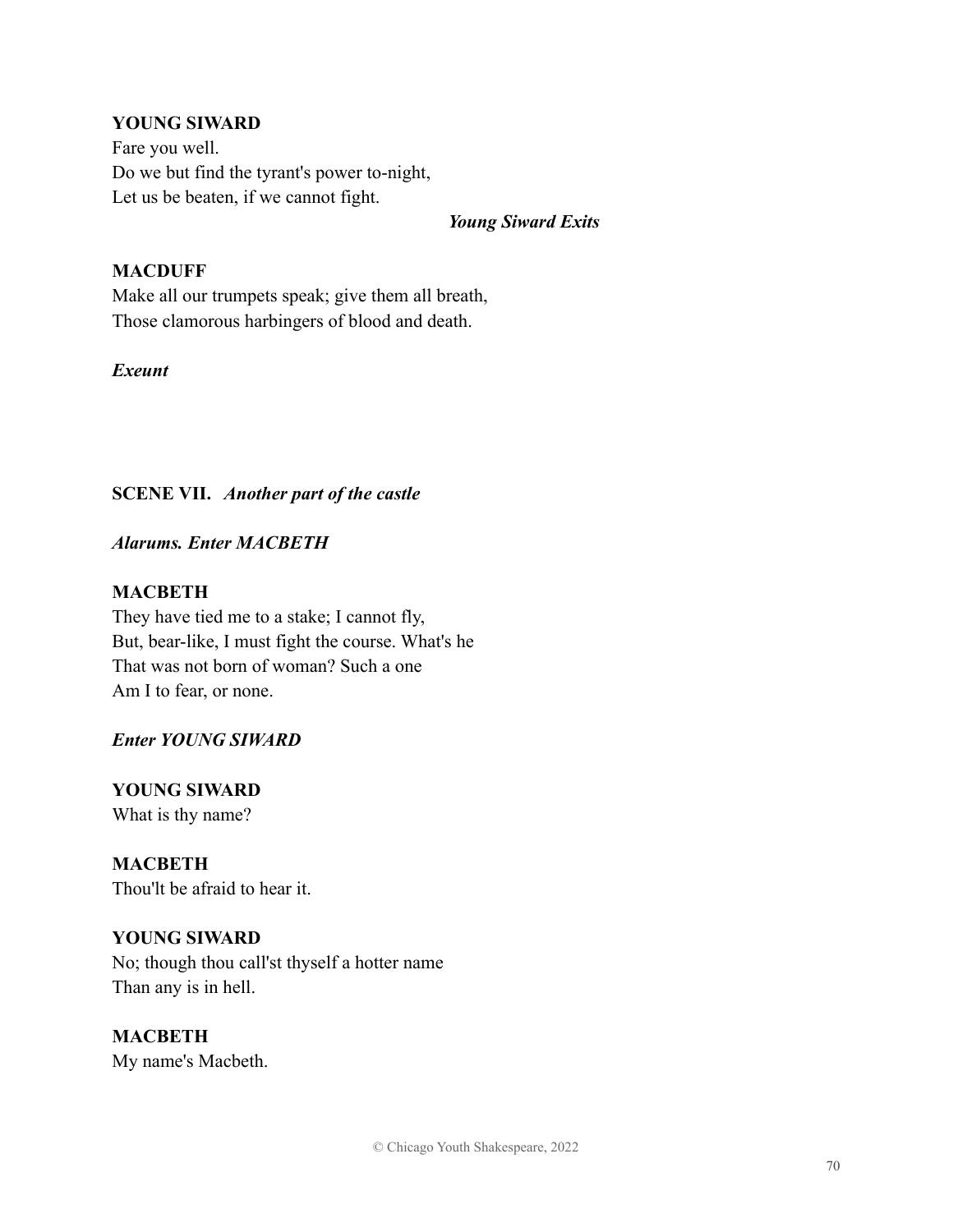## **YOUNG SIWARD**

The devil himself could not pronounce a title More hateful to mine ear.

#### **MACBETH**

No, nor more fearful.

#### **YOUNG SIWARD**

Thou liest, abhorred tyrant; with my sword I'll prove the lie thou speak'st.

*They fight and YOUNG SIWARD is slain.*

#### **MACBETH**

Thou wast born of woman

#### *Enter MACDUFF*

#### **MACDUFF**

Tyrant, show thy face! If thou be'st slain and with no stroke of mine, My wife and children's ghosts will haunt me still.

#### **MACBETH**

Why should I play the Roman fool, and die On mine own sword? whiles I see lives, the gashes Do better upon them.

#### **MACDUFF**

Turn, hell-hound, turn!

#### **MACBETH**

Of all men else I have avoided thee: But get thee back; my soul is too much charged With blood of thine already.

#### **MACDUFF**

I have no words: My voice is in my sword: thou bloodier villain Than terms can give thee out! *They fight*

## **MACBETH**

Let fall thy blade on vulnerable crests;